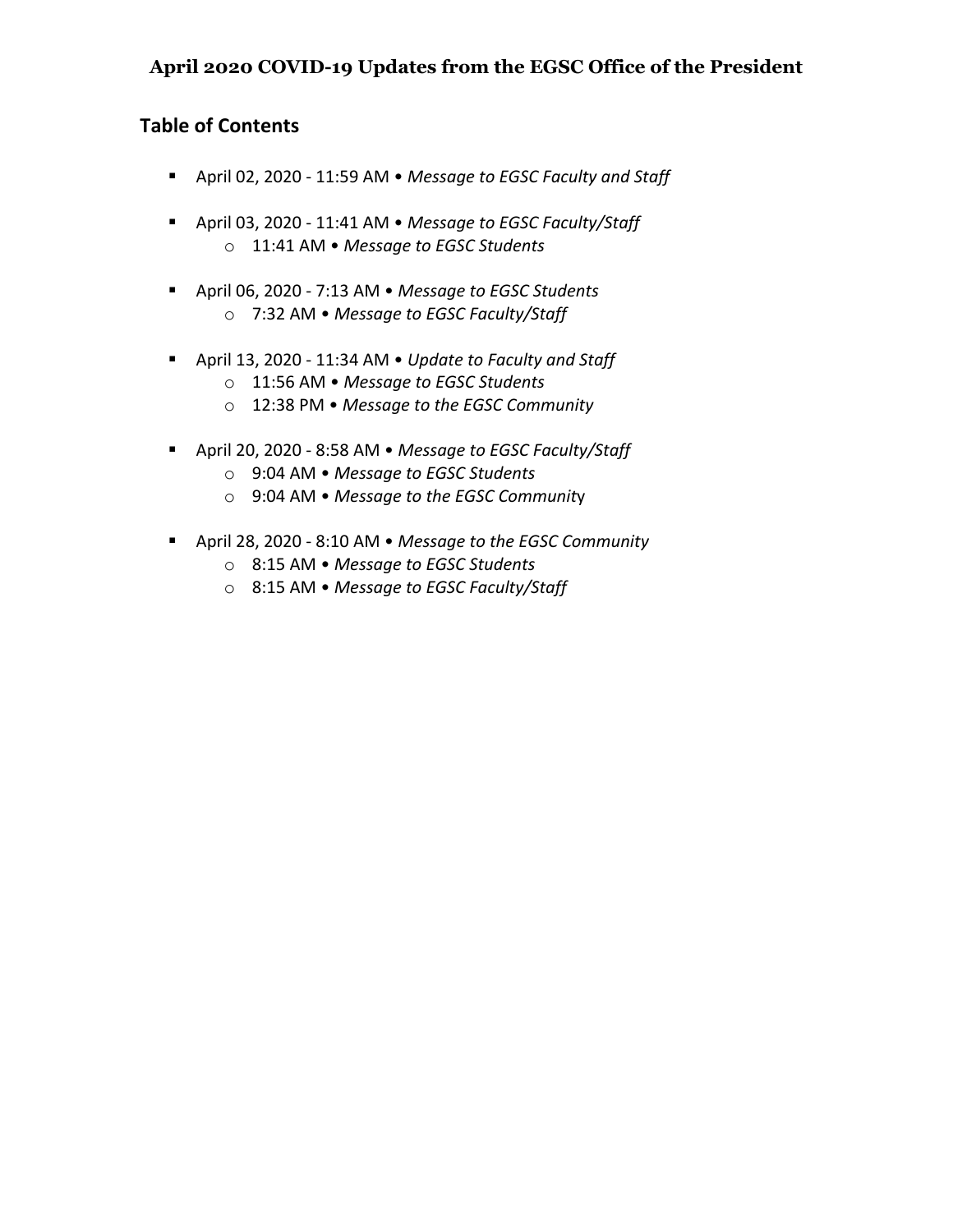# Message to EGSC Faculty and Staff

April 02, 2020

Dear EGSC Faculty and Staff,

The following important information was received this morning from the University System of Georgia:

*"May and summer semester instruction will be delivered remotely with limited exceptions. USG institutions will return to normal operations for fall semester assuming health conditions allow for it. All institutions should continue to implement their current telework and flexible work strategies so that only a minimum number of staff are on campus to maintain operations and support remote instruction. The Governor's Executive Orders on schools and shelter in place allow for continued access to remote education and maintaining minimal operations for students, faculty and staff."*

I have also attached the Executive Order about Georgia schools which was issued by Governor Kemp yesterday.

Look for more information coming later today.

Thank you for all you are doing.

Bob Boehmer

President

### *Downloads*

o Governor Kemp's Executive Order - April 1, 2020 (PDF)

# Message to EGSC Faculty/Staff

April 03, 2020

Dear EGSC faculty and staff,

Earlier this week, I sent you information about the Governor's extension of his Executive Order concerning wholly online instruction by all USG institutions (See my message prior to this to Faculty/Staff and the first attachment below). That Executive Order extended wholly online instruction through Maymester semester and Summer Semester 2020. That order included plans (subject to change) to resume normal instruction at the beginning of fall semester 2020.

Yesterday afternoon, Governor Kemp issued another Executive Order (the second attachment below). That Order includes an implementation of a State-wide shelter in Place directive. **That Order goes into effect today (Friday, 4/3/2020) at 6 PM.**

The Governor's Shelter in Place Order contains an exception for Critical Infrastructure. As stated in a letter yesterday from the USG:

*"...One exception includes Critical Infrastructure. The USG and constituent entities are considered Critical Infrastructure to the extent to which they are "educators*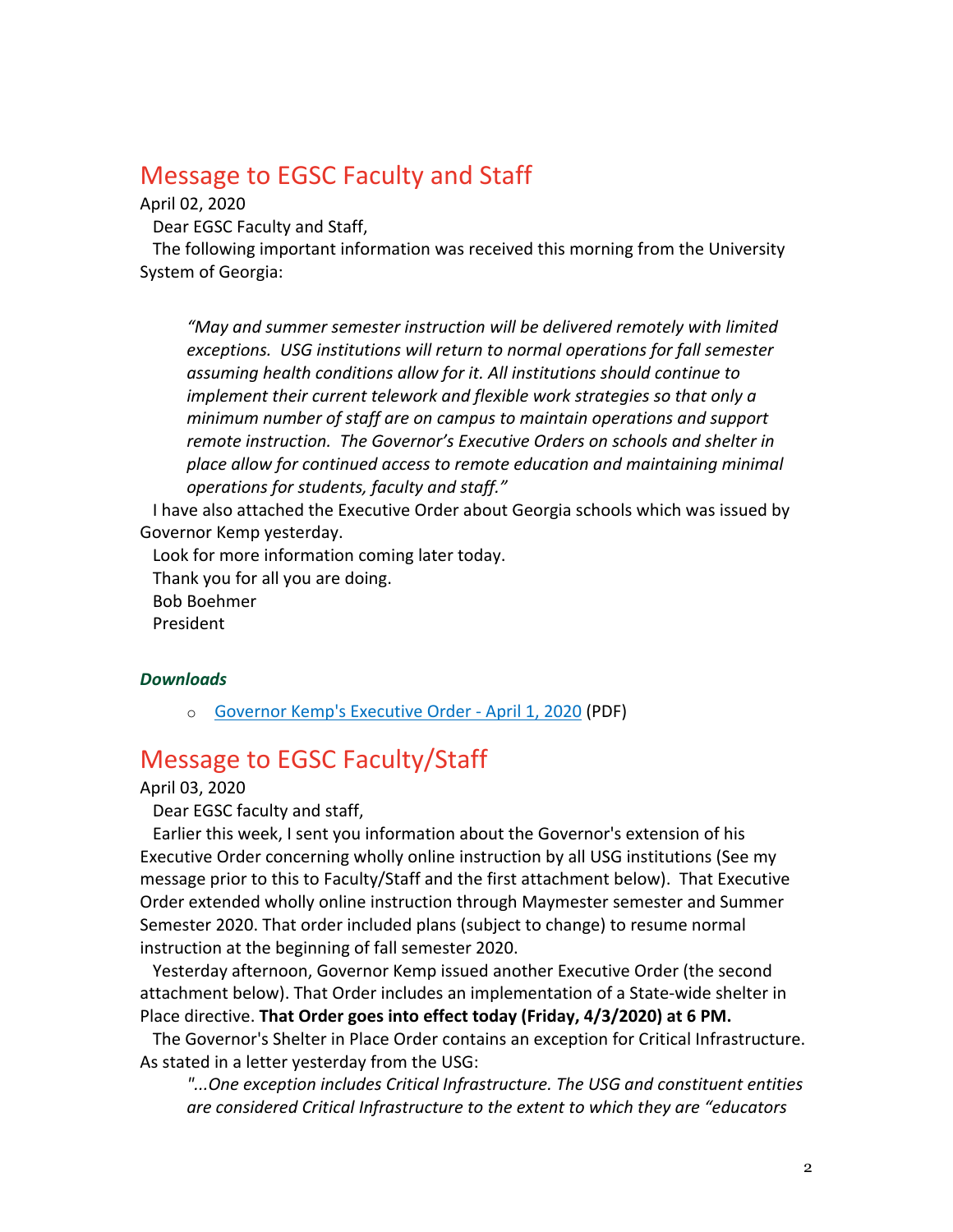*supporting public and private K-12 schools, colleges, and universities for purposes of facilitating distance learning or performing other essential functions, if operating under rules for social distancing" and "[w]orkers in animal diagnostic and food testing laboratories … in institutions of higher education." Thus, USG institutions can continue distance learning and performing other essential functions [and] USG faculty, staff ... can conduct Necessary Travel for these purposes.*

*Furthermore, as USG entities are included as Critical Infrastructure for the purposes identified above, when there are necessary in-person operations, such Critical Infrastructure entities shall implement measures that mitigate the exposure and spread of COVID-19 among its workforce. These mitigation efforts include but are not limited to the 16 items identified on pages five and six of the attached Order and apply to USG entities when conducting in-person operations..."*

Accordingly, EGSC will continue to offer all of its courses wholly online this semester, Maymester and Summer Semester. Also, a very small number of EGSC employees performing "essential functions" will continue to work on campus as needed when they are specifically authorized by the appropriate vice president or campus director. "Essential" does not include individuals who want to be on campus due to convenience or other nonessential reasons.

That vice president or campus director will provide each of those authorized individuals with a letter each week verifying that they are authorized to come to campus to perform essential functions. This will enable the employees to keep with them a copy of the letter when traveling to and from campus (along with their EGSC identification card and other appropriate identification, such as a driver's license). These letters may not be transferred to any other person and may be used only for travel to and from campus.

I will keep you up-to-date as we receive further guidance and as the situation changes. Thank you for all you are doing to maintain our outstanding learning environment during these unprecedented and challenging times. You are appreciated.

Bob Boehmer

President

#### *Downloads*

- o Governor Kemp's Executive Order April 1, 2020 (PDF)
- o Governor Kemp's Executive Order April 2, 2020 (PDF)

# Message to EGSC Students

April 03, 2020

Dear EGSC Students,

The following important information was received earlier this week from the University System of Georgia: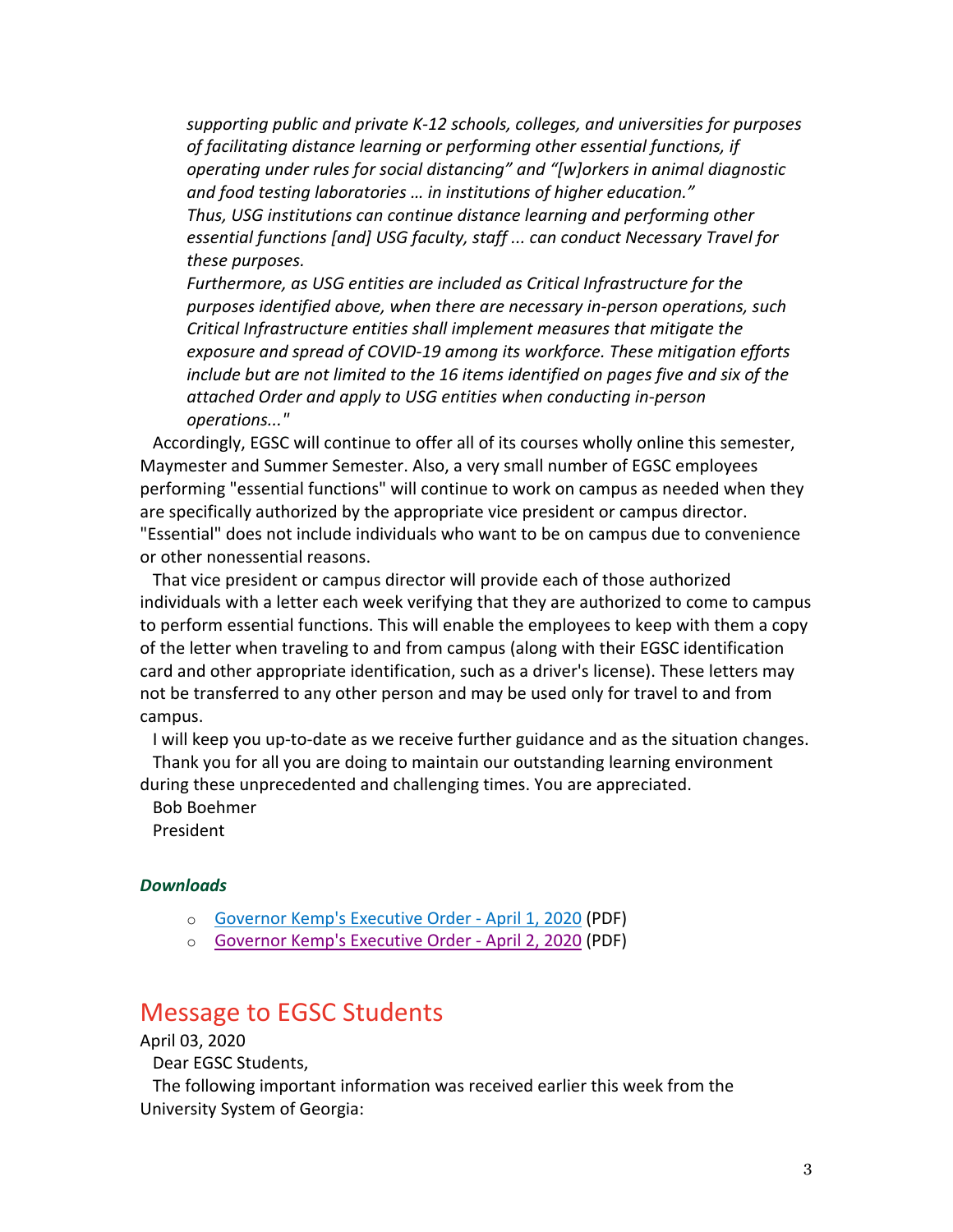*"May and summer semester instruction will be delivered remotely with limited exceptions. USG institutions will return to normal operations for fall semester assuming health conditions allow for it. The Governor's Executive Orders on schools and shelter in place allow for continued access to remote education and maintaining minimal operations for students, faculty and staff."*

Yesterday afternoon, Governor Kemp issued another Executive Order. That Order includes the implementation of a State-wide shelter in place directive. That Order goes into effect today (Friday, 4/3/2020) at 6 PM. EGSC's faculty and staff are devoted to your future and will be complying with both of these Executive Orders by continuing to offer all of your courses wholly online.

I strongly encourage you to stay healthy and safe by fully complying with the Governor's shelter in place Order. Also, it is very important to your future to continue and successfully complete your online courses this semester; and to register immediately for any Maymester, Summer or Fall courses you need to complete your degree.

Please be safe and healthy, and I'll be in touch with you soon. Bob Boehmer President

# Message to EGSC Students

April 06, 2020

Dear EGSC Students,

The one thing at the top of my mind this week is your personal health and safety. Please take this COVID-19 crisis with highest level of seriousness. Stay at home. Stay safe.

The next thing on my mind this week is your long-term success. Together, our East Georgia State Bobcat family successfully completed our first full week of wholly online classes. Now, let's keep the momentum going. Please continue to be patient, flexible, diligent and strong and successfully complete all of your spring semester courses. As you are doing that, please don't forget to register for your next semester. When this crisis is finally over, this will assure that you are in great position for long-term success.

There were some major developments this week concerning your personal safety and your college education. (Clicking on each heading below takes you to more detailed information about each of these)

- $\circ$  Wholly Online Classes Extended Through Maymester and Summer Semester 2020
- o University System of Georgia Announces Plans to Return to Normal Operations for Falls Semester 2020
- o Governor Kemp Issues Shelter in Place Order
- o Other Important Information
- o Review of This Week's Activity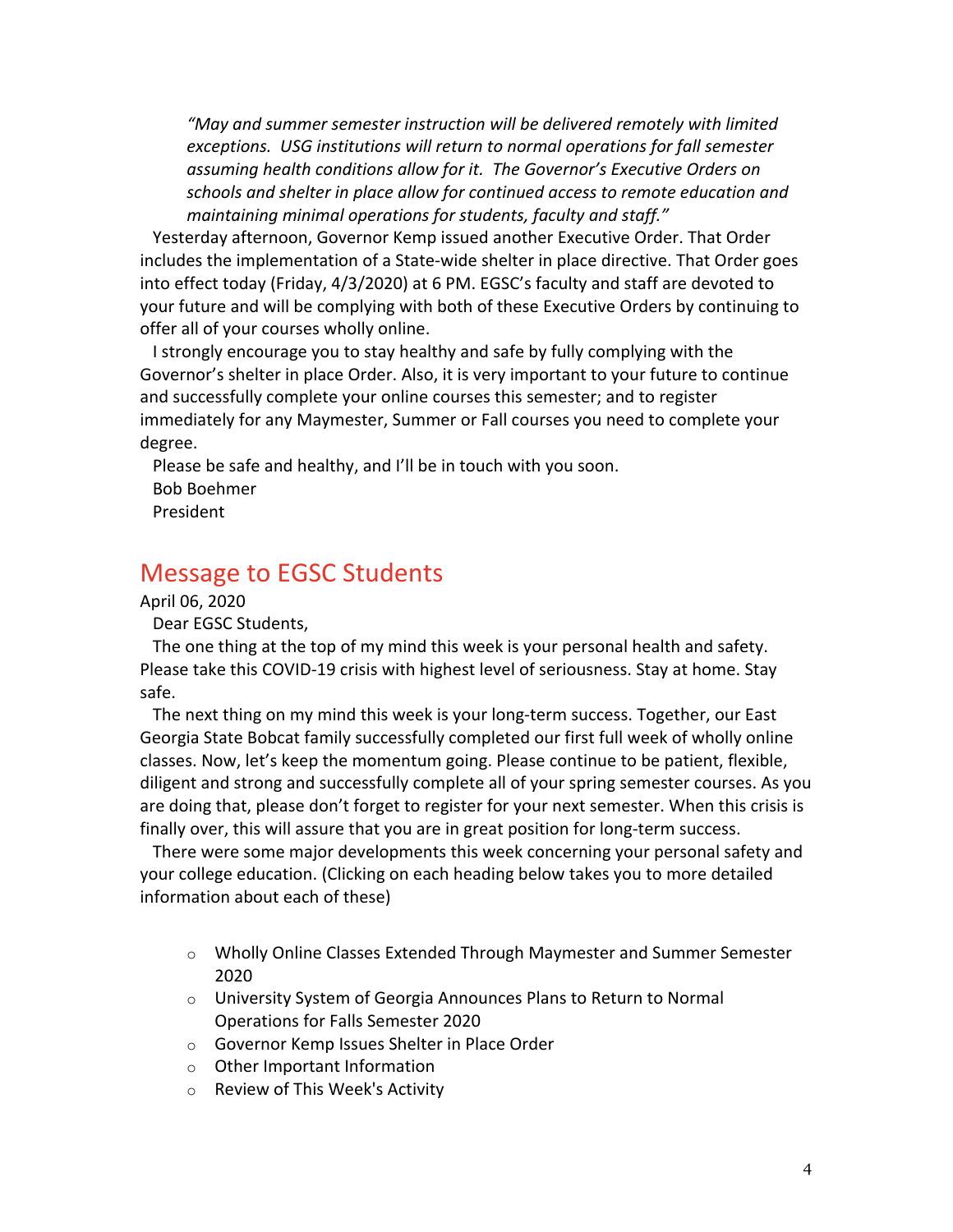## **Wholly Online Classes Extended Through Maymester and Summer Semester 2020**

The following important information was received earlier this week from the University System of Georgia:

*"May and summer semester instruction will be delivered remotely with limited exceptions, … The Governor's Executive Orders on schools and shelter in place allow for continued access to remote education and maintaining minimal operations …."*

# **University System of Georgia Announces Plans to Return to Normal Operations for Fall Semester 2020**

The University System of Georgia also made the following announcement:

*"USG institutions will return to normal operations for fall semester assuming health conditions allow for it."*

## **Governor Kemp Issues Shelter in Place Order**

- $\circ$  Later in the week, Governor Kemp issued another Executive Order. That Order includes the implementation of a State-wide shelter in place directive. That Order went into effect on Friday, 4/3/2020 at 6 PM.
- o EGSC's faculty and staff are devoted to your future and will be complying with the Governor's Executive Orders by continuing to offer all of your courses wholly online.

**I strongly encourage you to stay healthy and safe by fully complying with the Governor's shelter in place Order**

## **Other Important Information**

- $\circ$  Thank you for adapting to the new normal (wholly online classes) with a positive approach. Please continue to be patient and flexible to adjust to this new online environment and we will get through it together and we will all be better for it.
- $\circ$  Some of the resources shared with you last week bear repeating:
- o Message from Lori Burns, EGSC's Director of Counseling to students: If you would like to schedule an appointment to **speak to a counselor,** please contact us via email (lrburns@ega.edu or sroyals@ega.edu). We will be monitoring our email accounts during normal operating hours, Monday-Friday from 8am-5pm. For emergencies, call 911 or the Georgia Crisis and Access Line by dialing 1-800-715-4225.
- o Information about **how to access your online courses** http://www.ega.edu/help/details/how-do-i-access-my-online-courses-ortroubleshoot-problems-using-gaview-d2l (see https://www.ega.edu/help)
- o For **quick access to your online courses via your cell phone**, download the GeorgiaView Brightspace Pulse app to your iPhone or Android device.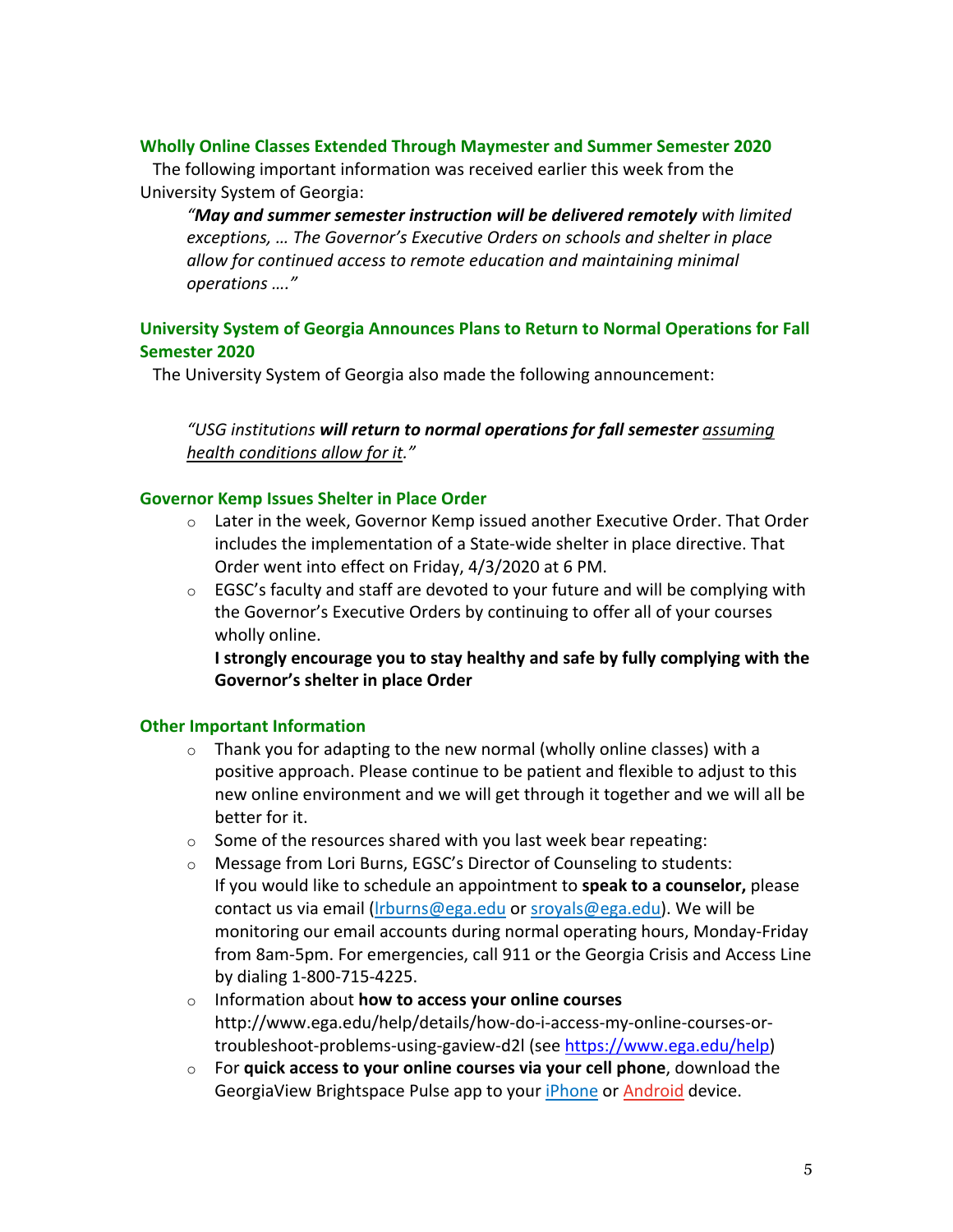- o For **quick access to your EGSC student email (CatMail) via your cell phone**, download the Microsoft Outlook App. http://www.ega.edu/help/details/im-a-new-student.-how-do-i-setup-emailon-my-phone. (see https://www.ega.edu/help)
- o This website includes an abundance of information that will answer most of your questions.

# **As a review, here are some links to this week's activity:**

- o A Declaration of a State of Emergency Emanuel County and Municipalities, 4/1/20 (PDF)
- o Governor Kemp's Executive Order, 4/1/20 (PDF)
- o Governor Kemp's Executive Order, 4/2/20 (PDF)
- o Update/Message from Emanuel Medical Center 3/30/20
- $\circ$  Apple Inc. in partnership with the White House Coronavirus Task Force and the U.S. Department of Health and Human Services, including the Centers for Disease Control and Prevention (CDC) – released an app and website that guides Americans through a series of questions about their health and exposure to determine if they should seek care for COVID-19 symptoms. The tool provides CDC recommendations on next steps including guidance on social distancing and self-isolating, how to closely monitor symptoms, recommendations on testing, and when to contact a medical provider. CDC Statement on COVID-19 Apple App
- o Georgia Broadband Deployment Initiative https://broadband.georgia.gov/georgia-internet-access-covid-19-update
- o From the Library Hotspot Map for Free Wi-Fi Access https://georgialibraries.org/library-everywhere/ (**a direct link to the map is here: Library Wi-Fi in Georgia). Scroll down the page just a bit and you'll see it.**
- $\circ$  Cyber-criminals are hard at work. Please be extremely careful with the emails and messages you open and respond to. The IRS or Treasury Department will not contact you asking for information. Text messages to "not wait for the government stimulus money – get it now" are scams. Be vigilant and call EGSC IT at 478-289-2066.
- o Remember to complete the Travel Registry found on the website
- o The Student Health Center will remain open to serve students who will continue to reside in the residence halls on Monday-Thursday from 1-5 PM. Swainsboro students not living on campus may call the clinic during those hours at 478-289-2182.
- o All events scheduled with visitors on campus, including meetings, are cancelled for the rest of spring semester. No face-to-face meetings will be held. All meetings will be via telephone, Zoom or Skype or other electronic means.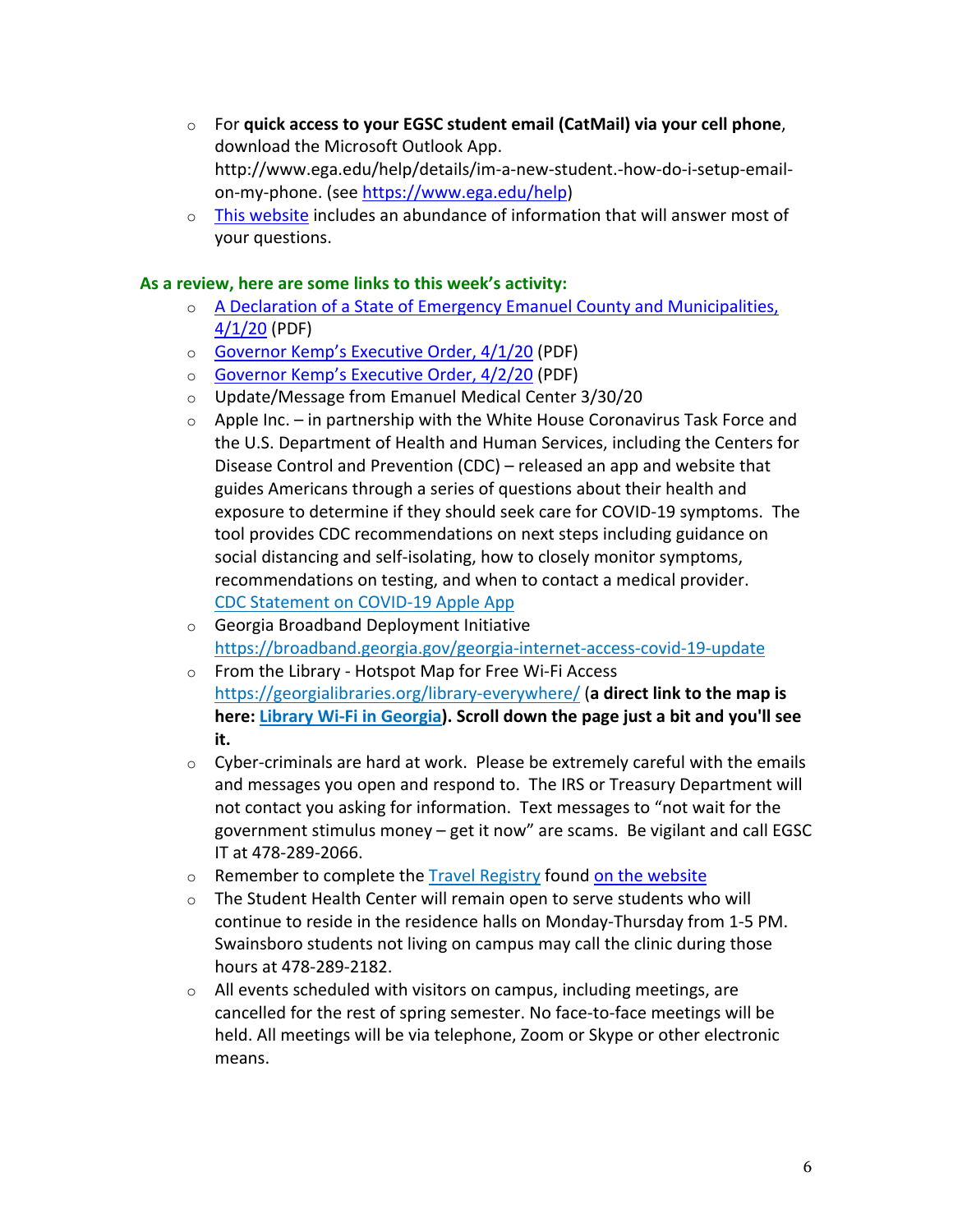- $\circ$  All events at the Fulford Community Learning Center and The Morgan House of East Georgia State College are cancelled. There will be no visitors to the Fulford Community Learning Center.
- o The gym and fitness center, and our athletic facilities including outdoor basketball courts, playing fields and tennis courts are closed. EGSC's dining hall, bookstore, campus café, and Common Grounds Coffee Shop are closed.
- o We are following the guidance of the NJCAA and the GCAA: all spring athletic games and practices are cancelled.
- o Study Abroad Programs have been cancelled.
- o Plans for Student Center Grand Opening are cancelled. This will be rescheduled for a date in early fall 2020.
- $\circ$  Please follow the links below to learn more about COVID-19 responses and offerings from the providers/resources listed (offerings subject to change): Federal Communications Commission "Keep Americans Connected Pledge" Comcast COVID-19 Response Charter Communications COVID-19 Response AT&T COVID-19 Response Verizon COVID-19 Response Sprint COVID-19 Response T-Mobile COVID-19 Response Pineland Connect2PinelandFree Program Northland Communications Response to COVID19 Another very useful website allows you to enter your zip code to determine internet options that are available in your area: www.broadbandnow.com o **Message from Representative Butch Parrish, Georgia General Assembly**
- To stay up to date on our state's response to COVID-19 and explore options for financial relief during these uncertain times check out the following:
	- https://dph.georgia.gov/novelcoronavirus
	- https://www.cdc.gov/coronavirus/2019-nCoV/index.html
	- https://dph.georgia.gov/covid-19-daily-status-report
	- https://gov.georgia.gov/press-releases
	- https://gov.georgia.gov/executive-action/executive-orders/2020-executiveorders
	- https://disasterloan.sba.gov/ela

• https://dol.georgia.gov/blog/new-information-filing-unemployment-partialclaims-and-reemployment-services

**It is also important to note that state and federal taxes will not be due until July 15, 2020. Stay safe and remain cautious!**

- o **Message from Senator Jack Hill, Georgia General Assembly** shared these key links about Fourth District Schools feeding children:
	- FOURTH DISTRICT SCHOOL SYSTEMS FEEDING CHILDREN
	- Bulloch County Schools
	- For information on free meals, visit here
	- Candler County Schools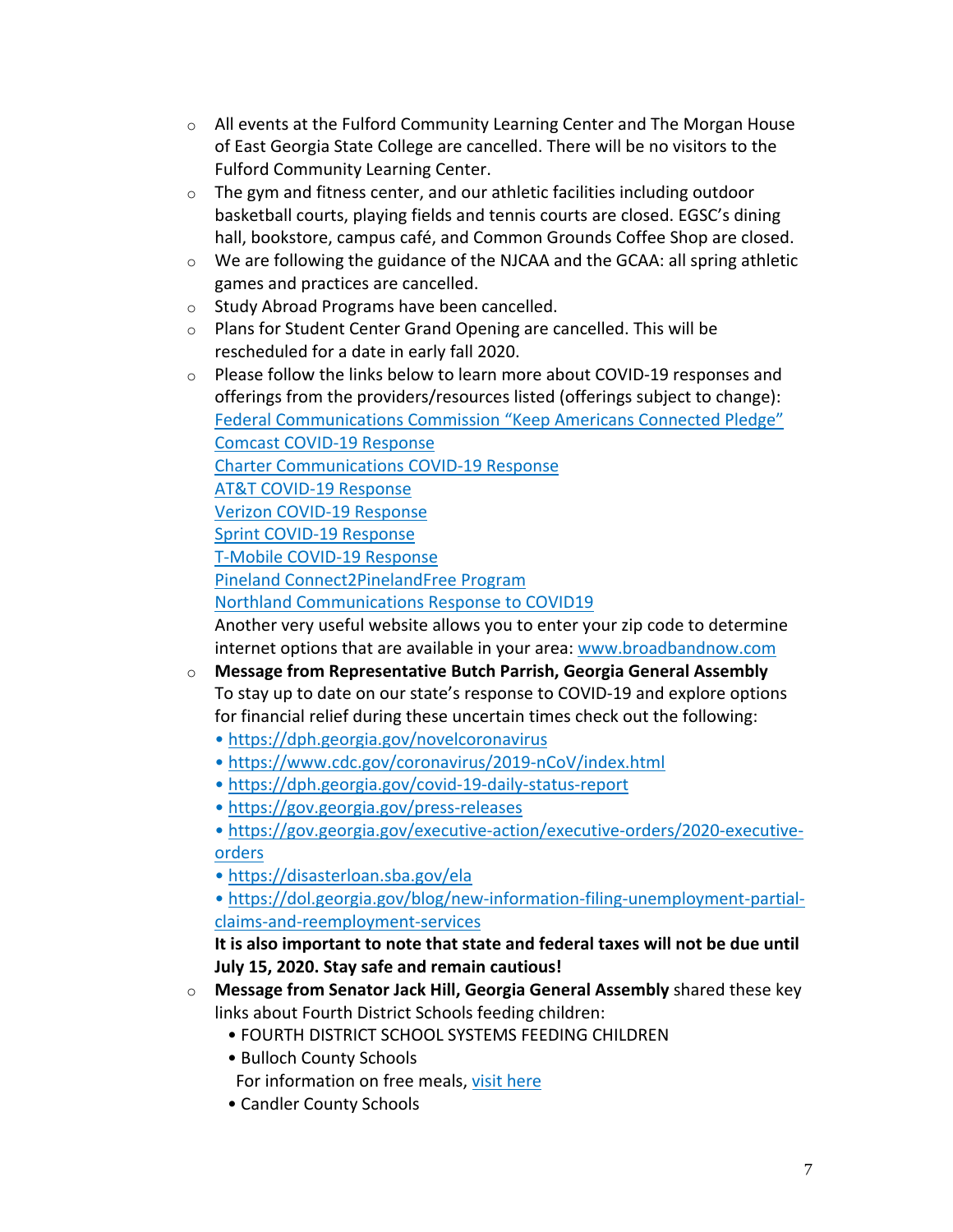Food delivery site info available here

• Effingham County School District

School buses will deliver meals to designated locations; visit here for more information

• Emanuel County School System

School buses will deliver meals to designated locations; visit here for more information

• Evans County School System

Visit here for "Feeding Site Fast Facts"

• Tattnall County Schools

Feeding plan in place on Mondays and Wednesdays and will be suspended April 13-17 for spring break. More info on the school website

This week has presented us with many important decisions and developments in our ongoing response to COVID-19, and I write today to thank you for your continued support as we adapt to our ever-changing environment. Every single one of you strengthens our Bobcat team with your unwavering commitment and your genuine concern for others.

Stay in touch and check CatMail, texts and social media regularly. Stay in touch with your professors and instructors. I realize these emails are lengthy and I applaud your diligence in paying attention to each word. Stay strong and stay resilient. We remain focused on the health and safety of those in our campus community and we will emerge from this crisis with renewed commitment. With every challenge, there is opportunity.

My sincere wishes for another great week. Stay safe, EGSC Bobcat Family! Bob Boehmer

President

# Message to EGSC Faculty/Staff

April 06, 2020

Dear East Georgia State College Faculty and Staff,

The one thing at the top of my mind this week is your personal health and safety. Please take this COVID-19 crisis with highest level of seriousness. Each one of you is important to me as an individual. Please take care yourself.

Thanks so much for your extraordinary efforts to make the transition to a wholly online learning environment go so well! Everyone is adapting to the new normal with a positive approach. Please continue to be positive, patient, flexible and strong to adjust to this new online environment and we will get through it together and we will all be better for it.

There were, as you know well, several major developments this week concerning your personal safety and the college's operations. (clicking on each heading below takes you to more detailed information about each of these)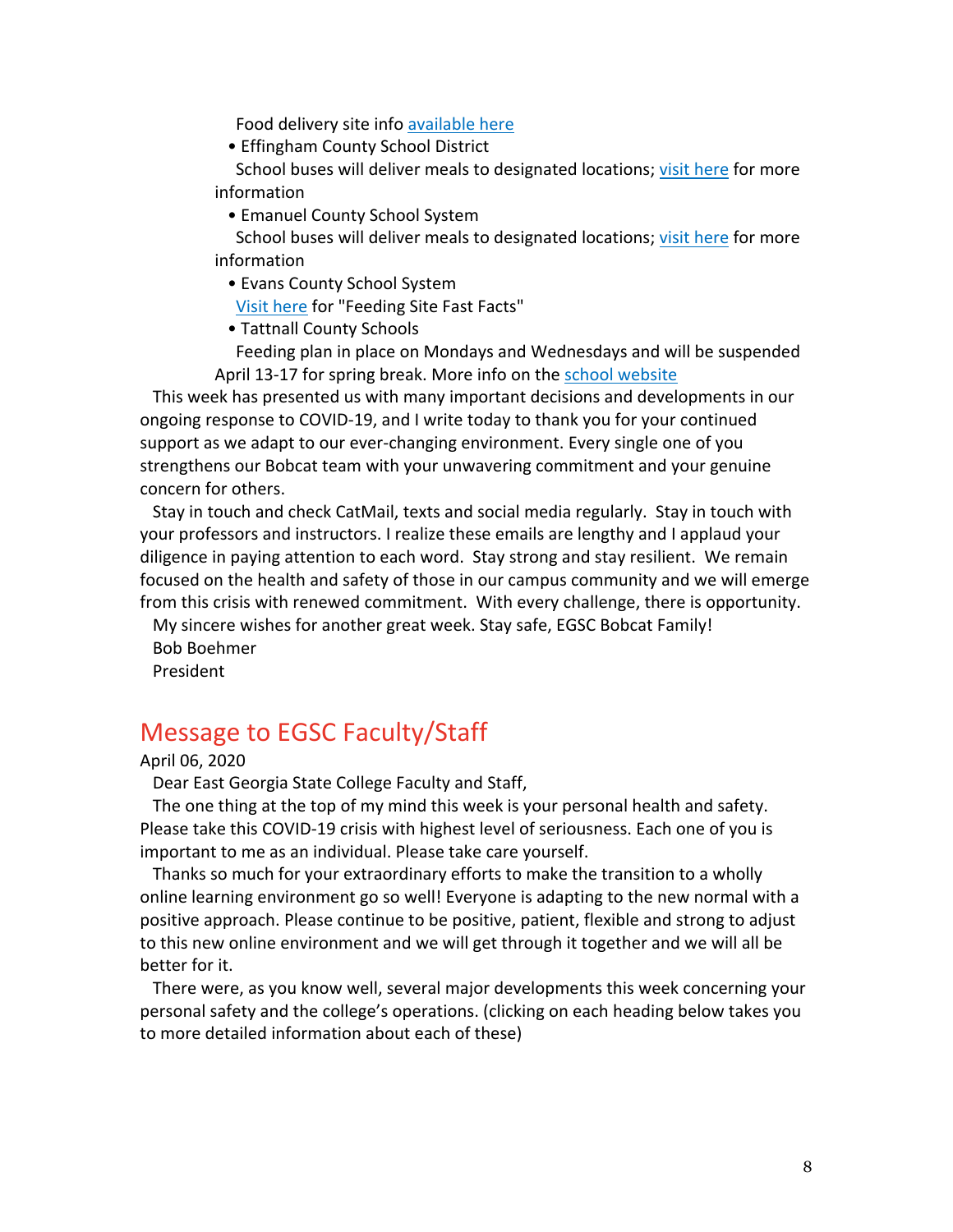Governor Kemp Issues Shelter in Place Order Wholly Online Classes Extended Through Maymester and Summer Semester 2020 University System of Georgia Announces Plans to Return to Normal Operations for Fall Semester 2020 Other Important Information

## **Governor Kemp Issues Shelter in Place Order**

Late last week, Governor Kemp issued another Executive Order. That Order includes the implementation of a State-wide shelter in place directive. That Order went into effect on Friday, 4/3/2020 at 6 PM.

**I strongly encourage you to stay healthy and safe by fully complying with the Governor's shelter in place Order.**

#### **Wholly Online Classes Extended Through Maymester and Summer Semester 2020**

The following important information was received earlier in the week from the University System of Georgia:

# *"May and summer semester instruction will be delivered remotely with limited exceptions, …"*

That same message from the USG went on to say:

*"All institutions should continue to implement their current telework and flexible work strategies so that only a minimum number of staff are on campus to maintain operations and support remote instruction. The Governor's Executive Orders on schools and shelter in place allow for continued access to remote education and maintaining minimal operations for students, faculty and staff."*

The Governor's Shelter in Place Order contains an exception for Critical Infrastructure. As stated in a letter yesterday from the USG:

*"...One exception includes Critical Infrastructure. The USG and constituent entities are considered Critical Infrastructure to the extent to which they are "educators supporting public and private K-12 schools, colleges, and universities for purposes of facilitating distance learning or performing other essential functions, if operating under rules for social distancing" and "workers in animal diagnostic and food testing laboratories … in institutions of higher education." Thus, USG institutions can continue distance learning and performing other essential functions [and] USG faculty, staff ... can conduct Necessary Travel for these purposes.*

*Furthermore, as USG entities are included as Critical Infrastructure for the purposes identified above, when there are necessary in-person operations, such Critical Infrastructure entities shall implement measures that mitigate the exposure and spread of COVID-19 among its workforce. These mitigation efforts include but are not limited to the 16 items identified on pages five and six of the*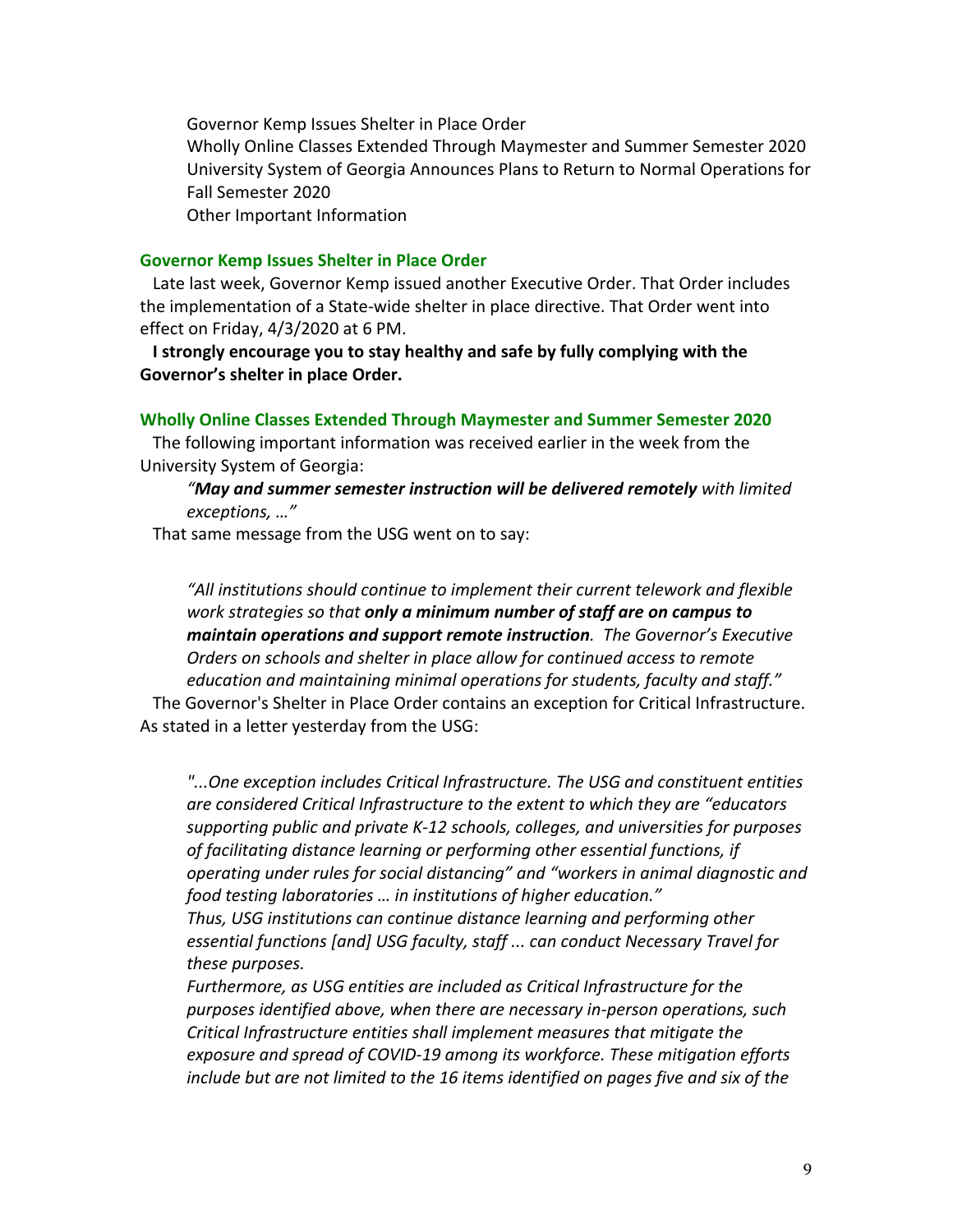# *attached Order and apply to USG entities when conducting in-person operations..."*

Accordingly, while EGSC continues to offer all of its courses wholly online this semester, Maymester and Summer Semester, **a very small number of EGSC employees performing "essential functions" will continue to work on campus as needed when they are specifically authorized by the appropriate vice president or campus director. "Essential" does not include individuals who want to be on campus due to convenience or other nonessential reasons.**

That vice president or campus director will provide each of those authorized individuals with a letter each week verifying that they are authorized to come to campus to perform essential functions. This will enable the employees to keep with them a copy of the letter when traveling to and from campus (along with their EGSC identification card and other appropriate identification, such as a driver's license). These letters may not be transferred to any other person and may be used only for travel to and from campus.

# **University System of Georgia Announces Plans to Return to Normal Operations for Fall Semester 2020**

University System of Georgia also made the following announcement:

# *"USG institutions will return to normal operations for fall semester assuming health conditions allow for it."*

## **Other Important Information**

Thank you for adapting to the new normal (wholly online classes) with a positive approach. Please continue to be patient and flexible to adjust to this new online environment and we will get through it together and we will all be better for it.

As a review, here is a summary of this week's activity:

- o A Declaration of a State of Emergency Emanuel County and Municipalities, 4/1/20 (PDF)
- o Governor Kemp's Executive Order, 4/1/20 (PDF)
- o Governor Kemp's Executive Order, 4/2/20 (PDF)
- o Update/Message from Emanuel Medical Center 3/30/20
- o **To forward your calls from your office cell phone to another number (cell, landline) etc.**

Press \*74 on your office phone then 9 for an outside line followed by the number you are forwarding to. If you are forwarding to a 10-digit phone number, after the 9, you must enter 1, then the 10-digit phone number. You will hear 3 short beeps to confirm.

To cancel call forwarding: Press \*73 on your office phone. You will hear 3 short beeps to confirm.

**Instructions for accessing EGSC voice mail system from off-campus telephone:**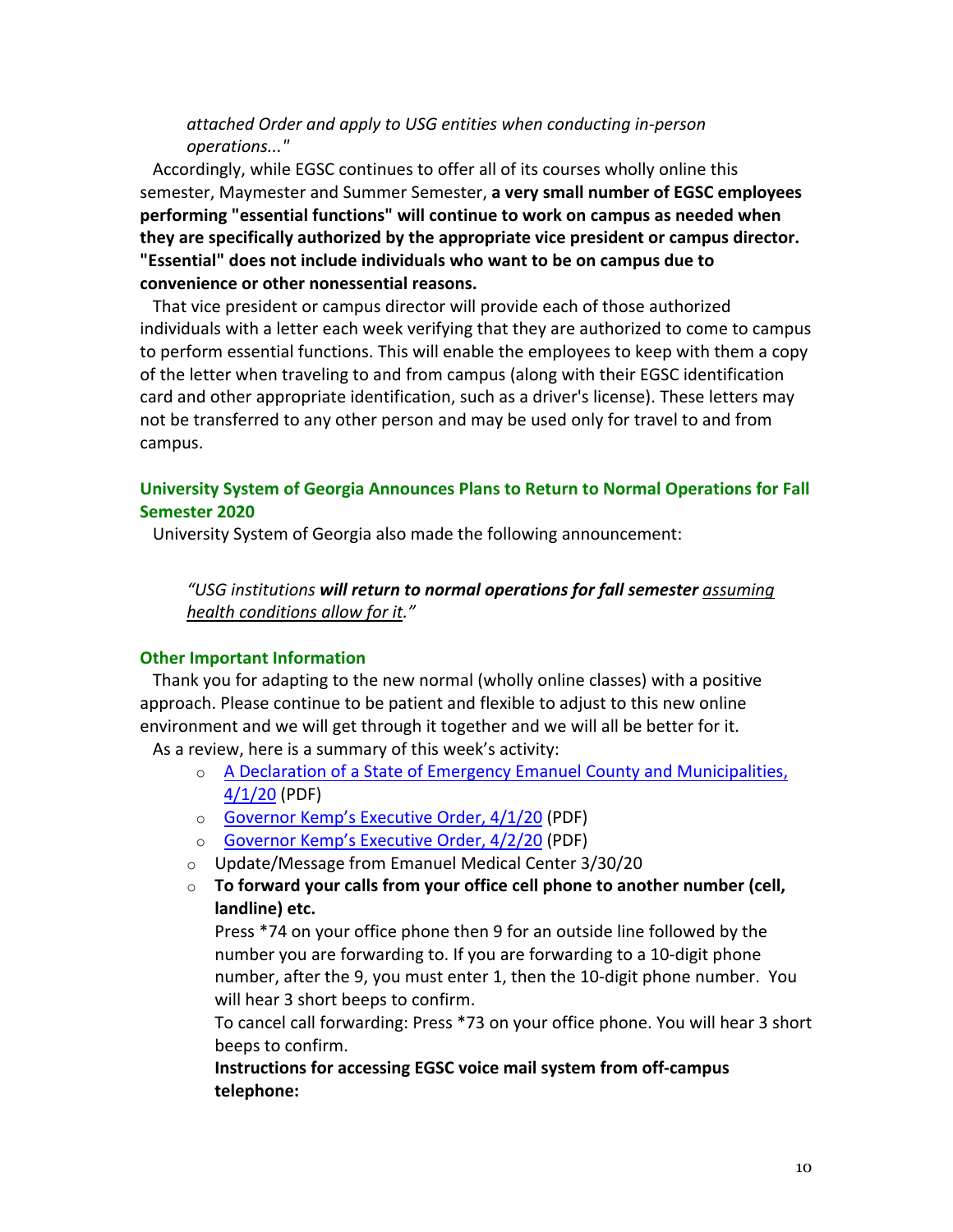### **EGSC-Swainsboro campus:**

1. Dial 478-289-2189.

2. You will hear the voice mail system message: "Welcome to Audix. For help at any time press star (\*).

3. Please enter extension and pound (#) sign. Enter your 5-digit EGSC office phone extension (e.g., 62004), then press #

4. You will then hear: "Enter password and pound (#) sign."

5. Enter your voicemail password, then press #

6. Follow the voice mail system message prompts to listen to new voice mail messages you have received

#### **EGSC-Statesboro campus:**

1. Dial 912-623-2498.

2. You will hear the voice mail system message: "Welcome to Audix. For help at any time press star (\*). Please enter extension and pound (#) sign."

3. Enter your 5-digit EGSC office phone extension (e.g., 62004), then press #

4. You will then hear: "Enter password and pound (#) sign."

5. Enter your voicemail password, then press #

6. Follow the voice mail system message prompts to listen to new voice mail messages you have.

## **EGSC-Augusta is on a different telephone system and cannot be accessed in this manner.**

o Reminder from Ashley Woods about Fraud Attempts

"I am recirculating this e-mail because a second USG institution received the phishing scam below requesting urgent purchase of gift cards. Unfortunately, the scam was successful at the 2nd institution.

Remember that with the first institution, the employee engaged with the fraudster, but did eventually realize it was a scam; the second institution employee purchased \$1,800 in gift cards and was asked to purchase an additional \$3,000 before reaching out to the supervisor. In both cases, the employees receiving the phishing e-mails were in fiscal/finance positions. **We must stay alert and act in a vigilant manner to prevent fraud across our campus**.

While we are all working through COVID-19 issues, threat actors and fraudsters are busy too. Don't let your guard down during this time! Here are two unsuccessful phishing attempts that recently occurred within the USG:

1. The USO Cybersecurity team was made aware of an unsuccessful phishing operation at a USG institution. An e-mail purporting to be from Sterling Infosystems requested payment for past due invoices. Sterling Infosystems is a legitimate vendor that was under system-wide contract for background checks through 6/30/2019. Be on the lookout for fraudsters impersonating legit companies. If you have any questions, or uncertainty about an email, please send it to me to verify before responding or providing any information.

\*\*\*Note: The invoice was sent to Gordon State, but another USG institution received the phishing e-mail and invoices. Charges on the invoices were dated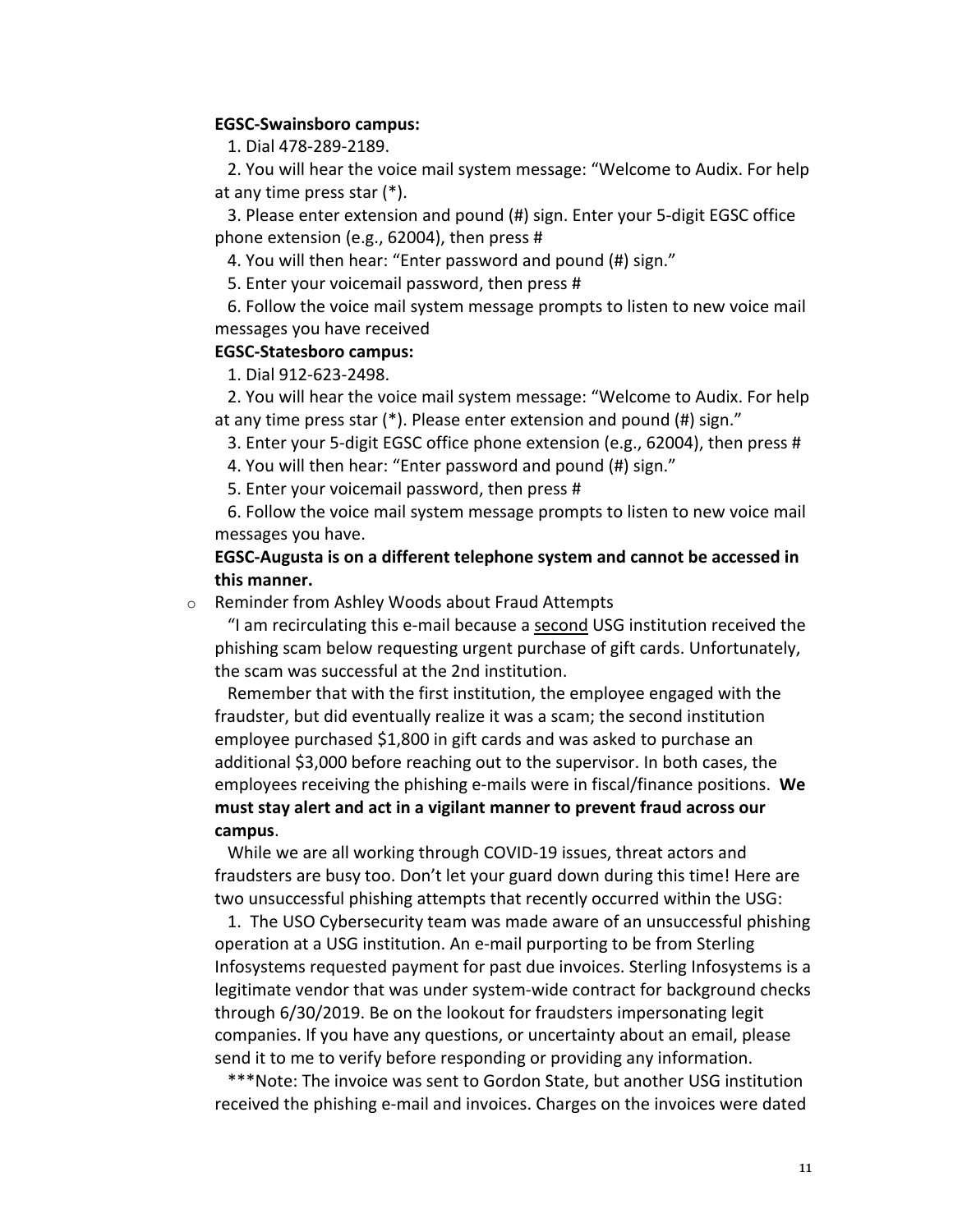after 6/30/19, which is beyond the contract expiration. The alert employee recognized this and made their IT department aware.

2. Employees at a USG institution received phishing e-mails requesting an urgent purchase of gift cards. The e-mail example attached purported to be from the institution's Comptroller, but the e-mail behind the name was a Gmail account. Be sure to look for the banner which indicates the email originated from a third-party email provider: **ALERT: This email originated** from an external source. Please use proper judgment before opening attachments, clicking links, replying, or providing information.

\*\*\*Note that in the second scenario the employee engaged with the fraudster even though the e-mail contained the warning that it came from outside of the university. The employee eventually did come to the conclusion that the e-mail was a scam. All phishing e-mails were retracted by the institution's IT department."

- o **Georgia Broadband Deployment Initiative** https://broadband.georgia.gov/georgia-internet-access-covid-19-update
- o **From the Library - Hotspot Map for Free Wi-Fi Access** "Julie Walker, our state librarian, just forwarded along a link to a map of all library Wi-Fi available in parking lots around the state. The map is available here: https://georgialibraries.org/library-everywhere/ (a direct link to the map is here: Library Wi-Fi in Georgia). Scroll down the page just a bit and you'll see it. Please feel free to share with your students and campus colleagues.
- o **Last week's letter to faculty and staff may be found on the COVID 19 website. It contains a wealth of information on D2L, Brightspace, Online teaching and learning. Please continue to review.**

o EGSC Has a COVID-19 Website

This website includes an abundance of information that will answer many of your questions.

• Remember to complete the Travel Registry found on the website.

• The Student Health Center will remain open to serve students who will continue to reside in the residence halls on Monday-Thursday from 1-5 PM. Swainsboro students not living on campus may call the clinic during those hours at 478-289-2182.

• All events scheduled with visitors on campus, including meetings, are cancelled for the rest of spring semester. No face-to-face meetings will be held. All meetings will be via telephone, Zoom or Skype or other electronic means.

• All events at the Fulford Community Learning Center and The Morgan House of East Georgia State College are cancelled. There will be no visitors to the Fulford Community Learning Center.

• The gym and fitness center, and our athletic facilities including outdoor basketball courts, playing fields and tennis courts are closed. EGSC's dining hall, bookstore, campus café, and Common Grounds Coffee Shop are closed.

• EGSC is following the guidance of the NJCAA and the GCAA. All spring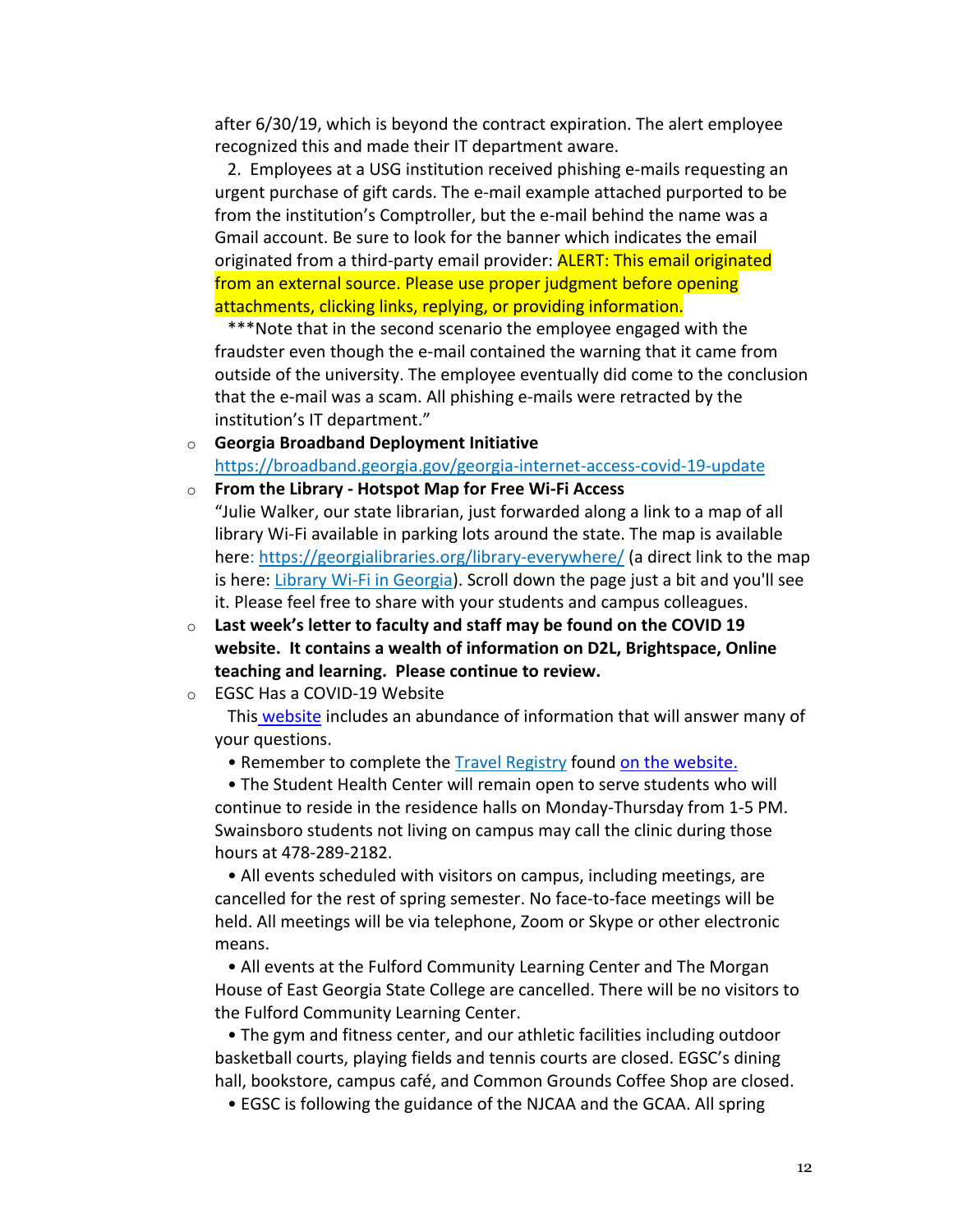athletic games and practices are cancelled.

- Study Abroad Programs have been cancelled.
- Plans for Student Center Grand Opening are cancelled. This will be rescheduled for a date in early fall 2020.
	- The staff evaluation due date to HR has been extended until May 1, 2020.

• Important information regarding internet service providers. Please follow the links below to learn more about COVID-19 responses and offerings from the providers/resources listed (offerings subject to change):

Federal Communications Commission "Keep Americans Connected Pledge" Comcast COVID-19 Response Charter Communications COVID-19 Response AT&T COVID-19 Response

Verizon COVID-19 Response

Sprint COVID-19 Response

T-Mobile COVID-19 Response

Pineland Connect2PinelandFree Program

Northland Communications COVID-19 Response

Another very useful website to add to the list

is www.broadbandnow.com which allows you to enter your zip code to determine internet options that are available in the respective area.

- o **Message from Representative Butch Parrish, Georgia General Assembly** To stay up to date on our state's response to COVID-19 and explore options for financial relief during these uncertain times check out the following:
	- https://dph.georgia.gov/novelcoronavirus
	- https://www.cdc.gov/coronavirus/2019-nCoV/index.html
	- https://dph.georgia.gov/covid-19-daily-status-report
	- https://gov.georgia.gov/press-releases

• https://gov.georgia.gov/executive-action/executive-orders/2020-executiveorders

• https://disasterloan.sba.gov/ela

• https://dol.georgia.gov/blog/new-information-filing-unemployment-partialclaims-and-reemployment-services

It is also important to note that state and federal taxes will not be due until July 15, 2020. Stay safe and remain cautious!

o **Message from Senator Jack Hill, Georgia General Assembly**, shared these key links about Fourth District Schools feeding children:

**FOURTH DISTRICT SCHOOL SYSTEMS FEEDING CHILDREN**

- Bulloch County Schools For information on free meals, visit here
- Candler County Schools Food delivery site info available here
- Effingham County School District

School buses will deliver meals to designated locations; visit here for more information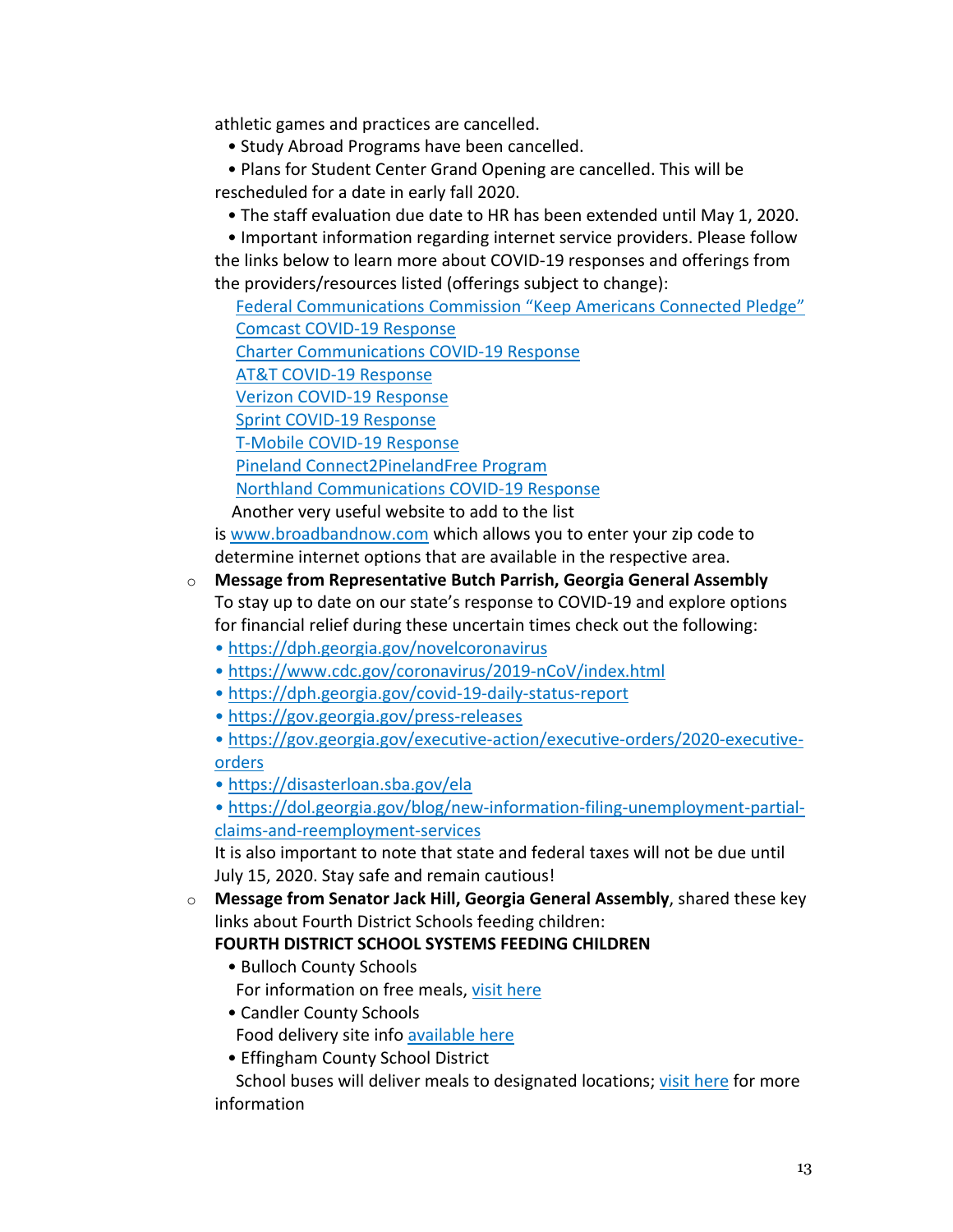• Emanuel County School System

School buses will deliver meals to designated locations; visit here for more information

• Evans County School System

Visit here for "Feeding Site Fast Facts"

• Tattnall County Schools

Feeding plan in place on Mondays and Wednesdays and will be suspended April 13-17 for spring break. More info on the school website

This week presented us with many important decisions and developments in our ongoing response to COVID-19. Again, I **thank you for your continued support as we adapt to our ever-changing environment.** Every single one of you strengthens our Bobcat team with your unwavering commitment and your genuine concern for others.

As we end another week, I want to share with you how proud I am of each one of you. Your resilience and commitment are exemplary. Thank you for everything you are doing to make this experience valuable to our students. The days are challenging and uncertain, yet you all are facing it with calm determination.

Stay safe, stay well and stay strong. Bob Boehmer President

# Update to Faculty and Staff

## April 13, 2020

Click here for a video message from President Boehmer

Dear Faculty and Staff,

I would like to begin my weekly communication with a simple and heartfelt thank you. Thank you for keeping the critical infrastructure on our campuses up and running for those who need shelter, food and technology. Thank you for taking the extraordinary challenge of moving instruction wholly online in such an efficient manner. I have heard the expression this week that this crisis is like "building the plane while it is flying." We can all relate to that. You are all coming through with the resources to meet these unknown obstacles and your flexibility and common sense is prevailing. Again, simply and humbly, thank you.

On a very somber note, **we lost a dear friend of the college on Monday afternoon. Senator Jack Hill** passed away very unexpectedly at his office in Reidsville. We will deeply miss our friend and supporter and his guidance with our mission.

*"Our region has lost a champion. Our college has lost a powerful advocate. I have lost a friend. He was a rock. He was a model of integrity and selflessness. He was always there. Whether it was a community celebration, a public meeting or a college event, he was always there to demonstrate his personal interest in the people he represented. Mostly, he cared deeply and worked intensely and long to help the region and people he loved. He saw the promise in every one of our students and fought to assure they had the educational opportunities they*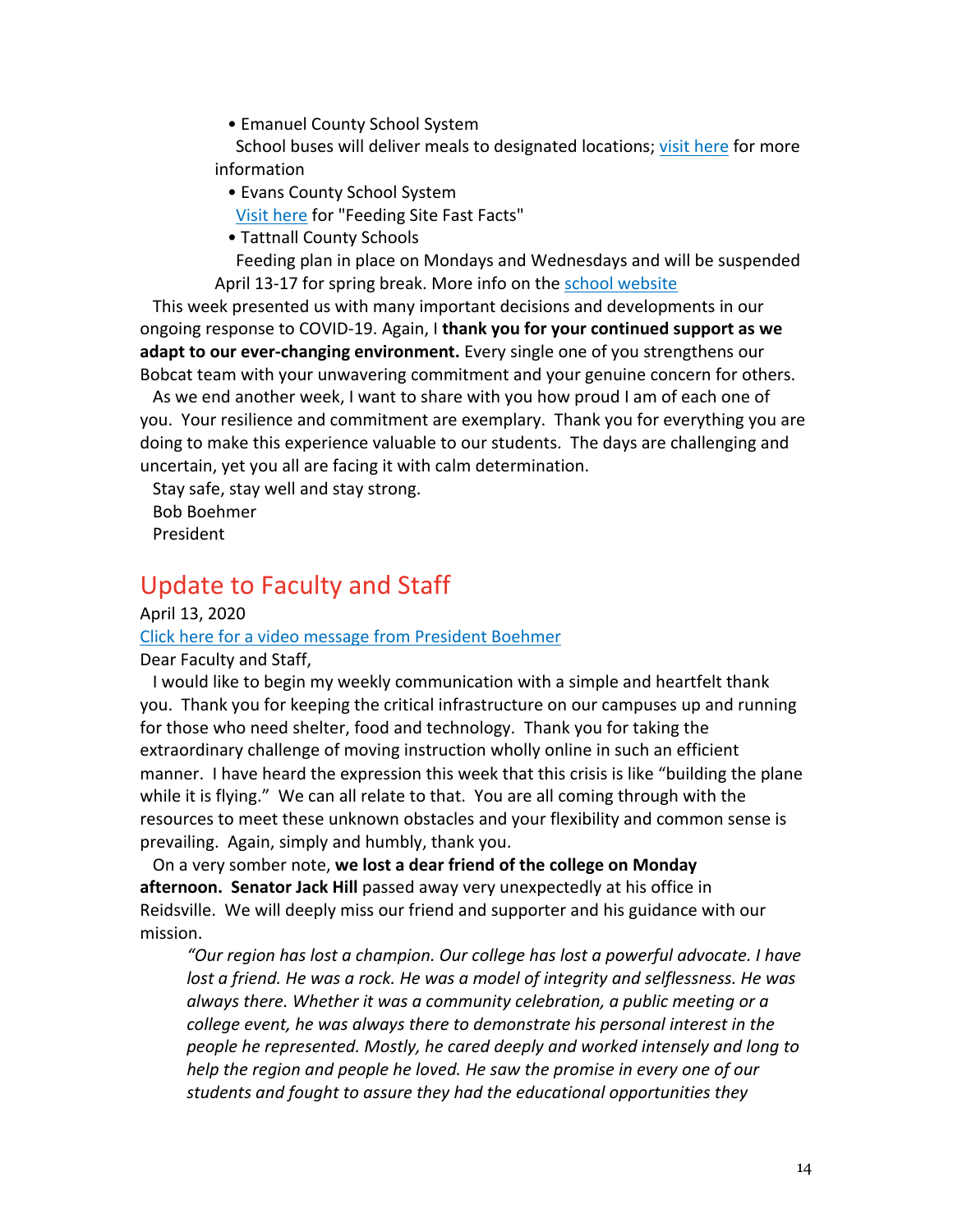*deserve. East Georgia State College respected and loved Senator Jack Hill and will not forget the contributions of this model public servant." May you Rest in Peace, Senator.*

The following message from Butch Parrish, Representative from District 158, also expresses the feeling of loss for our Senator:

*"As some of you may have heard, Senator Jack Hill passed away yesterday, Monday, April 6. Jack was not only my Senator for three decades; he was a dear friend.*

*He had a true servant's heart. He wasn't interested in who got the credit, he was only interested in getting it done. You have only to look around his district, and indeed the entire state, to see his fingerprints on so many positive things. Jack was a great man and a good friend. He will be missed by many. My sincerest condolences go out to his family."*

### **Weekly Information**

**As has been the case for the past several weeks, the Covid-19 situation and our response changes rapidly. This week,**

o **Governor's Executive Order - April 8, 2020**

Georgia Governor Brian Kemp has renewed the Public Health State of Emergency to assist with the state's response to COVID-19 as of April 8, 2020. The Order extends his previous Executive Orders, which were due to expire on Monday, April 13, for a further period of 17 days. They will then expire on Thursday, April 30, 2020. To read the Executive Order in full, click here.

## o **Governor's Executive Order April 13 - Critical Infrastructure**

Governor Brian P Kemp has issued a new Executive Order regarding COVID-19 and the Public Health Emergency. Among other things, the Order supersedes local ordinances and implements a statewide shelter-in-place directive. The provisions of the Order became effective at 6 p.m. on April 3 and will remain in effect through the end of April 13. The full text of the Order can be found at: https://gov.georgia.gov/executive-action/executiveorders/2020-executive-orders.

The **Order's shelter-in-place directive has several exceptions, one of which is for individuals who are part of the workforce for "Critical Infrastructure" and are actively engaged in the performance of, or travel to and from, their employment.** Because East Georgia State College is considered Critical Infrastructure as defined by the Order, we can continue to engage in distance learning and other essential functions, and our faculty, staff and students are permitted to travel as necessary for those purposes. Therefore, **if you are designated an essential employee by your unit**, the Order allows you to travel as necessary to perform your job duties. While you are not required to carry documentation that you are an essential employee, **we recommend you travel with your EGSC letter and EGSC identification**. Employees should continue to follow direction from their units as to their designation as an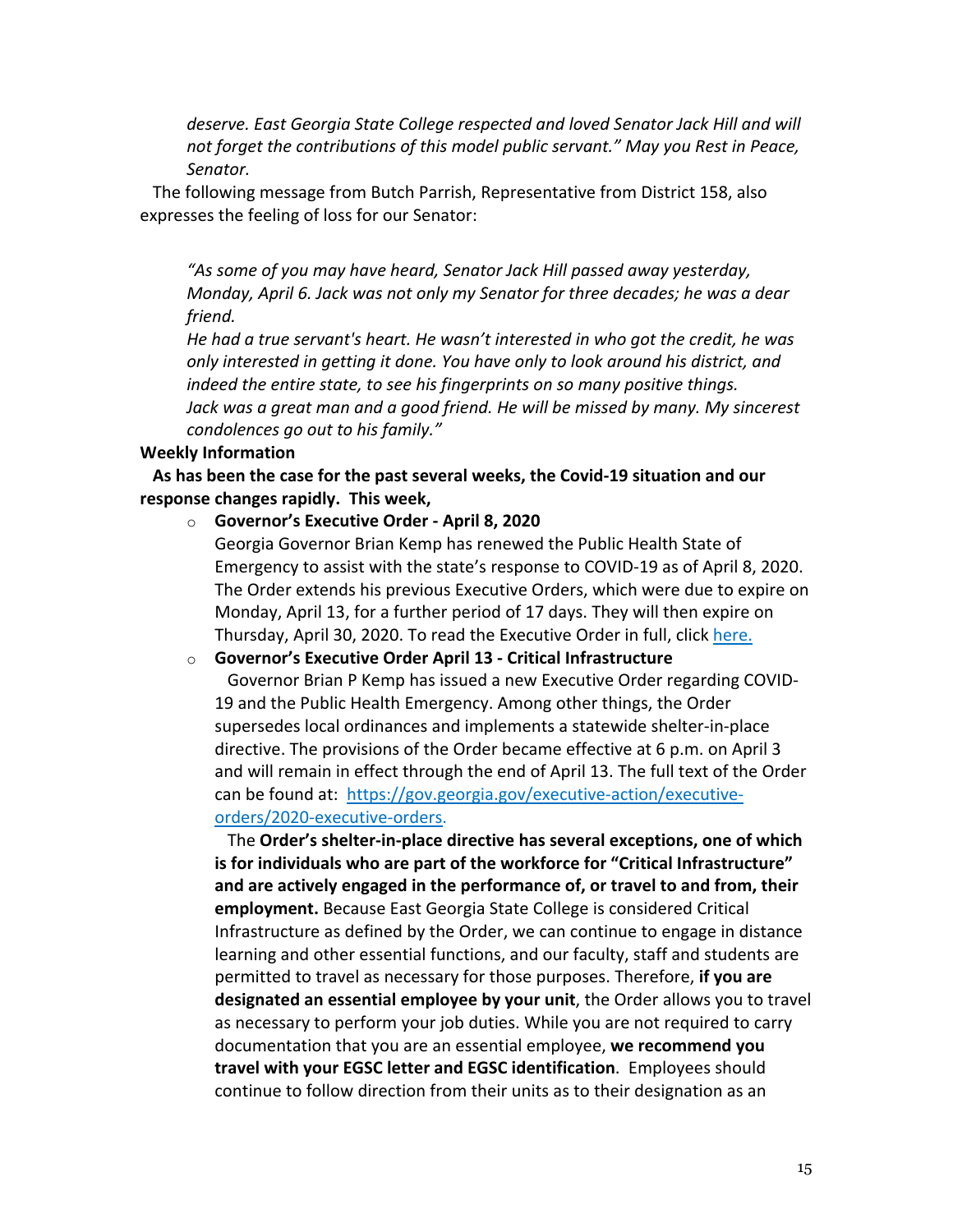essential employee. **Employees who must work on campus should practice social distancing, and no groups of 10 or more should gather at any time. All meetings should be conducted electronically (e.g., Zoom) or by telephone.** When conducting essential in-person operations, the Order requires the East Georgia State College to implement certain measures to mitigate exposure and spread of COVID-19. **These sixteen measures, listed on the 5th and 6th pages of the Executive Order in the section concerning "Critical Infrastructure,"** include screening and evaluation of workers exhibiting signs of illness; directing workers who exhibit symptoms not to report to work; and other safety, sanitation and social distancing measures. **Therefore, if you are experiencing symptoms of illness, including fever, cough, or shortness of breath, you should not report to work; instead, you should seek medical attention and notify your supervisor of your inability to report to work.** If you experience symptoms of illness while at work, you should immediately report to your supervisor that you need to leave work to seek medical attention. We have no higher priority than the health and safety of our faculty, staff and students. We continue to encourage all members of our community to follow guidance from medical professionals and public health authorities.

o **Fees**

**University System of Georgia announces no tuition increase for 2020-2021 academic year**

The Board of Regents of the University System of Georgia (USG) will meet Tuesday, April 14th, and will be asked to approve a recommendation of no tuition increase for the 2020-2021 academic year.

If approved, there will be no increase for any USG student. Students will pay the same tuition rates at all 26 USG institutions for the 2020-2021 academic year as they do now for the current 2019-2020 academic year. This includes East Georgia State College in Swainsboro, Statesboro and Augusta. Specifically, for EGSC students, there will be no tuition or fee increases in the coming 2020-2021 academic year.

In addition, the only fees charged to students in **summer** semester 2020 will be the Institutional fee and the Information Technology fee. With these fee reductions, a student on the Swainsboro campus taking four or more hours will see a reduction in their total **summer** cost of \$178. EGSC-Statesboro and EGSC-Augusta students will also see reductions this summer.

In addition, students will benefit from the elimination of the online differential charged to undergraduate students. This is effective beginning summer semester 2020.

## o **CARES Act – Stimulus Act III**

The Coronavirus Aid, Relief, and Economic Security (CARES) Act became law less than two weeks ago. Understanding how this new law affects higher education is important to our region, East Georgia State College and students. On April 9, 2020, Education Secretary Betsy DeVos announced the first wave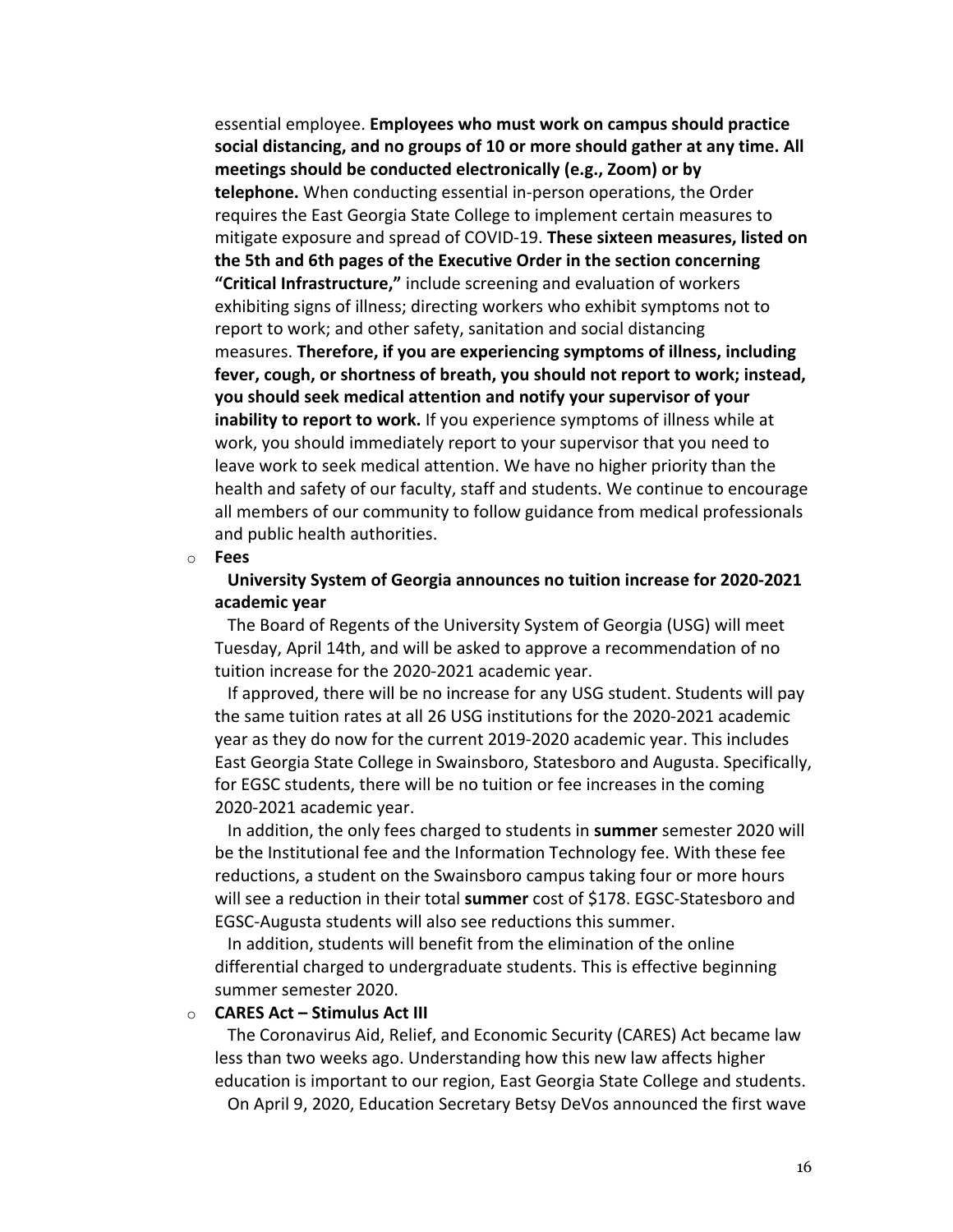of CARES act funding. Funds will be distributed to colleges and universities to provide emergency aid to college students whose lives and educations have been disrupted by the coronavirus outbreak. Each college and university must now prepare its own plan describing how these funds will be used to meet emergency needs of students. The funding is available through the Higher Education Emergency Relief Fund authorized by the CARES Act.

East Georgia State College and its students are included in the funding announced today. The specific terms of the EGSC plan for use of these emergency funds will be announced soon in order to assure that students and their families will have the opportunity to have these funds applied to achieve their educational goals.

As a reminder, USG institutions are receiving funds split 50/50 between funds that have to be provided directly to students ("Grant Aid") and funds the institution can use directly ("Institutional Aid") The first round of dollars is the Grant Aid that is limited solely for use as direct grant aid to students. The DOE specifically said institutions cannot use Grant Aid to fund refunds to students. The DOE noted that Grant Aid also cannot be used to reimburse institutions for purchases made on behalf of students.

Institutions must submit a form agreeing to use the Grant Aid funds in accordance with the law.

Guidance on use of Institutional Aid (the other 50%) is forthcoming from DOE and they anticipate guidance and funding being available in approximately two weeks. The DOE officials suggested that the Institutional Aid **likely** could be used to reimburse the institution for refunds and that they would grant "flexibility" in the use of these funds; however, we won't know exactly what this means until DOE issues their written guidance.

## o **Guidance for Supervisors on Employees with signs of illness has been released and is found on** the COVID-19 website. Details are:

This guidance is provided to assist you in implementing East Georgia State College's (EGSC's) employee policies and procedures concerning employee illness and absences during COVID-19. During this time, it is important that EGSC take appropriate precautionary measures concerning employee illness and absence to ensure the safety of all employees and students. The following reporting procedures provide an illness and absence reporting mechanism for supervisors that will enable EGSC to monitor its response to COVID-19.

1. No employee should be on campus unless there is a need identified and the employee's presence on campus is approved by his or her immediate supervisor. If an employee is authorized to be on campus, their supervisor should notify the appropriate vice-president or campus director and that individual should notify the Chief of Police.

2. If an employee is on campus, that employee should have little to no face to face interaction with others. If face to face interaction is required, the employees should practice social distancing of at least 6 feet. All meetings must be held by conference call or electronically (Zoom, Skype, etc.).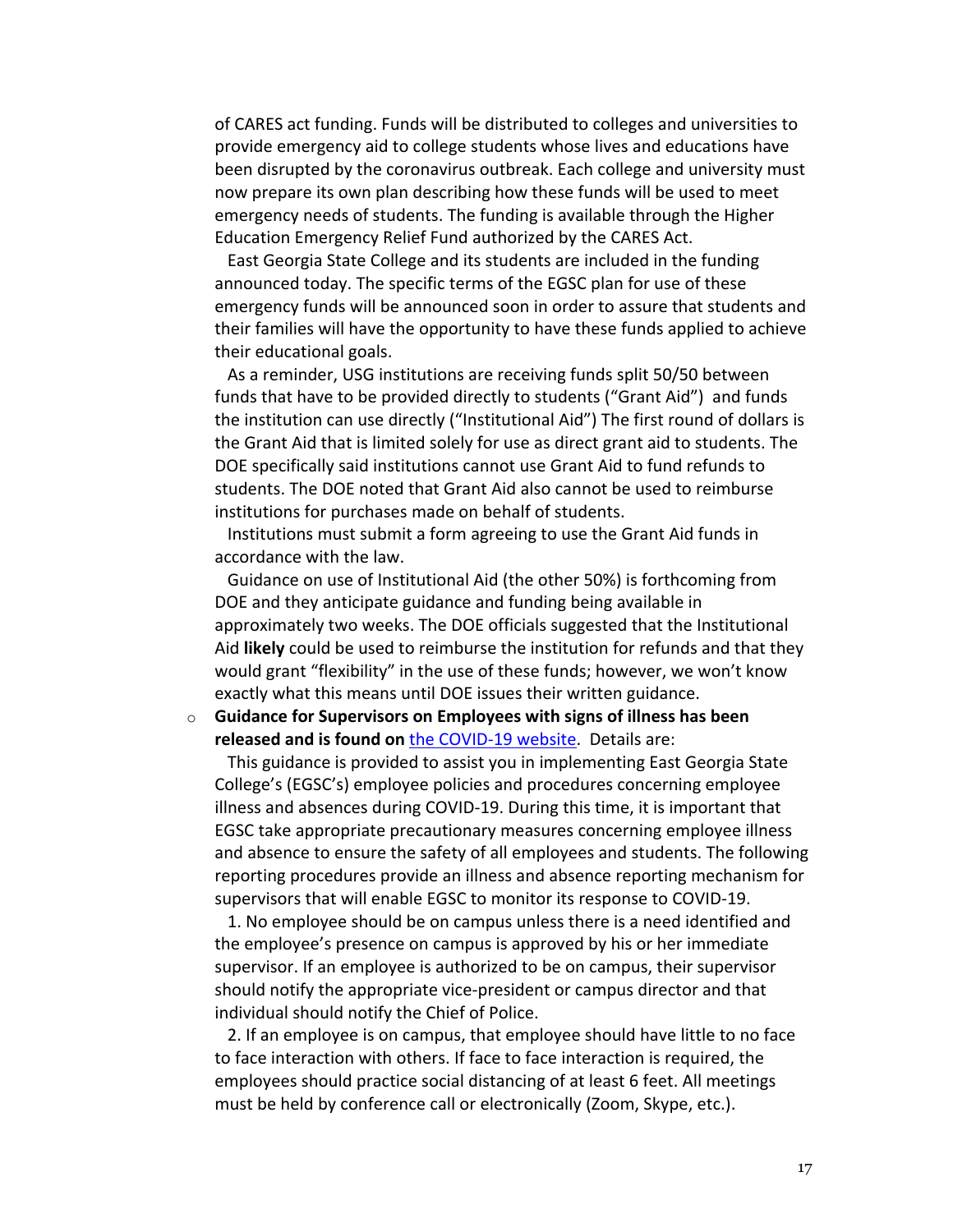3. If an employee calls in sick from home and reports illness or possible exposure to COVID-19, the employee must be instructed not to report to work until receiving permission to return to work from EGSC HR.

4. If an employee is on campus and reports feeling ill, send the employee home. The employee must be instructed not to report to work until receiving permission to return to work from EGSC HR.

5. If an employee reports that a co-worker who is on campus has disclosed that the co-worker is feeling ill, verify with the sick employee and send the sick employee home. The employee must be instructed not to report to work until receiving permission to return to work from EGSC HR.

6. If an employee reports a co-worker who is on campus has disclosed that the co-worker may have been exposed to COVID-19, verify with the exposed employee and send the employee who may have been exposed home and for quarantine and notify anyone else with whom they have had face to face contact. The employee must be instructed not to report to work until receiving permission to return to work from EGSC HR. Employees that had close contact with the co-worker who may have been exposed to COVID-19 should also be sent home for quarantine and instructed not to report to work until receiving permission to return to work from EGSC HR. Close contact is defined as an face to face interaction of less than 6 feet.

7. If an employee who is on campus reports that they may have been exposed to COVID-19, send the employee home for quarantine and notify anyone else with whom they have had face to face contact. The employee must be instructed not to report to work until receiving permission to return to work from EGSC HR. Employees that had close contact with the co-worker who may have been exposed to COVID-19 should also be sent home for quarantine and instructed not to report to work until receiving permission to return to work from EGSC HR.

8. The supervisor must report any of the above incidents on the EGSC COVID-19 Possible Exposures Form, notify EGSC HR, and send the form to the EGSC President. The President will maintain the EGSC COVID-19 Possible Exposures Form.

9. The EGSC President will send each report to Human Resources for follow up with each employee.

10. The Director of Human Resources will send a letter to each identified employee with information regarding leave, self-care and quarantine per CDC guidelines, free COVID-19 screening, and return to work deadline and conditions, as appropriate.

11. The employee will maintain contact with his or her immediate supervisor and EGSC HR while on leave / quarantine. If the employee is quarantined due to possible exposure to COVID-19 and the individual to whom the employee was exposed tests negative for COVID-19, upon notice to EGSC.

o **Update from Emanuel Medical Center - 4/8/2020** Dear Community and Business Leaders: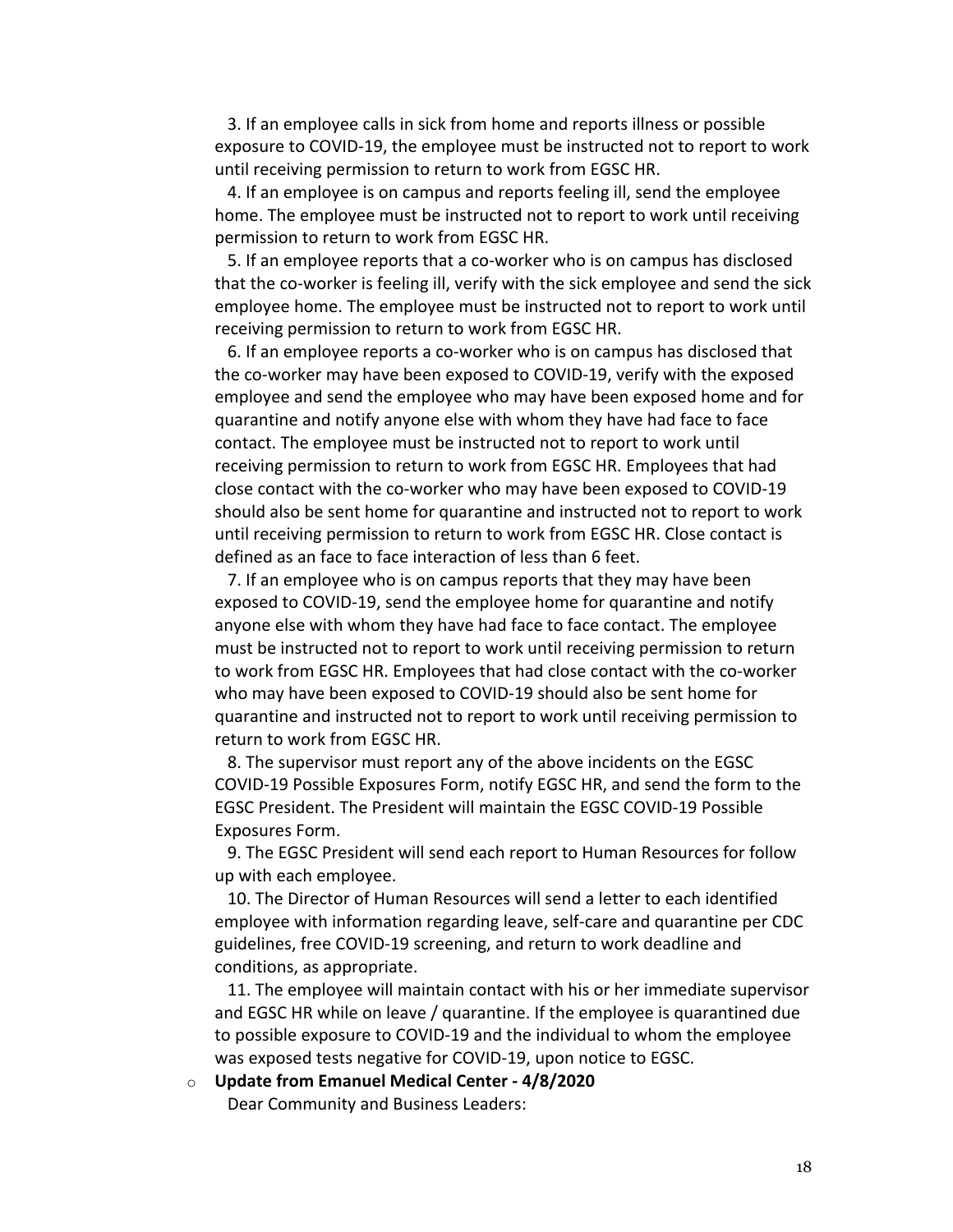As of April 6, 2020, we now have a testing site at our Meadows Building, 543 West Church Street, Swainsboro, GA. This testing site requires the patient to first contact their local Primary Care Physician. All our Clinics in Emanuel County have the option of Telemedicine visit over the phone or computer which will include a screening of symptoms. If the Physician foresees the patient should be tested, an order will be written to test the patient. The patient will then be given an appointment, Monday through Friday from 8:30 a.m. to 1:00 p.m. and will need to report to our testing site. As a reminder, our physicians are able to handle a wide array of services via telemedicine, which allows one to never leave home.

According to the CDC and DPH guidelines, the best practice is not to send a family member or employee to the Emergency Room for testing. If you suspect that you or a loved one or employee has been exposed to coronavirus, and you are showing correlating symptoms of COVID-19, please take these measures.

Unless you are experiencing a health emergency and need immediate health intervention, do not go to an emergency room. Call your primary care physician's office to discuss your symptoms and your possible exposure. Your healthcare provider will determine if you need to be tested for COVID-19.

Be prepared to treat the common symptoms of COVID-19, which includes fever, cough, and possible respiratory congestion. Be sure to remain hydrated, drinking plenty of liquids. Sports drinks such as Gatorade and Powerade contain electrolytes that are effective in combating dehydration.

Thank you for your continued support to our community and hospital. Emanuel Medical Center and our physician offices are committed to caring for our community. We are pleased to now be able to test all patients that meet the criteria of COVID-19 testing guidelines. If you have any questions or concerns, please contact us at 478-289-1100 and ask for Administration. Sincerely,

Damien Scott, CEO

o **Residence Hall Update:** 4 students are residing in Bobcat Villas for due to hardship, 9 students are temporarily storing belongings in their spring room assignment because they could not get here to pick up their items.

From this point forward, we are communicating that no student is permitted to return to Bobcat Villas to remove any belongings until they have received permission from the college to do so, and that the Bobcat Villas are closed to students (other than approved hardship stays) until further notice.

#### o **Meeting Protocol - Zoom**

If you have anyone in your unit utilizing Eventbrite or other software to schedule events, please make sure they are not including Zoom meeting credentials in the event sign up form-especially if the sign-up form is publicly accessible. Participants should register for an event via the Eventbrite or other software sign-up form using an email address and phone number. The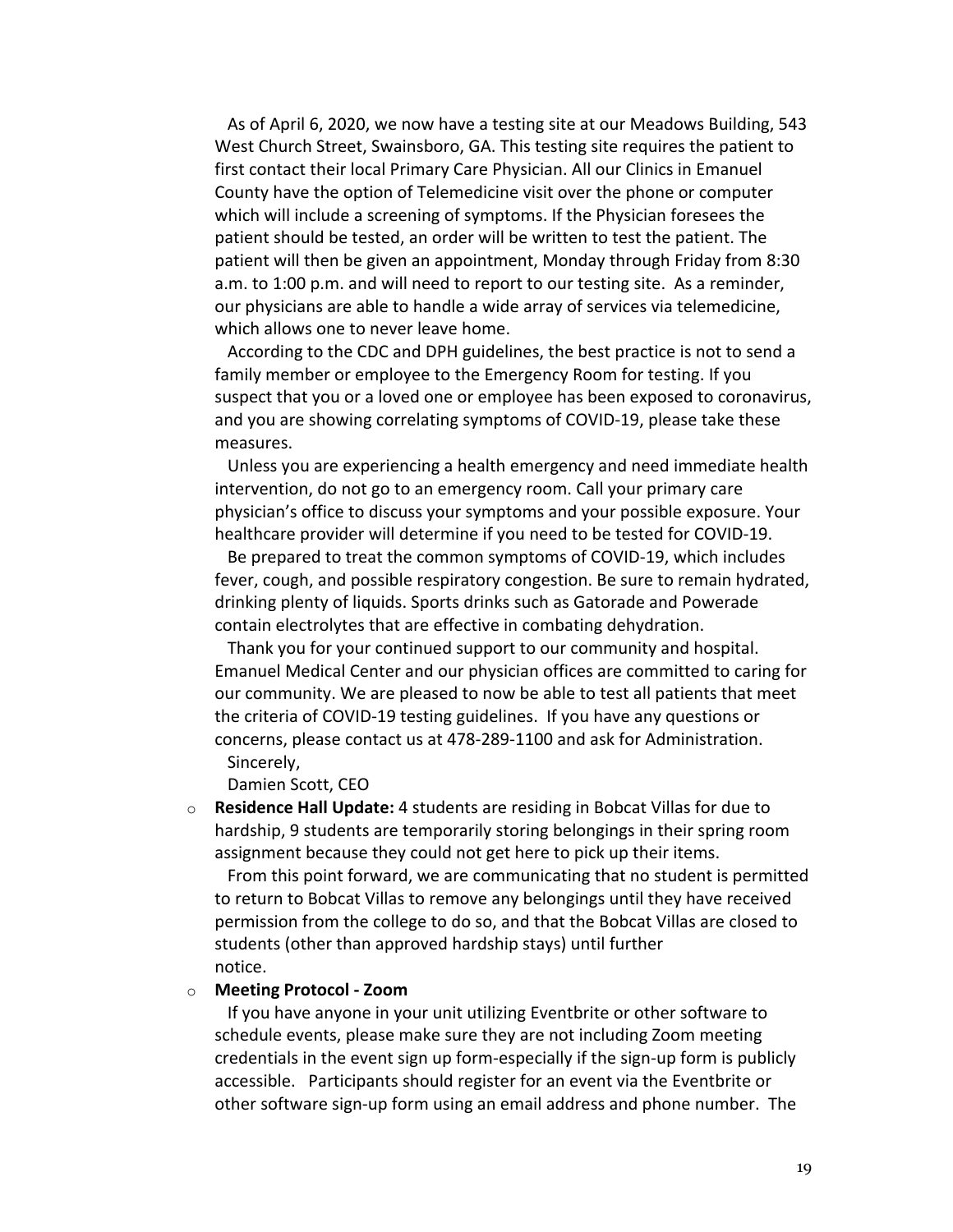event organizer should then verify if the registered participants are legitimate and after doing so can email the participants the Zoom meeting credentials. The event organizer should also configure their respective Zoom meeting to have participants wait in the "waiting room" until the meeting host allows participants to join the meeting.

At no time should Zoom credentials be shared over social media or embedded in an event sign up form or link announcement.

Adhering to the above recommendations will help to prevent unauthorized participants from joining a Zoom meeting.

Please contact Mike Rountree if you have questions.

### o **Scheduling Meetings**

1. Whether you are having a Zoom meeting, Teleconference, Skype meeting, or Microsoft Team meeting, you will need to submit a request for this meeting in School Dude (if the meeting is not one you would have ordinarily held in your own workspace). This is the same as you would if we were all on campus & you were reserving a conference room.

2. Select your "Location" as All Campuses, Swainsboro, Statesboro, or Augusta. Then select your "Room" as Zoom meeting, Teleconference, Skype, or Microsoft Team meeting.

3. The historical data can be maintained and used to provide necessary information regarding our productivity and the effectiveness of our business continuity plan during a time of crisis.

4. If there is anyone else in your department that also creates or organizes meetings, please make sure they understand they need to also submit the SchoolDude request for the meeting as well.

### o **Supervisors are reminded:**

1. Complete and update Business Continuity Plans – Justification is needed for any individual who is working on campus.

2. Survey of technical capacity of employees - update as needed

3. Provide letter from President Boehmer each week to employees who are authorized to work on campus the following week to confirm their travel to/from campus.

4. Send Chief Seckinger a list of employees each Friday who are authorized to be on campus the next week to perform essential job functions along with the dates the employee(s) will be on campus.

5. Maintain copies of weekly teleworking schedule from employees.

o **A Covid-19 Relief Fund for students has been established and is being shared with donors:**

EGSC Coronavirus Relief Fund –As you know, many of our students come from backgrounds that don't afford them all they need in the area of technology, resources and even basic necessities. We also have students that must remain on campus because they have nowhere else to go. Some are international students; some are from the foster system and some are homeless. To help these students and others as this transition takes place,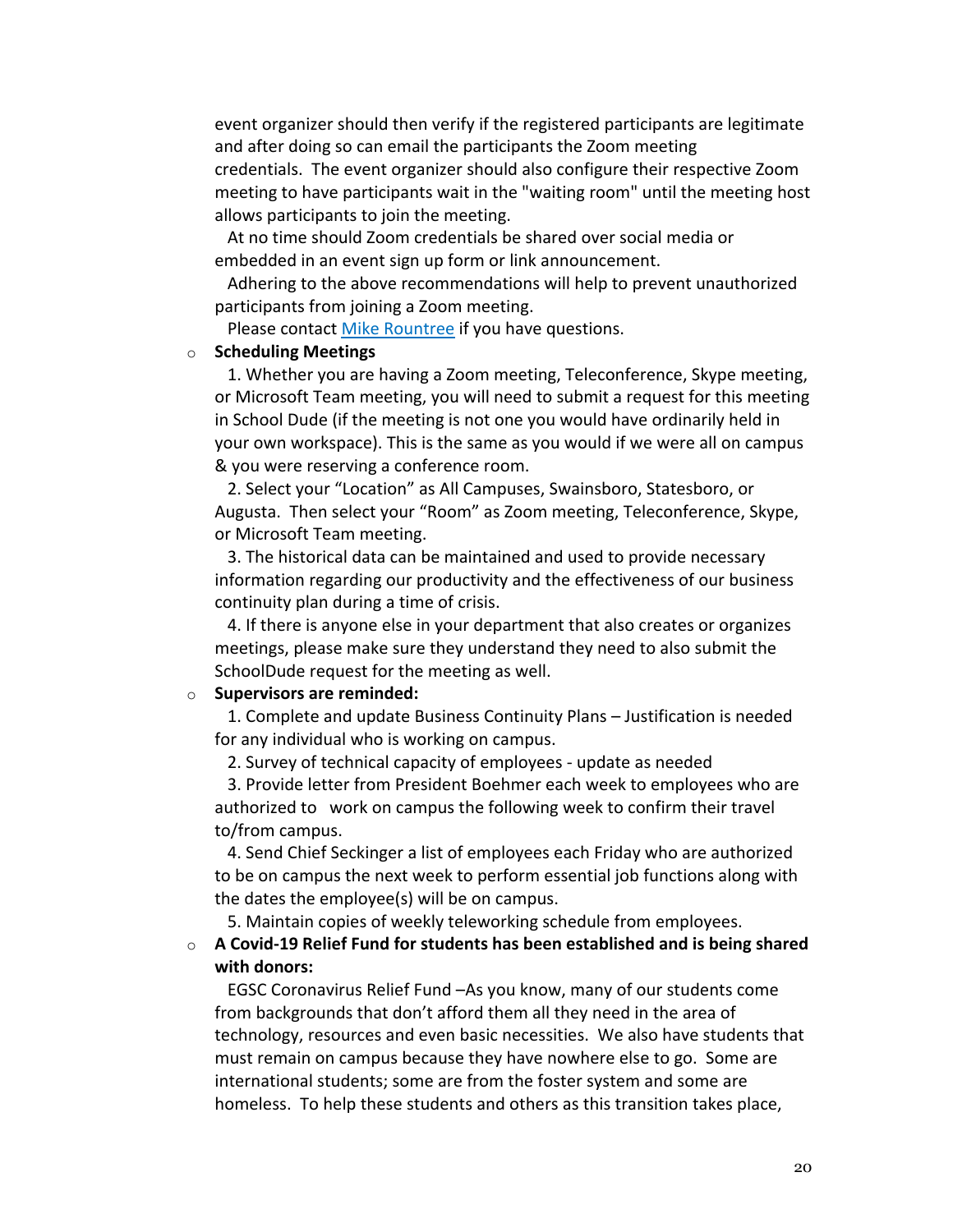your gift of any amount would be life changing. To give online, click here, or www.ega.edu/donate, or text EGSCCovid19 to 41444 or send your check to EGSC, c/o Institutional Advancement COVID19 Relief Fund, 131 College Circle, Swainsboro, GA. 30401

## o **Bookstore**

There will be no in store textbook pickup through summer 2020. Orders will be mailed to the student.

## o **Critical Information from Information Technology**

Due to the University System of Georgia's Cybersecurity policy requirements as well as recent cybersecurity threats, EGSC Information Technology will be enabling Duo two-factor authentication (2FA) on Tuesday, April 14, 2020, for all EGSC employee Office 365 accounts in which Duo 2FA has not yet been enabled. The Duo 2FA process for accessing your EGSC Office 365 email account will function the same as the Duo 2FA process for accessing the OneUSG Connect system.

Once Duo 2FA has been enabled on April 14, when accessing your EGSC Office 365 email account, you will enter your EGSC email credentials (username & and password) as usual. You will then receive a Duo 2FA authentication prompt, which you will respond to by either using your EGSCprovided Duo key fob or the Duo mobile app on your mobile device (cell phone, tablet). When accessing your EGSC Office 365 email account thereafter, the Duo 2FA prompt will not occur immediately but will occur throughout the day as your cached username and password credentials begin to expire as well as depending on the applications you have open or what you're accessing. For new devices, you should see a Duo 2FA prompt immediately after entering your password.

Additionally, once Duo 2FA is enabled, if you access your EGSC Office 365 email via a mobile device (cell phone, tablet), please monitor the email app on your mobile device to ensure it is still receiving new emails. If you notice your device is no longer receiving new emails, you may need to remove your EGSC Office 365 email account from the device's built-in email app and install and configure the Microsoft Outlook app for use with your EGSC Office 365 email account. Below are links to instructions for configuring the Outlook app for Apple and Android devices:

• Apple: https://support.office.com/en-us/article/set-up-email-in-outlookfor-ios-mobile-app-b2de2161-cc1d-49ef-9ef9-81acd1c8e234

• Android: https://support.office.com/en-us/article/set-up-email-in-theoutlook-for-android-app-886db551-8dfa-4fd5-b835-f8e532091872

When Duo 2FA is enabled on Tuesday, April 14, EGSC Information Technology be monitoring system login status to help ensure a smooth transition of EGSC Office 365 accounts to Duo 2FA. If you have any questions, concerns or experience any problems using the Duo 2FA, please contact EGSC IT at cswork@ega.edu with the **Subject: Office 365 Duo** or via phone at 478- 289-2004.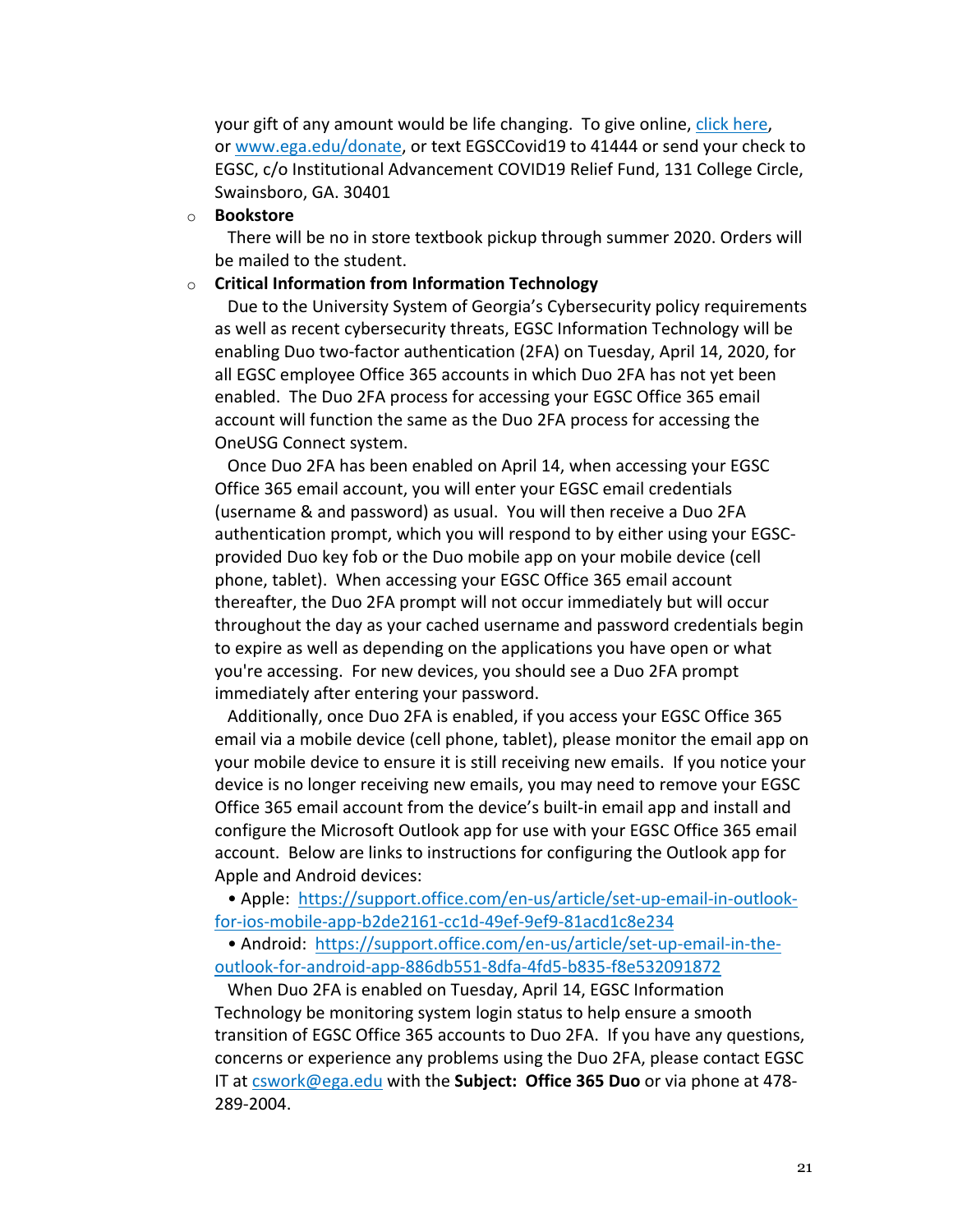o **Other Critical Information**

**Please continue to monitor the** COVID-19 website **for information and updates.**

**Remember to utilize all the cybersecurity tips that have been shared with you.**

As we begin another week, I will say again, thank you for taking on this challenge of moving instruction wholly online. We will come out of this situation as a stronger institution, ready to face a brighter future. Stay well and stay safe. May we all continue to stay strong and stay in touch with each other.

Bob Boehmer

President

# Message to EGSC Students

April 13, 2020

Click here for a video message from President Boehmer

Dear Students,

I would like to begin my weekly communication with a simple and heartfelt thank you. Thank you for accepting and meeting the extraordinary challenge of adapting to wholly online instruction. Thank you for following the "rules." There seem to be so many of them, but you have stepped up. Again, simply and humbly, thank you.

On a very somber note, we lost a dear friend of the college on Monday afternoon. Senator Jack Hill passed away very unexpectedly at his office in Reidsville. We will deeply miss our friend and supporter and his guidance with our mission.

*"Our region has lost a champion. Our college has lost a powerful advocate. I have lost a friend. He was a rock. He was a model of integrity and selflessness. He was always there. Whether it was a community celebration, a public meeting or a college event, he was always there to demonstrate his personal interest in the people he represented. Mostly, he cared deeply and worked intensely and long to help the region and people he loved. He saw the promise in every one of our students and fought to assure they had the educational opportunities they deserve. East Georgia State College respected and loved Senator Jack Hill and will not forget the contributions of this model public servant." May you Rest in Peace, Senator.*

The following message from Butch Parrish, Representative from District 158, also expresses the feeling of loss for our Senator:

*"As some of you may have heard, Senator Jack Hill passed away yesterday, Monday, April 6. Jack was not only my Senator for three decades; he was a dear friend.*

*He had a true servant's heart. He wasn't interested in who got the credit, he was*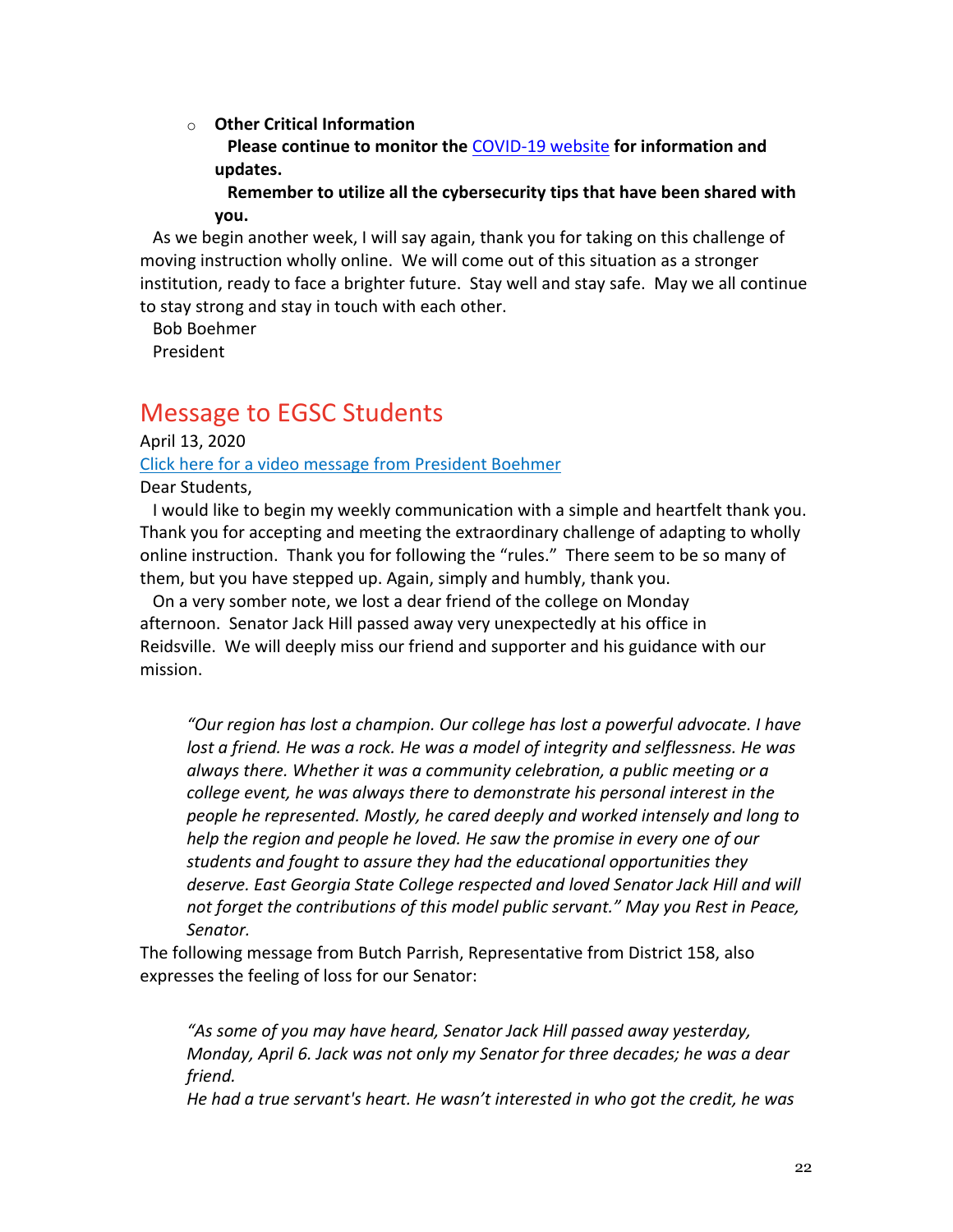*only interested in getting it done. You have only to look around his district, and indeed the entire state, to see his fingerprints on so many positive things. Jack was a great man and a good friend. He will be missed by many. My sincerest condolences go out to his family."*

# **Weekly Information**

**As has been the case for the past several weeks, the Covid-19 situation and our response changes rapidly. Following in a list of the high points of what you need to know this week,**

# o **Resources**

• Information about how to access your online courses http://www.ega.edu/help/details/how-do-i-access-my-online-courses-ortroubleshoot-problems-using-gaview-d2l (see https://www.ega.edu/help)

• For quick access to your online courses via your cell phone, download the GeorgiaView Brightspace Pulse app to your iPhone or Android device.

• For quick access to your EGSC student email (CatMail) via your cell phone, download the Microsoft Outlook App.

http://www.ega.edu/help/details/im-a-new-student.-how-do-i-setup-emailon-my-phone (see https://www.ega.edu/help)

• This website includes an abundance of information that will answer most of your questions.

o Obstacles to your success

# **Your long-term success is critically important to me.**

Please continue to be patient, flexible diligent and strong and successfully complete all your spring semester courses. Also, remember to register for next semester. **If you are having difficulty**, please talk with your instructor, advisor, someone in the ACE or the Counseling Center. This also includes not having access to the technology you need to be successful. There are options that can help alleviate your issues.

# o **Graduates and Honors Night Recipients**

Please pay close attention to your email and texts regarding the plans that are being made to make sure you are celebrated in the best possible way for these milestones.

## o **Governor's Executive Order April 8, 2020**

Georgia Governor Brian Kemp has renewed the Public Health State of Emergency to assist with the state's response to COVID-19 as of April 8, 2020. The Order extends his previous Executive Orders, which were due to expire on Monday, April 13, for a further period of 17 days. They will then expire on Thursday, April 30, 2020. To read the Executive Order in full, click here.

o **Fees**

# **University System of Georgia announces no tuition increase for 2020-2021 academic year**

The Board of Regents of the University System of Georgia (USG) will meet Tuesday, April 14th, and will be asked to approve a recommendation of no tuition increase for the 2020-2021 academic year.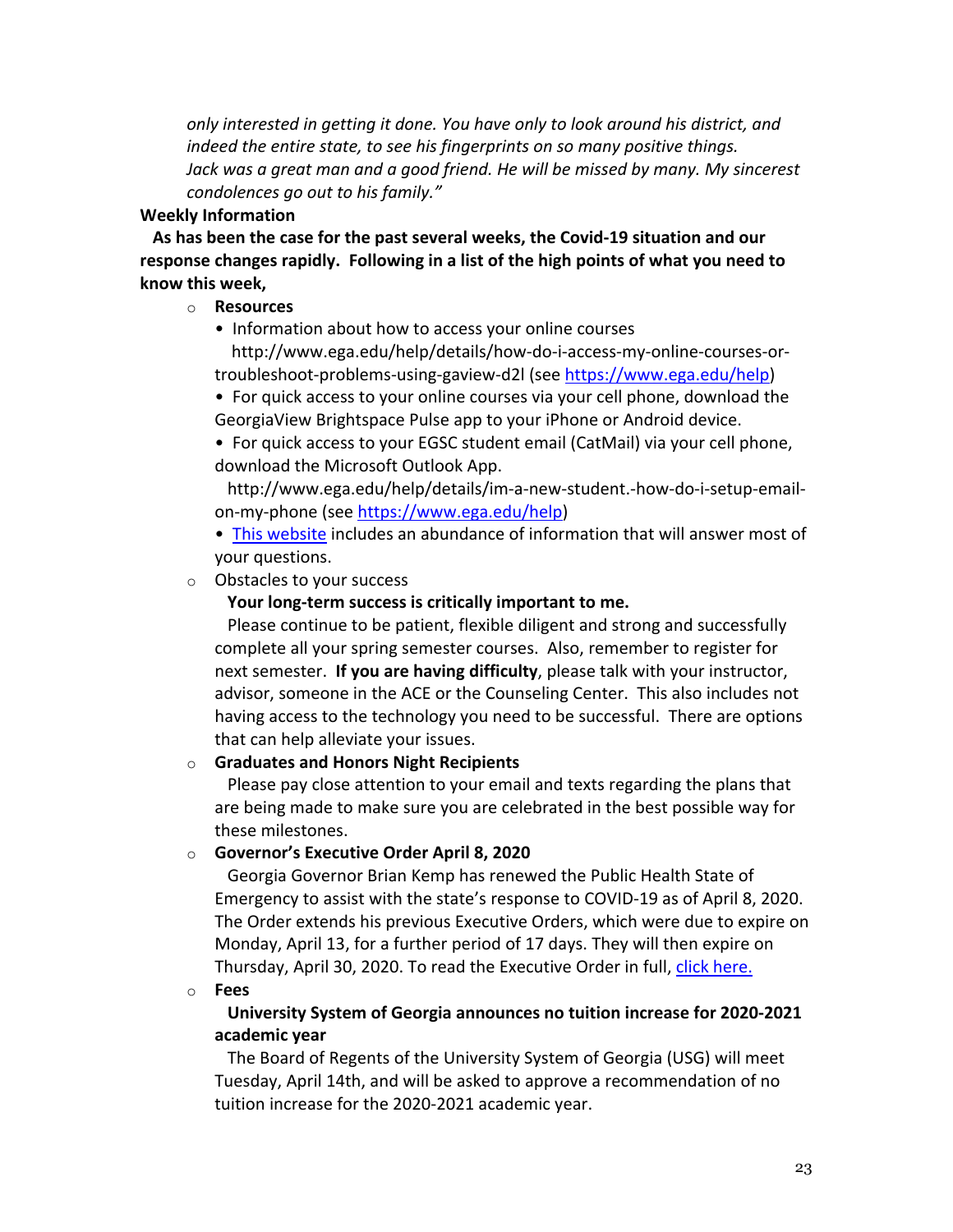If approved, there will be no increase for any USG student. Students will pay the same tuition rates at all 26 USG institutions for the 2020-2021 academic year as they do now for the current 2019-2020 academic year. This includes East Georgia State College in Swainsboro, Statesboro and Augusta. Specifically, for EGSC students, there will be no tuition or fee increases in the coming 2020-2021 academic year.

In addition, the only fees charged to students in **summer** semester 2020 will be the Institutional fee and the Information Technology fee. With these fee reductions, a student on the Swainsboro campus taking four or more hours will see a reduction in their total **summer** cost of \$178. EGSC-Statesboro and EGSC-Augusta students will also see reductions this summer.

In addition, students will benefit from the elimination of the online differential charged to undergraduate students. This change is effective summer 2020.

### o **CARES Act – Stimulus Act III**

The Coronavirus Aid, Relief, and Economic Security (CARES) Act became law less than two weeks ago. Understanding how this new law affects higher education is important to our region, East Georgia State College and students.

On April 9, 2020, Education Secretary Betsy DeVos announced the first wave of CARES act funding. Funds will be distributed to colleges and universities to provide emergency aid to college students whose lives and educations have been disrupted by the coronavirus outbreak. Each college and university must now prepare its own plan describing how these funds will be used to meet emergency needs of students. The funding is available through the Higher Education Emergency Relief Fund authorized by the CARES Act.

East Georgia State College and its students are included in the funding announced today. The specific terms of the EGSC plan for use of these emergency funds will be announced soon in order to assure that students and their families will have the opportunity to have these funds applied to achieve their educational goals.

As a reminder, USG institutions are receiving funds split 50/50 between funds that have to be provided directly to students ("Grant Aid") and funds the institution can use directly ("Institutional Aid") The first round of dollars is the Grant Aid that is limited solely for use as direct grant aid to students. The DOE specifically said institutions cannot use Grant Aid to fund refunds to students. The DOE noted that Grant Aid also cannot be used to reimburse institutions for purchases made on behalf of students.

Institutions must submit a form agreeing to use the Grant Aid funds in accordance with the law.

Guidance on use of Institutional Aid (the other 50%) is forthcoming from DOE and they anticipate guidance and funding being available in approximately two weeks. The DOE officials suggested that the Institutional Aid **likely** could be used to reimburse the institution for refunds and that they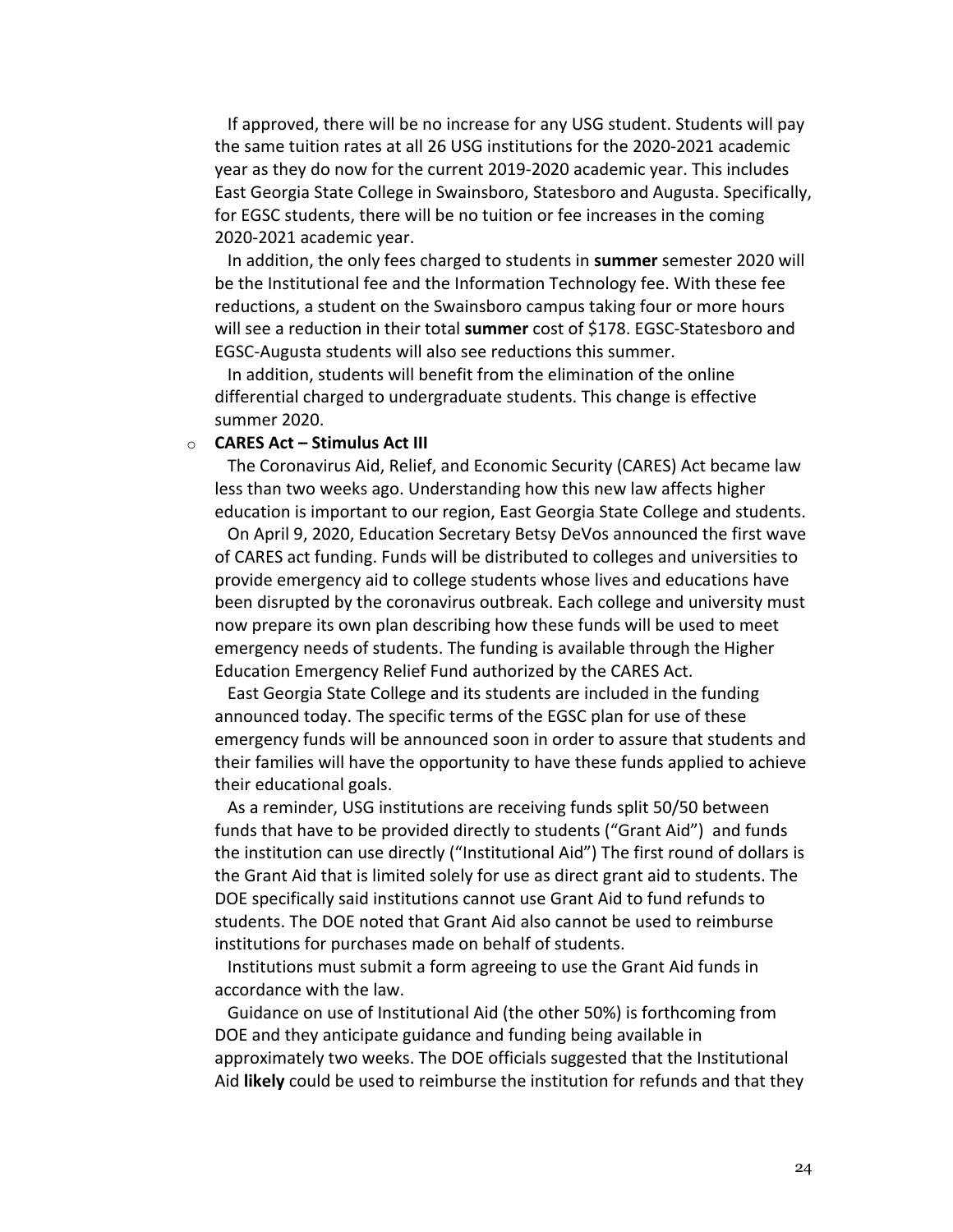would grant "flexibility" in the use of these funds; however, we won't know exactly what this means until DOE issues their written guidance.

## o **Update from Emanuel Medical Center on 4/8/2020 from Damien Scott, CEO**

As of April 6, 2020, we now have a testing site at our Meadows Building, 543 West Church Street, Swainsboro, GA. This testing site requires the patient to first contact their local Primary Care Physician. All our Clinics in Emanuel County have the option of Telemedicine visit over the phone or computer which will include a screening of symptoms. If the Physician foresees the patient should be tested, an order will be written to test the patient. The patient will then be given an appointment, Monday through Friday from 8:30 a.m. to 1:00 p.m. and will need to report to our testing site. As a reminder, our physicians are able to handle a wide array of services via telemedicine, which allows one to never leave home.

According to the CDC and DPH guidelines, the best practice is not to send a family member or employee to the Emergency Room for testing. If you suspect that you or a loved one or employee has been exposed to coronavirus, and you are showing correlating symptoms of COVID-19, please take these measures.

Unless you are experiencing a health emergency and need immediate health intervention, do not go to an emergency room. Call your primary care physician's office to discuss your symptoms and your possible exposure. Your healthcare provider will determine if you need to be tested for COVID-19.

Be prepared to treat the common symptoms of COVID-19, which includes fever, cough, and possible respiratory congestion. Be sure to remain hydrated, drinking plenty of liquids. Sports drinks such as Gatorade and Powerade contain electrolytes that are effective in combating dehydration.

Thank you for your continued support to our community and hospital. Emanuel Medical Center and our physician offices are committed to caring for our community. We are pleased to now be able to test all patients that meet the criteria of COVID-19 testing guidelines. If you have any questions or concerns, please contact us at 478-289-1100 and ask for Administration.

**STUDENTS – wherever you are located, make sure you know the protocol of what you should do in your county if you become ill.**

o **Residence Hall Update:** 4 students are residing in Bobcat Villas for due to hardship, 9 students are temporarily storing belongings in their spring room assignment because they could not get here to pick up their items.

From this point forward, we are communicating that no student is permitted to return to Bobcat Villas to remove any belongings until they have received permission from the college to do so, and that the Bobcat Villas are closed to students (other than approved hardship stays) until further notice.

o **A Covid-19 Relief Fund for students has been established and is being shared with donors: This is the message.**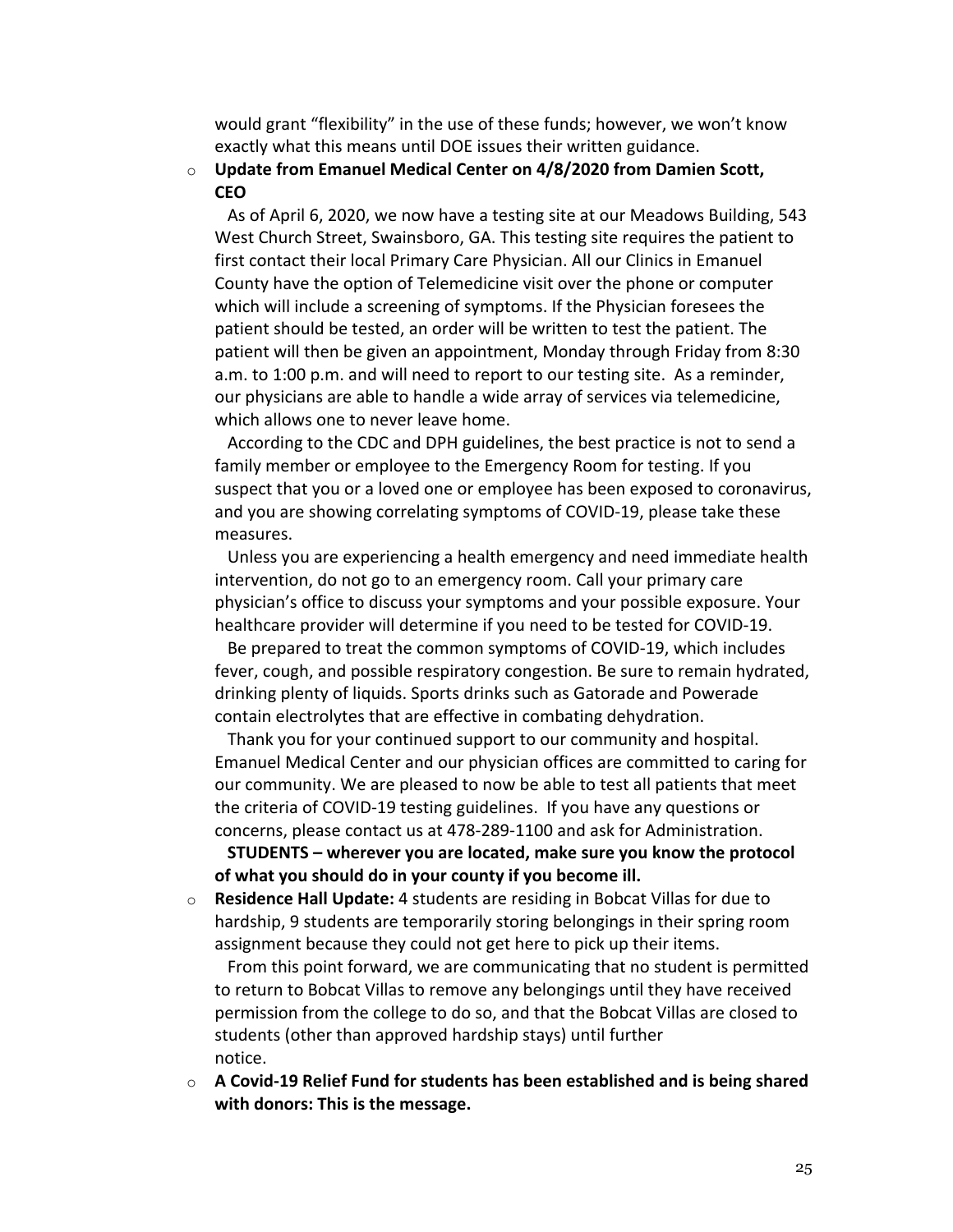**EGSC Coronavirus Relief Fund** –As you know, many of our students come from backgrounds that don't afford them all they need in the area of technology, resources and even basic necessities. To help these students as this transition takes place, your gift of any amount would be life changing. To give online, click here, or www.ega.edu/donate, or text EGSCCovid19 to 41444 or send your check to EGSC, c/o Institutional Advancement COVID19 Relief Fund, 131 College Circle, Swainsboro, GA. 30401

o **Bookstore**

There will be no in store textbook pickup through summer 2020. Orders will be mailed to the student.

o **Other Critical Information**

**Please continue to monitor** the COVID-19 website **for information and updates.**

**Remember to check your CatMail, texts and Social Media for information regularly.**

**Remember to utilize all the cybersecurity tips that have been shared with you.**

As we begin another week, I will say again, thank you for taking on this challenge and for your resilience as we navigate this new method of wholly online instruction. We will come out of this situation as a stronger institution, ready to face a brighter future. Stay well and stay safe. May we all continue to stay strong and stay in touch with each other.

Sincerely, Bob Boehmer President

# Message to the EGSC Community

April 13, 2020

Click for a video message from President Boehmer

Dear Community Members,

I would like to begin my weekly communication with a simple and heartfelt thank you. Thank you for your support of East Georgia State College, thank you for your offers to help in any way and thank you for your words of encouragement. Thank you to the City and County governments in our region, our Chambers of Commerce, our healthcare facilities, health care workers, public servants, elected officials, business owners and other individuals -- all providing steadfast leadership in this crisis.

I have heard the expression this week that this crisis is like "building the plane while it is flying." We can all relate to that. Again, simply and humbly, thank you.

On a very somber note, we lost a dear friend of the college on Monday afternoon. Senator Jack Hill passed away very unexpectedly at his office in Reidsville. We will deeply miss our friend and supporter and his guidance with our mission.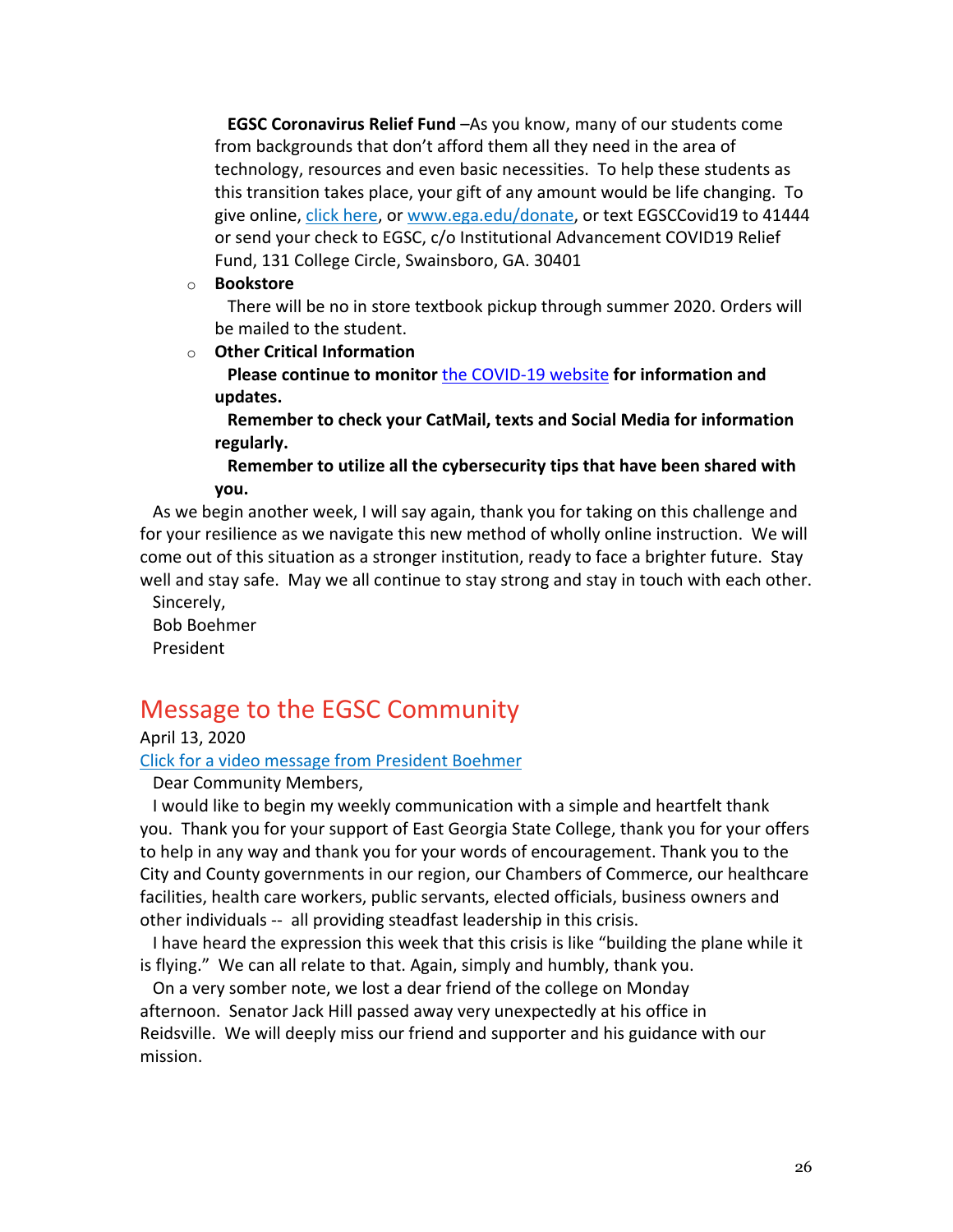*"Our region has lost a champion. Our college has lost a powerful advocate. I have lost a friend. He was a rock. He was a model of integrity and selflessness. He was always there. Whether it was a community celebration, a public meeting or a college event, he was always there to demonstrate his personal interest in the people he represented. Mostly, he cared deeply and worked intensely and long to help the region and people he loved. He saw the promise in every one of our students and fought to assure they had the educational opportunities they deserve. East Georgia State College respected and loved Senator Jack Hill and will not forget the contributions of this model public servant." May you Rest in Peace, Senator.*

The following message from Butch Parrish, Representative from District 158, also expresses the feeling of loss for our Senator:

*"As some of you may have heard, Senator Jack Hill passed away yesterday, Monday, April 6. Jack was not only my Senator for three decades; he was a dear friend.*

*He had a true servant's heart. He wasn't interested in who got the credit, he was only interested in getting it done. You have only to look around his district, and indeed the entire state, to see his fingerprints on so many positive things. Jack was a great man and a good friend. He will be missed by many. My sincerest condolences go out to his family."*

A message from USG Chancellor Steve Wrigley:

*"I am deeply saddened by the passing of Senator Jack Hill, whom I first met in 1991. He quickly became a friend and supporter of Governor Zell Miller. He was instrumental in many critical education initiatives then and since. He worked especially hard to make education accessible to all Georgians. He made the Georgia Public Library Service a priority. He treasured his alma mater, Georgia Southern University, and was a passionate contributor to its many successes. Without his help, Georgia Gwinnett College would never have become the nation's first four-year public college founded in the 21st century. If I needed to talk to him, he was always available and always listened. Senator Hill simply tried to find a way to help everyone, and during his many years of service he made a huge difference in the lives of countless students, in the reputation of the University System, and in the improvement of the state of Georgia. We have lost a fine, fine fellow, and I shall miss him greatly."*

#### **Weekly Information**

**As has been the case for the past several weeks, the Covid-19 situation and our response changes rapidly. This week,**

o **Governor's Executive Order April 8, 2020** Georgia Governor Brian Kemp has renewed the Public Health State of Emergency to assist with the state's response to COVID-19 as of April 8, 2020. The Order extends his previous Executive Orders, which were due to expire on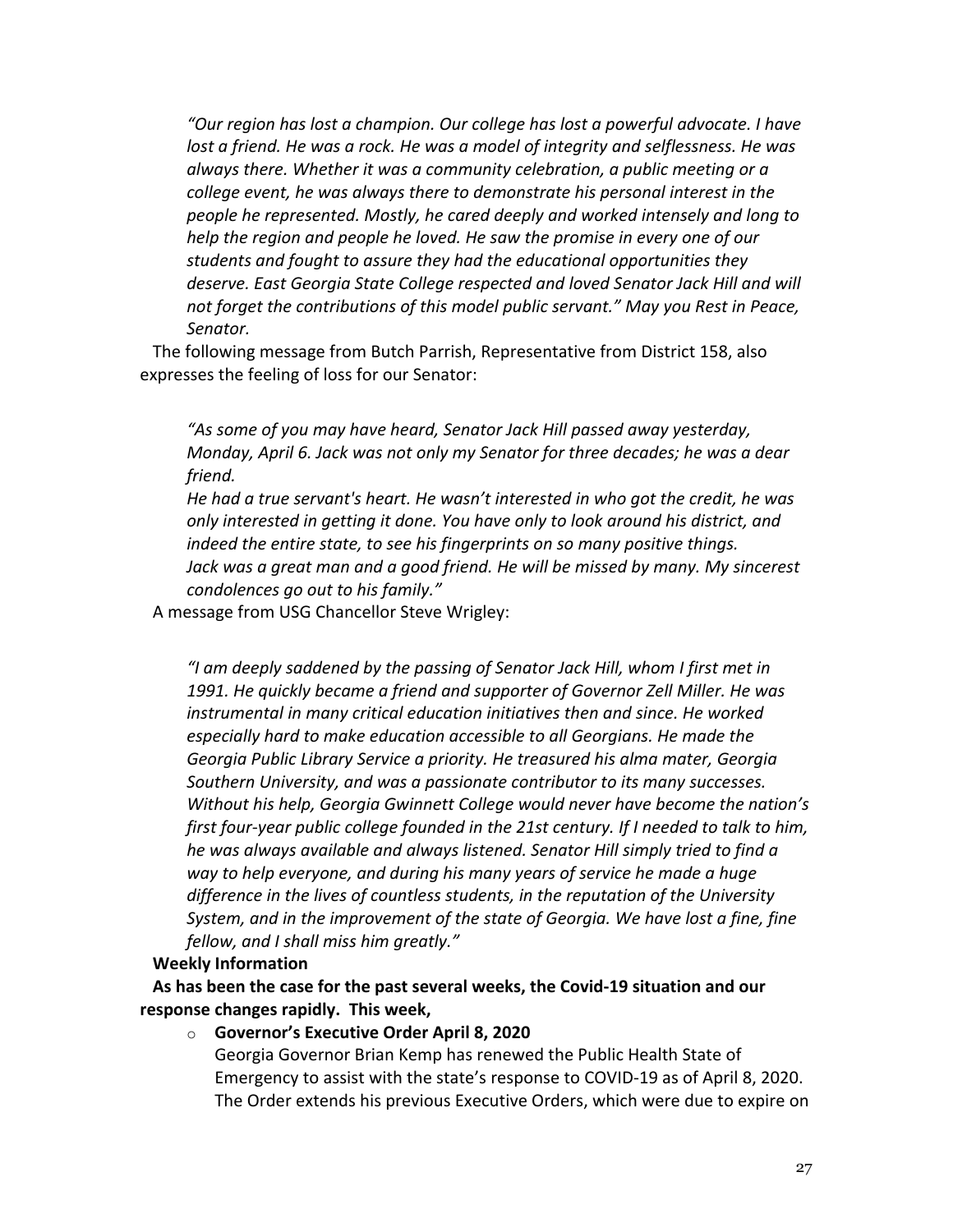Monday, April 13, for a further period of 17 days. They will then expire on Thursday, April 30, 2020. To read the Executive Order in full, click here.

#### o **Tuition and Fees**

**University System of Georgia announces no tuition increase for 2020-2021 academic year**

The Board of Regents of the University System of Georgia (USG) will meet Tuesday, April 14th, and will be asked to approve a recommendation of no tuition increase for the 2020-2021 academic year.

If approved, there will be no increase for any USG student. Students will pay the same tuition rates at all 26 USG institutions for the 2020-2021 academic year as they do now for the current 2019-2020 academic year. This includes East Georgia State College in Swainsboro, Statesboro and Augusta. Specifically, for EGSC students, there will be no tuition or fee increases in the coming 2020-2021 academic year.

In addition, the only fees charged to students in summer semester 2020 will be the Institutional fee and the Information Technology fee. With these fee reductions, a student on the Swainsboro campus taking four or more hours will see a reduction in their total summer cost of \$178. EGSC-Statesboro and EGSC-Augusta students will also see reductions this summer.

In addition, students will benefit from the elimination of the online differential charged to undergraduate students. This is effective beginning summer semester 2020.

## o **CARES Act – Stimulus Act III**

The Coronavirus Aid, Relief, and Economic Security (CARES) Act became law less than two weeks ago. Understanding how this new law affects higher education is important to our region, East Georgia State College and students. We will share information as it is available.

## o **Update from Emanuel Medical Center**

Visit the COVID-19 Page for information on the new testing site at EMC.

- o **Residence Hall Update:** 4 students are residing in Bobcat Villas due to hardship, 9 students are temporarily storing belongings in their spring room assignment because they could not get here to pick up their items.
- o **A Covid-19 Relief Fund for students has been established and is being shared with donors:**

EGSC Coronavirus Relief Fund –As you know, many of our students come from backgrounds that don't afford them all they need in the area of technology, resources and even basic necessities. We also have students that must remain on campus because they have nowhere else to go. Some are international students; some are from the foster system and some are homeless. To help these students and others as this transition takes place, your gift of any amount would be life changing. To give online, click here, or www.ega.edu/donate, or text EGSCCovid19 to 41444 or send your check to EGSC, c/o Institutional Advancement COVID19 Relief Fund, 131 College Circle, Swainsboro, GA. 30401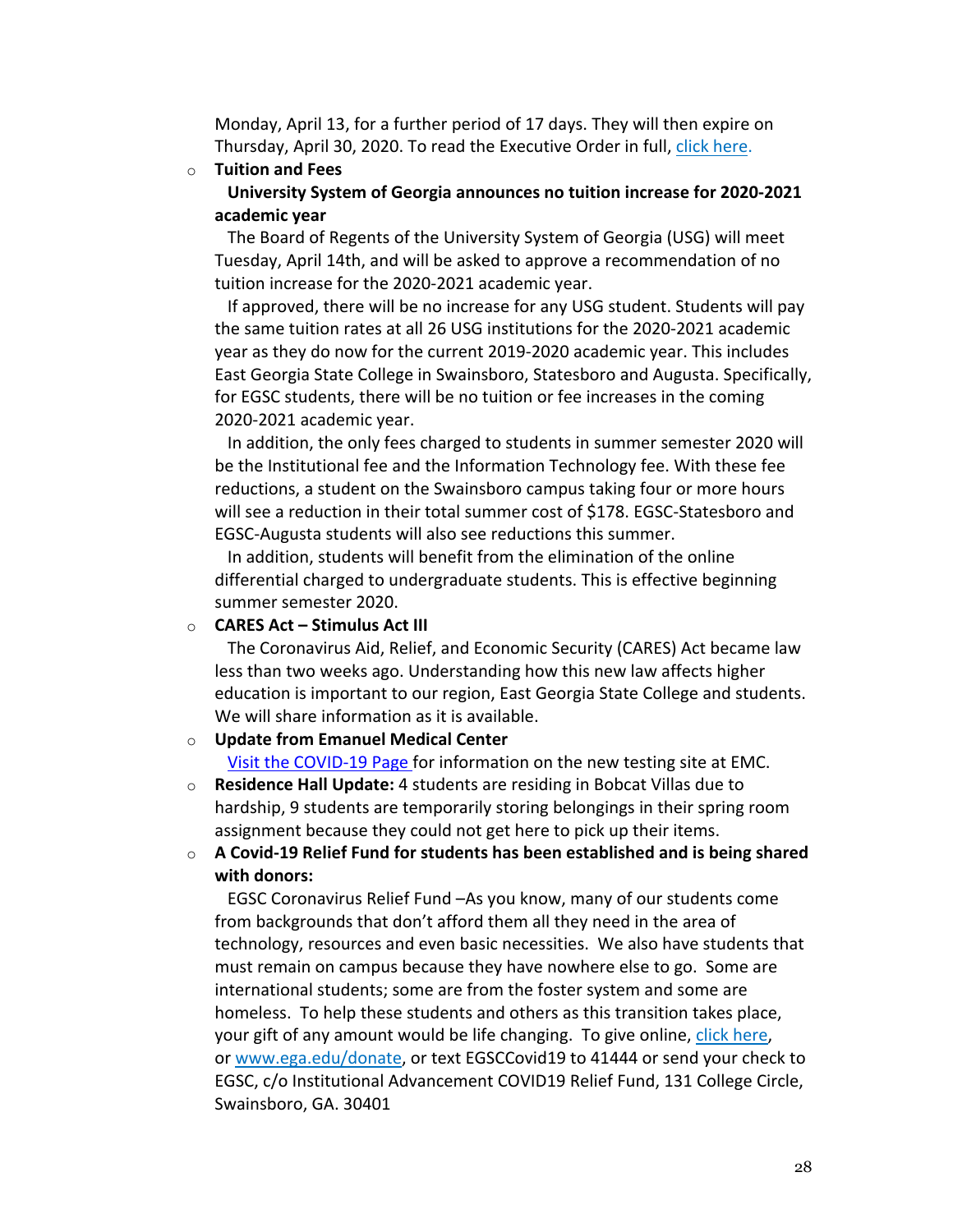As we begin another week, I will say again, thank you for your support and loyalty to EGSC. Please monitor our website for all updates. We will come out of this situation as a stronger institution, ready to face a brighter future. Stay well and stay safe. May we all continue to stay strong and stay in touch with each other.

Sincerely, Bob Boehmer President East Georgia State College

# Message to EGSC Faculty/Staff

April 20, 2020 Faculty and Staff,

If you missed last week's video, click here.

We are all, I suspect, asking ourselves the same questions as we shelter in place. When this finally ends, will our personal lives ever return to the way they were? Will our beloved East Georgia State College ever return to "normal?" I think we all know the answers. Of course, not.

Some of the elements of our COVID-19 personal lives will, mercifully, go away and some parts of our lives will return to "normal." May I never again experience a spring without a Final Four? May I never again experience Easter in front of a computer? May I never again be banned from walking and running on the beach?

Yet, some elements of our personal lives have been changed forever. Some changes are tragic and negative. Lives have been lost. Financial security has been shaken or, in some cases, shattered. Some changes, however, have been unexpected and positive. We all seem to appreciate one another more and treat each other better.

This same dichotomy is certainly true for colleges and universities across the entire United States. East Georgia State College is certainly no exception.

Some of the COVID-19 changes at East Georgia State College will go away. Campus will, again, become a vibrant place filled with students, faculty, staff and community members. The simple joy of being able to walk down the hall, sit in the office a colleague and have a conversation will return. I will again be able to look out of my window and see students and faculty members playing music or drawing or discussing a great book outside.

Yet, some changes such as the financial stress created by the coronavirus will take years to remedy. On the other hand, a bright aspect of the horrific worldwide pandemic is that it has forced all of us to learn new skills. It has required us to adapt rapidly.

Take one example at East Georgia State College. Six months ago, if you had asked me how long it would take to convert 100% of our classes to a wholly on-line format, I would have told you that a timeline of one year would be extremely aggressive. When the University System of Georgia recently directed us to get it done in two weeks to keep our campus and community safe, our faculty and staff did it in two weeks. And they did it well.

So, after the COVID-19 crisis abates, will we ever return to offering the same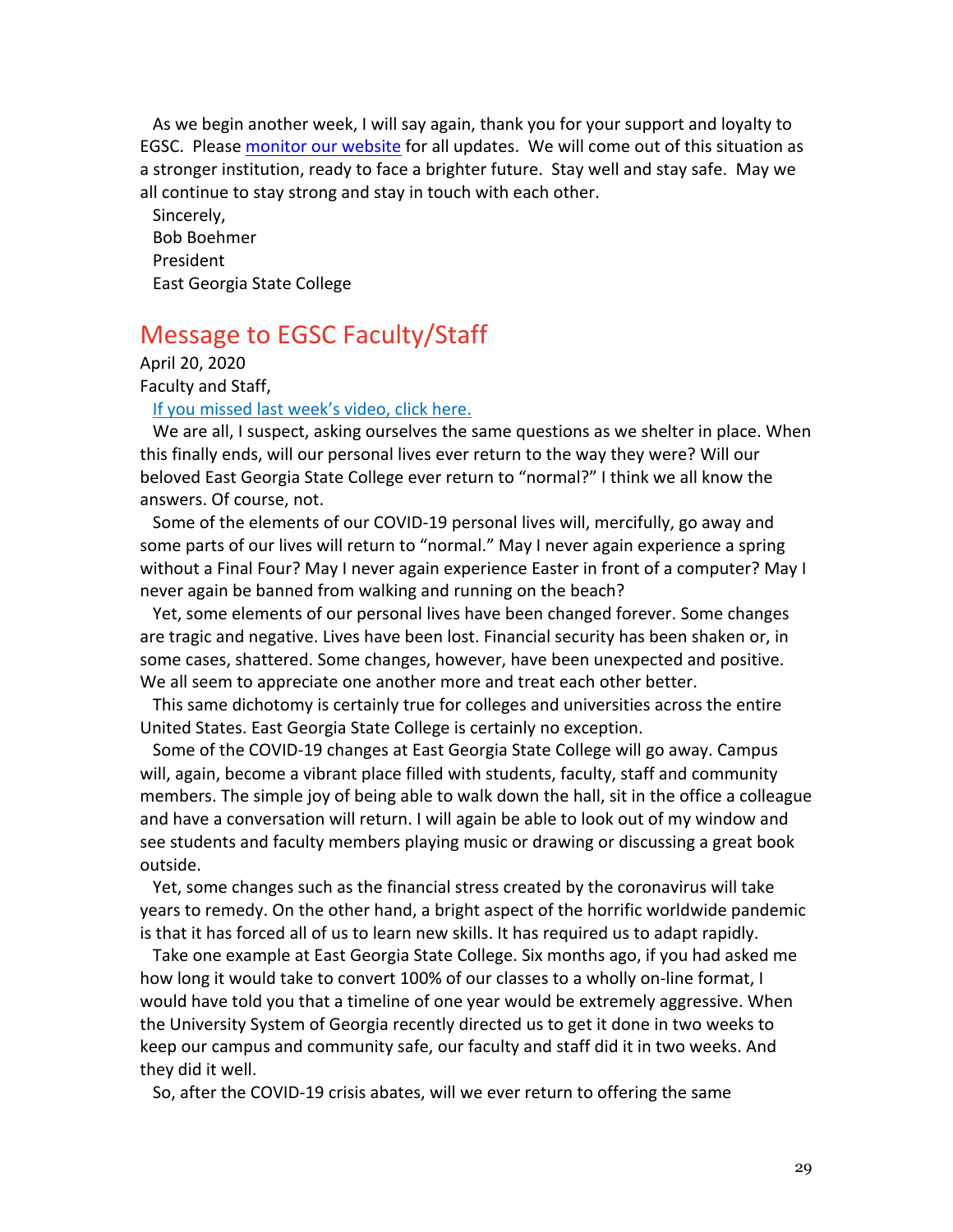percentage of face-to-face classes as we offered prior to the crisis? Certainly not. Students will return to our residence halls. Students will resume their daily commute to our beautiful campuses. However, a larger percentage of our students will want and need a wholly online college education.

Consider the adult learner who wants to prepare for the future while continuing to work full-time and support their family. Consider the employer who wants its talented staff to take classes at their place of work in order to enable its staff to adapt to the future while continuing to get the work done each day. The new skills we have learned during this challenging period, will enable us to serve those students and those employers much more effectively.

I suspect many of you are experiencing a similar pattern in your personal lives. Just a few months ago, I would have scoffed if you had suggested to me that I should order my groceries online and then have them brought to my car at the grocery store. I Face Timed with my grandchildren almost every day. I would have stared at you with skepticism, however, had you suggested that we get together for a cup of coffee via Zoom. I am yearning to be able to shop inside a store and to have coffee with friends face to face. However, I have found the new shopping methods and online coffee breaks to be truly enjoyable. I am not going to throw out the old stuff. But I am not going to discard my new skills either.

All of this is to say that I am deeply saddened by the damage and tragedy which COVID-19 has brought our treasured community and college. Yet, I am positive about the future of the community and the college. The COVID-19 crisis is presenting enormous financial challenges for the college. It is presenting the college huge enrollment challenges. However, it has also taught us that we can adapt to change rapidly. It has caused us to think about how talented our colleagues, students and community members are and how we treasure our time with each of them. So, it will never be the same after the crisis ends. Yet, we will recover and move forward because we have been reminded that we are strong and adaptable as a community. Certainly, none of us will ever take our colleagues, or our amazing students or our wonderful and supportive local community for granted.

So, let's turn now to the events of last week. This week at EGSC, we have accomplished a great deal. As a recap of the activities, note the following:

- $\circ$  We have received guidance from USG regarding the CARES Act and stimulus funding for students. Our plan for distributing those funds will be forthcoming soon.
- o Honors Night was held "virtually" on Thursday evening April 16. You may view our virtual honors night celebration at www.ega.edu/2020-honors-night, on our YouTube Channel, or on Facebook. The event was well "attended" with several holding virtual "Watch Parties" and posting comments. Congratulations to our amazing students for all your hard work.
- o EGSC Augusta held a virtual workshop for counselors and schools on April 17. Attendees learned about our admissions procedures, financial aid, housing and dual enrollment along with many of the other facts about EGSC.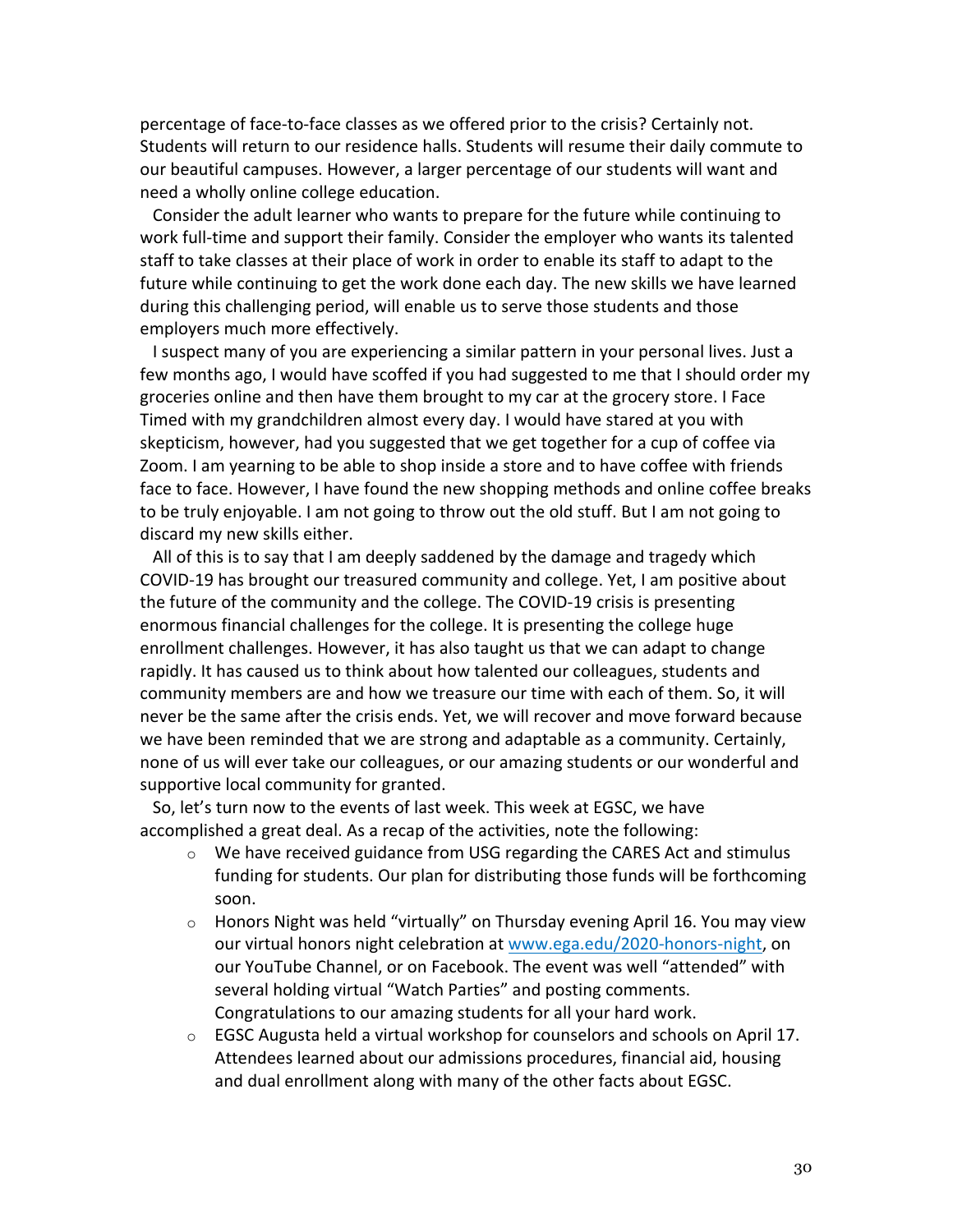- $\circ$  Dr. Sharman, our vice-president for academic and student affairs, is leading a combined group from enrollment services and marketing to develop a dynamic plan to increase enrollment in the summer and fall.
- $\circ$  The Correll Scholars application deadline was April 15. We are in the process of evaluating essays and applications to choose applicants to be interviewed through Zoom technology.
- $\circ$  The "virtual" 10th year anniversary celebration of the Sudie A. Fulford Learning Center, a gift to the college from Pete and Ada Lee Correll in honor of Ada Lee's mother (a long time Emanuel County educator) is scheduled for April 30. More information will be sent to each of you this week.
- $\circ$  Our virtual graduation celebration plans are also coming together. Stay tuned for updates.
- $\circ$  The EGSC Foundation Board of Trustees participated in a Zoom meeting question and answer session with me on April 14.
- $\circ$  Fee and housing refunds were posted to student accounts this week. Postings were in accordance with the method the student has chosen for their Bank Mobile deposits.
- $\circ$  Messages from IT –

The University System of Georgia (USG) now requires all USG employees to complete USG Cybersecurity awareness training on a biannual basis. Going forward, the USG Cybersecurity group will release the cybersecurity training courses during the Spring and Fall semesters. With that in mind, and as part of the USG's focus on cybersecurity, all USG employees (full-time and part-time) as well as student workers are required to complete the biannual cybersecurity awareness training.

• The Spring 2020 Cybersecurity Awareness Training course is now available in EGSC's GeorgiaView D2L / Brightspace system and must be completed by all EGSC employees (full-time & part-time) as well as student workers by May 8, 2020.

• To access the 2020 Cybersecurity Awareness Training course, login to the myEGSC web portal and select "GeorgiaView D2L / Brightspace" link located under the "LaunchPad" section of the web portal.

• Once in GeorgiaView D2L / Brightspace system, locate the "2020 Cybersecurity Awareness Training" course. Instructions for completing the course are posted in the "Announcements" section of the course.

• The estimated time to complete the course is 20 minutes. You should complete the course in one sitting as the course does not track progress and will not resume if you exit. If you exit before completing, you will need to start over.

• If you do not see the course, click on "View All Courses" link in GeorgiaView D2L. If you have questions or issues accessing the course, contact EGSC IT department at 478-289-2066 or 478-289-2062 or via email at cswork@ega.edu

Due to the University System of Georgia's Cybersecurity policy requirements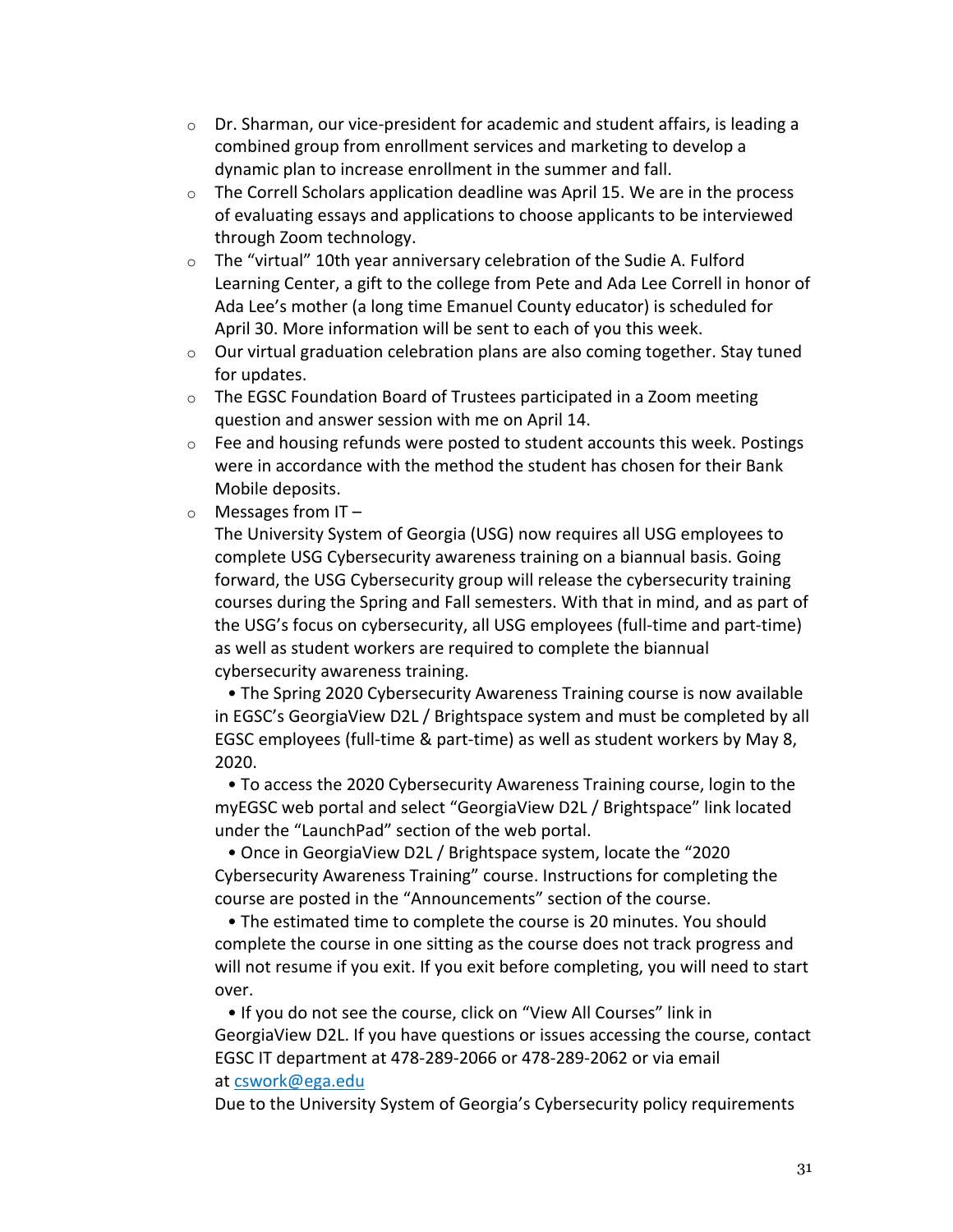as well as recent cybersecurity threats, EGSC Information Technology will be enabling Duo two-factor authentication (2FA) on Tuesday, April 14, 2020, for all EGSC employee Office 365 accounts in which Duo 2FA has not yet been enabled.

• The Duo 2FA process for accessing your EGSC Office 365 email account will function the same as the Duo 2FA process for accessing the OneUSG Connect system.

• Once Duo 2FA has been enabled on April 14, when accessing your EGSC Office 365 email account, you will enter your EGSC email credentials (username & and password) as usual. You will then receive a Duo 2FA authentication prompt, which you will respond to by either using your EGSCprovided Duo keyfob or the Duo mobile app on your mobile device (cell phone, tablet).

• When accessing your EGSC Office 365 email account thereafter, the Duo 2FA prompt will not occur immediately but will occur throughout the day as your cached username and password credentials begin to expire as well as depending on the applications you have open or what you're accessing. For new devices, you should see a Duo 2FA prompt immediately after entering your password. Additionally, once Duo 2FA is enabled, if you access your EGSC Office 365 email via a mobile device (cell phone, tablet), please monitor the email app on your mobile device to ensure it is still receiving new emails. If you notice your device is no longer receiving new emails, you may need to remove your EGSC Office 365 email account from the device's built-in email app and install and configure the Microsoft Outlook app for use with your EGSC Office 365 email account. Below are links to instructions for configuring the Outlook app for Apple and Android devices: ·

Apple: https://support.office.com/en-us/article/set-up-email-in-outlook-forios-mobile-app-b2de2161-cc1d-49ef-9ef9-81acd1c8e234 · Android: https://support.office.com/en-us/article/set-up-email-in-theoutlook-for-android-app-886db551-8dfa-4fd5-b835-f8e532091872

• When Duo 2FA is enabled on Tuesday, April 14, EGSC Information Technology be monitoring system login status to help ensure a smooth transition of EGSC Office 365 accounts to Duo 2FA. If you have any questions, concerns or experience any problems using the Duo 2FA, please contact EGSC IT at cswork@ega.edu with the Subject: Office 365 Duo or via phone at 478- 289-2004.

 $\circ$  Reminder to check the website regularly for updates from me, the USG, Governor's office and Legislature, CDC, Georgia Department of Public Health, Health care providers, Chamber of commerce updates and other vital information.

Perhaps the biggest thing that has happened this week is that we are continuing to educate students, fulfill our mission and stay on course in the face of COVID-19. We are doing this with excellence because of your commitment. You have my sincere gratitude. As the president of East Georgia State College, I have the honor of observing each day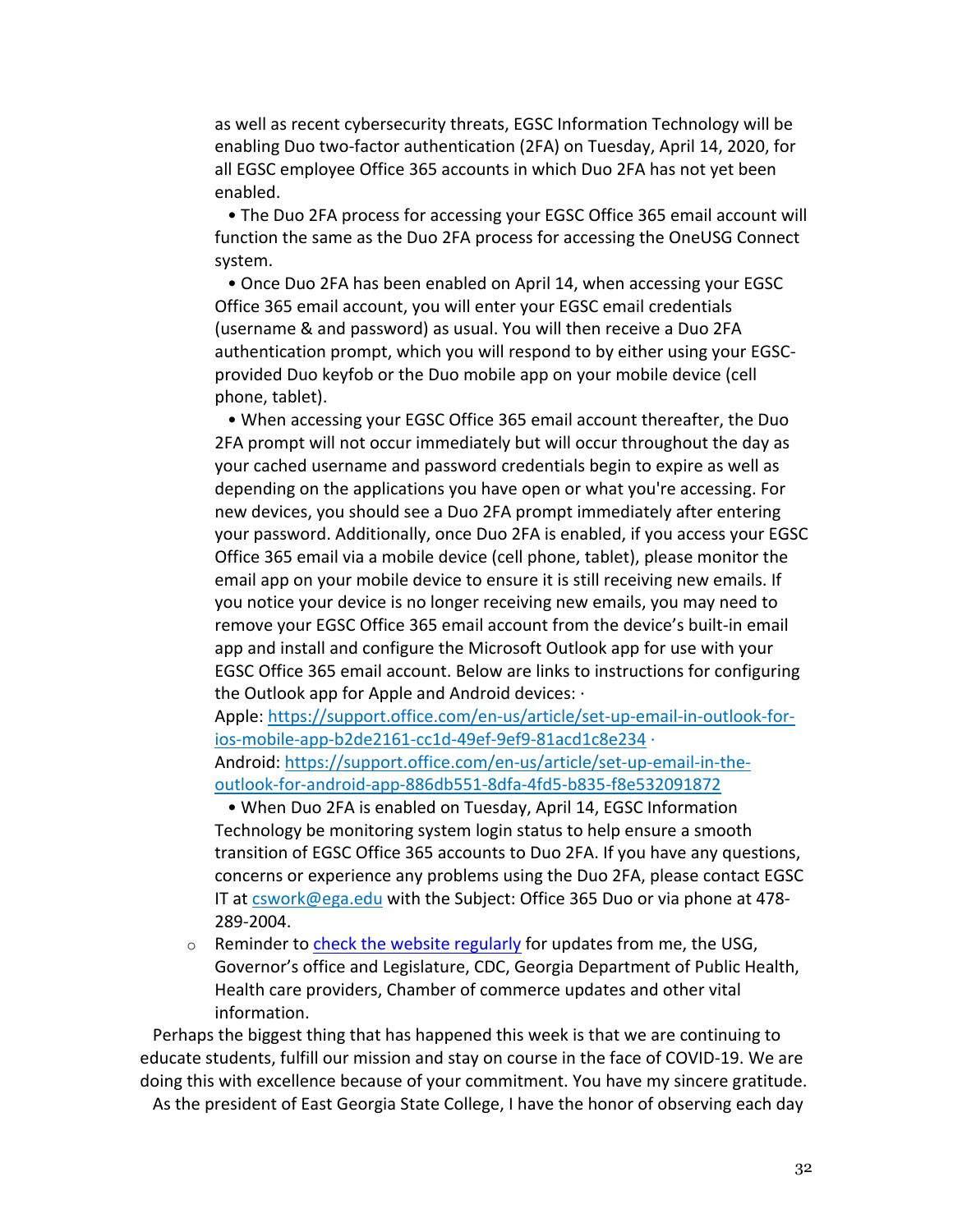the transformational role of East Georgia State College—a special place focused on students, committed to intellectual excellence and social responsibility, small enough to be personal and welcoming, yet large enough to provide access and opportunity. That keeps me going during these challenging times.

Over the past several weeks, we have had challenges no one could have foreseen. Yet, we continue to thrive as we adapt to our new normal. Circumstances change daily and I applaud you for your flexibility and positive attitude. You continue to make it possible for the college to carry out this transformational role in the face of COVID-19.

Be safe. Be healthy. Bob Boehmer President

# Message to EGSC Students

April 20, 2020 Dear EGSC Students,

If you missed last week's video, click here.

We are all, I suspect, asking ourselves the same questions as we shelter in place. When this finally ends, will our personal lives ever return to the way they were? Will our beloved East Georgia State College ever return to "normal?" I think we all know the answers. Of course, not.

Some of the elements of our COVID-19 personal lives will, mercifully, go away and some parts of our lives will return to "normal." May I never again experience a spring without a Final Four? May I never again experience Easter in front of a computer? May I never again be banned from walking and running on the beach?

Yet, some elements of our personal lives have been changed forever. Some changes are tragic and negative. Lives have been lost. Financial security has been shaken or, in some cases, shattered. Some changes, however, have been unexpected and positive. We all seem to appreciate one another more and treat each other better.

This same dichotomy is certainly true for colleges and universities across the entire United States. East Georgia State College is certainly no exception.

Some of the COVID-19 changes at East Georgia State College will go away. Campus will, again, become a vibrant place filled with students, faculty, staff and community members. The simple joy of being able to walk down the hall, sit in the office with an advisor and have a conversation will return. I will again be able to look out of my window and see students and faculty members playing music or drawing or discussing a great book outside.

Yet, some changes such as the financial stress created by the coronavirus will take years to remedy. On the other hand, a bright aspect of the horrific worldwide pandemic is that it has forced all of us to learn new skills. It has required us to adapt rapidly.

Take one example at East Georgia State College. Six months ago, if you had asked me how long it would take to convert 100% of our classes to a wholly on-line format, I would have told you that a timeline of one year would be extremely aggressive. When the University System of Georgia recently directed us to get it done in two weeks to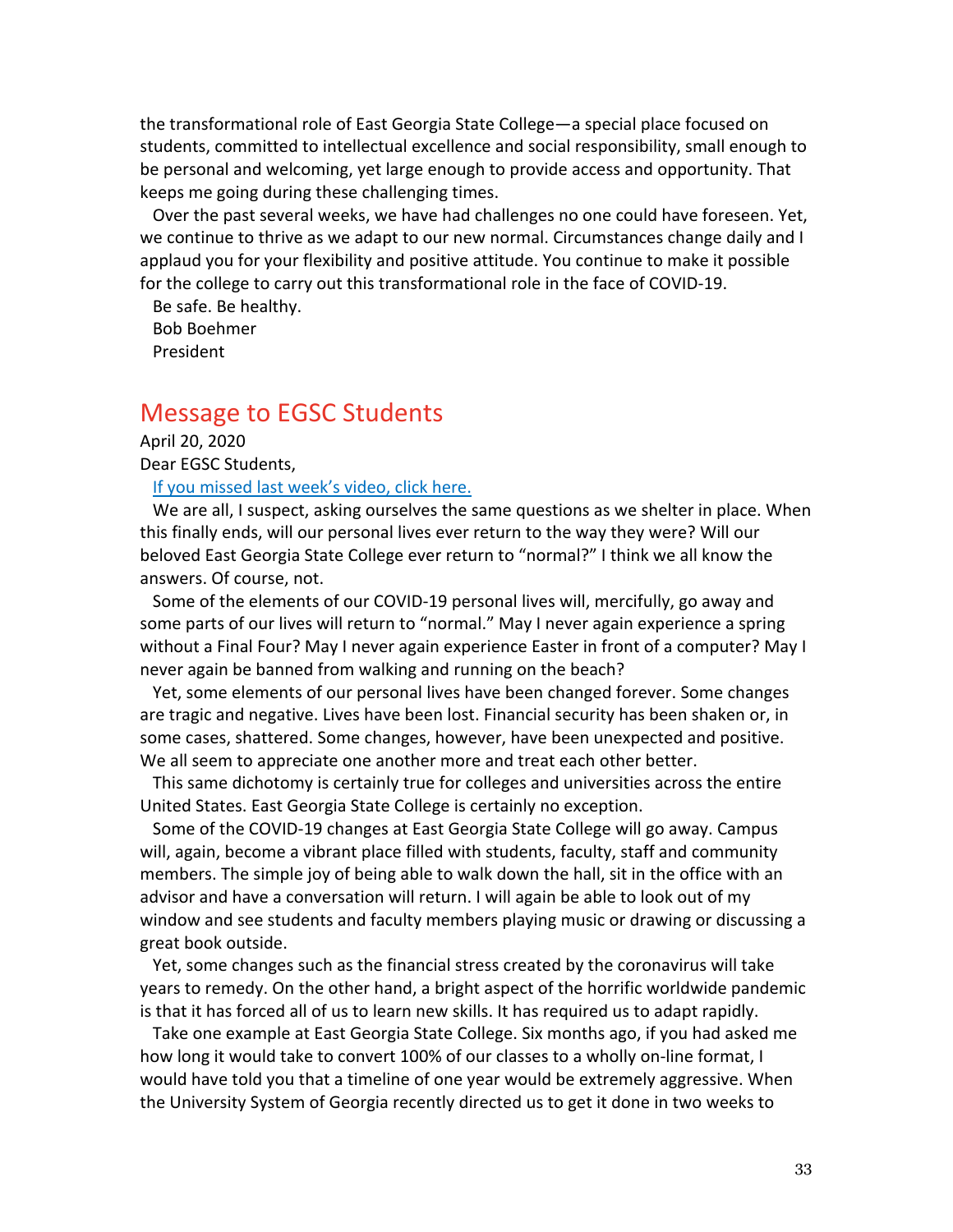keep our campus and community safe, our faculty and staff did it in two weeks. And they did it well. You, our amazing students, adapted immediately when wholly online course began. Thank you.

So, after the COVID-19 crisis abates, will we ever return to offering the same percentage of face-to-face classes as we offered prior to the crisis? Certainly not. Students will return to our residence halls. Students will resume their daily commute to our beautiful campuses. However, a larger percentage of our students will want and need a wholly online college education.

Consider the adult learner who wants to prepare for the future while continuing to work full-time and support their family. Consider the employer who wants its talented staff to take classes at their place of work in order to enable its staff to adapt to the future while continuing to get the work done each day. The new skills we have learned during this challenging period, will enable us to serve those students and those employers much more effectively.

I suspect many of you are experiencing a similar pattern in your personal lives. Just a few months ago, I would have scoffed if you had suggested to me that I should order my groceries online and then have them brought to my car at the grocery store. I Face Timed with my grandchildren almost every day. I would have stared at you with skepticism, however, had you suggested that we get together for a cup of coffee via Zoom. I am yearning to be able to shop inside a store and to have coffee with friends face to face. However, I have found the new shopping methods and online coffee breaks to be truly enjoyable. I am not going to throw out the old stuff. But I am not going to discard my new skills either.

All of this is to say that I am deeply saddened by the damage and tragedy which COVID-19 has brought our treasured community and college. Yet, I am positive about the future of the community and the college. The COVID-19 crisis is presenting enormous financial challenges for the college. It is presenting the college huge enrollment challenges. However, it has also taught us that we can adapt to change rapidly. It has caused us to think about how talented our colleagues, students and community members are and how we treasure our time with each of them. So, it will never be the same after the crisis ends. Yet, we will recover and move forward because we have been reminded that we are strong and adaptable as a community. Certainly, none of us will ever take our colleagues, or you -- our amazing students --- or our wonderful and supportive local community for granted.

So, let's turn now to the events of last week. This week at EGSC, we have accomplished a great deal. As a recap of the activities, note the following:

- $\circ$  We have received guidance from USG regarding the CARES Act and stimulus funding for students. Our plan will be forthcoming the week of April 20.
- $\circ$  Honors Night was held "virtually" on Thursday evening April 16. You may view our virtual honors night celebration at www.ega.edu/2020-honors-night, on our YouTube Channel, or on Facebook. The event was well "attended" with several holding virtual "Watch Parties" and posting comments. Congratulations to our deserving students for all your hard work.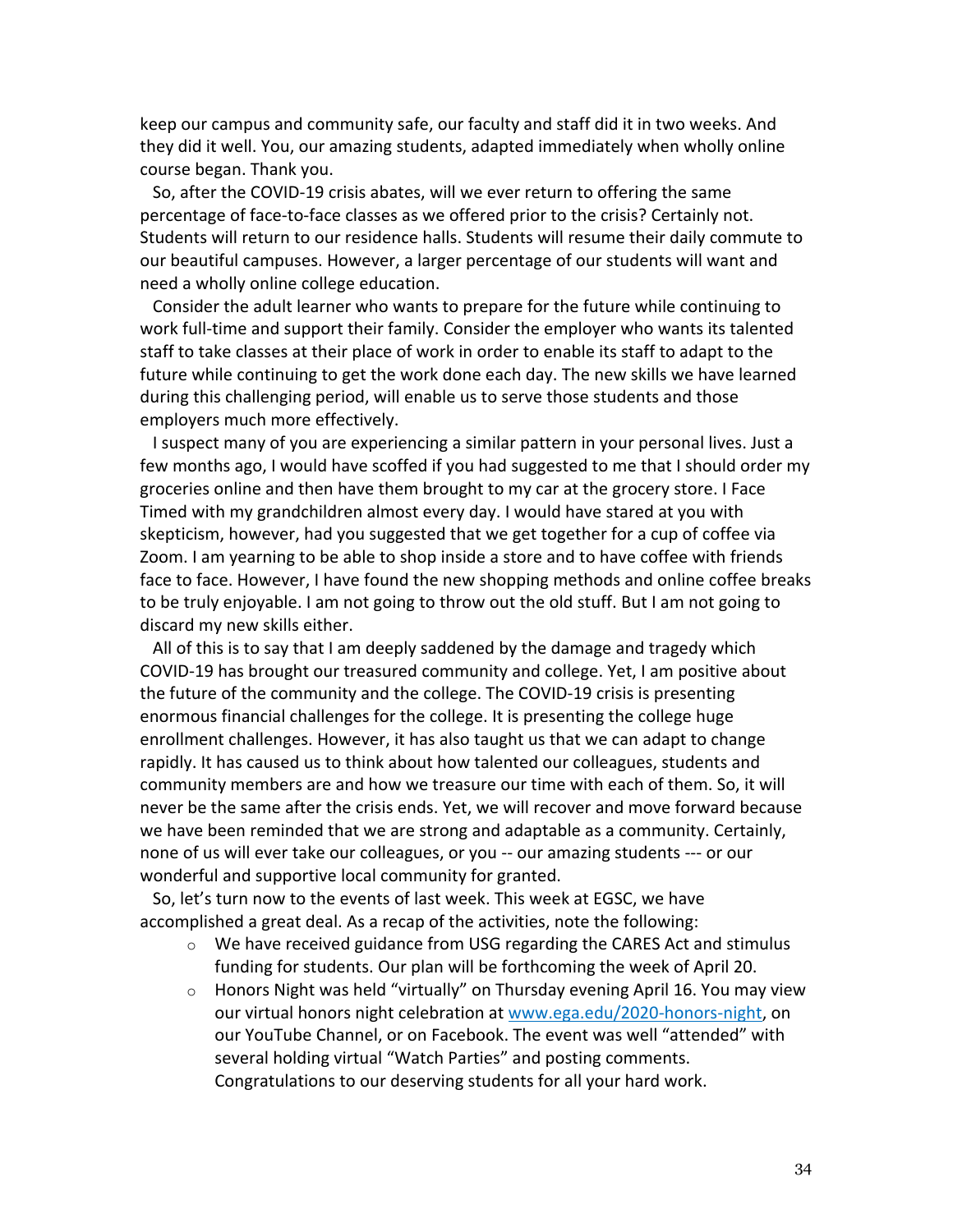- o The "virtual" 10th year anniversary celebration of the Sudie A. Fulford Learning Center, a gift to the college from Pete and Ada Lee Correll in honor of Ada Lee's mother (a long time Emanuel County educator) is scheduled for April 30. More information will be sent to each of you this week.
- $\circ$  Our virtual graduation celebration plans are also coming together. Stay tuned for updates.
- $\circ$  Fee and housing refunds were posted to student accounts this week. Postings were in accordance with the method the student has chosen for their Bank Mobile deposits.
- o Reminder to check the website regularly for updates from me, the USG, Governor's office and Legislature, CDC, Georgia Department of Public Health, Health care providers, Chamber of commerce updates and other vital information.
- o Watch your email and social media. Student Life has planned activities beginning with a "Speed Sketcher Caricatures" event on April 23. Check social media and sign up.

Perhaps the biggest thing that has happened this week is that faculty and staff are continuing to provide classes, you are completing courses and moving towards earning degrees, and the college is fulfilling its mission and staying on course in the face of COVID-19. We are doing this with excellence because of your commitment. You have my sincere gratitude.

As the president of East Georgia State College, I have the honor of observing each day the transformational role of East Georgia State College—a special place focused on students, committed to intellectual excellence and social responsibility, small enough to be personal and welcoming, yet large enough to provide access and opportunity. That keeps me going during these challenging times.

Over the past several weeks, we have had challenges no one could have foreseen. Yet, we continue to thrive as we adapt to our new normal. Circumstances change daily and I applaud you for your flexibility and positive attitude. You continue to make it possible for the college to carry out this transformational role in the face of COVID-19.

Be safe. Be healthy. Bob Boehmer President

# Message to the EGSC Community

April 20, 2020

Dear Community Members,

If you missed last week's video, click here.

We are all, I suspect, asking ourselves the same questions as we shelter in place. When this finally ends, will our personal lives ever return to the way they were? Will our beloved East Georgia State College ever return to "normal?" I think we all know the answers. Of course, not.

Some of the elements of our COVID-19 personal lives will, mercifully, go away and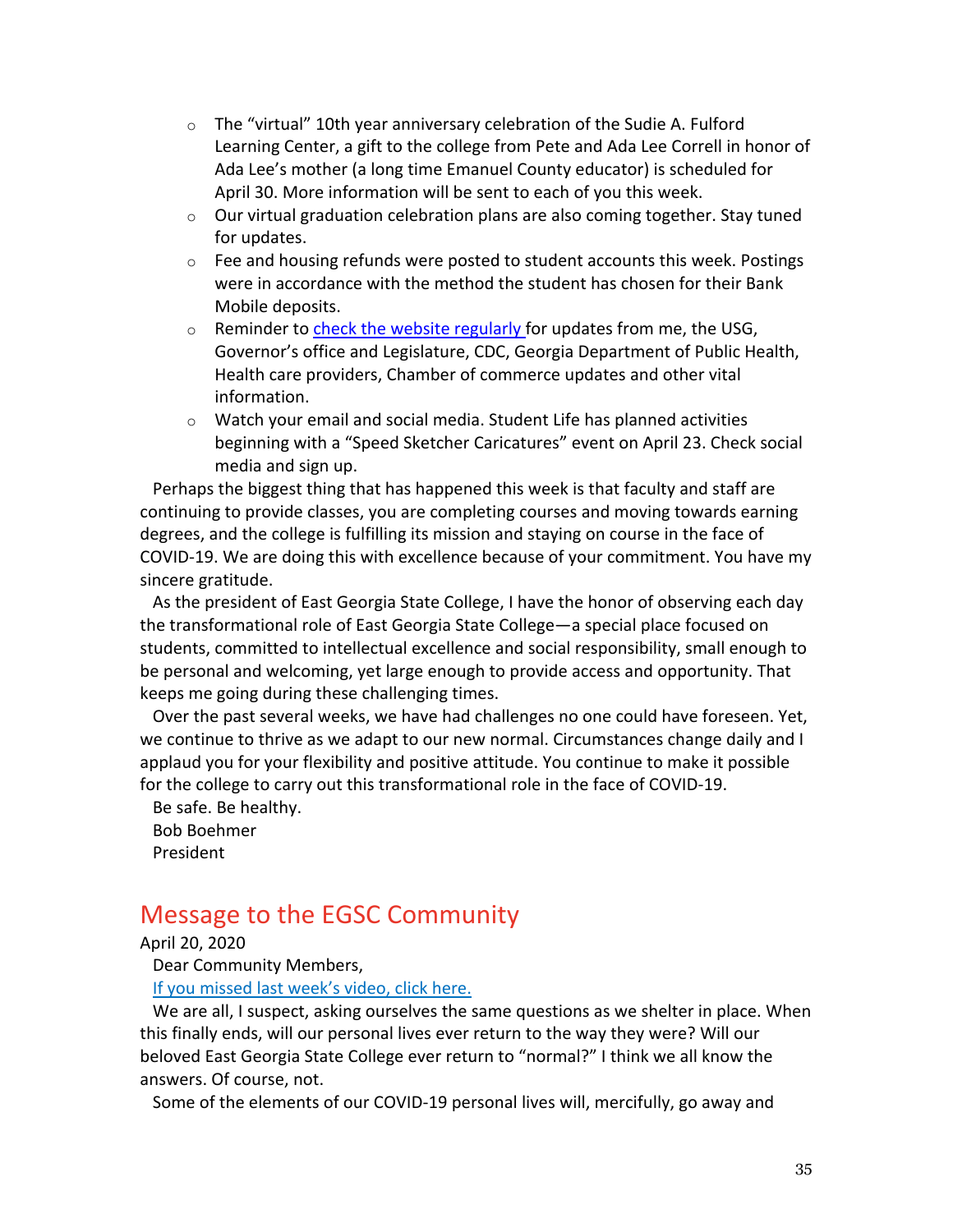some parts of our lives will return to "normal." May I never again experience a spring without a Final Four? May I never again experience Easter in front of a computer? May I never again be banned from walking and running on the beach?

Yet, some elements of our personal lives have been changed forever. Some changes are tragic and negative. Lives have been lost. Financial security has been shaken or, in some cases, shattered. Some changes, however, have been unexpected and positive. We all seem to appreciate one another more and treat each other better.

This same dichotomy is certainly true for colleges and universities across the entire United States. East Georgia State College is certainly no exception.

Some of the COVID-19 changes at East Georgia State College will go away. Campus will, again, become a vibrant place filled with students, faculty, staff and community members. The simple joy of being able to walk down the hall, attend meetings, ball games and events in the Luck Flanders Gambrell Auditorium will happen. I will again be able to look out of my window and see students and faculty members playing music or drawing or discussing a great book outside.

Yet, some changes such as the financial stress created by the coronavirus will take years to remedy. On the other hand, a bright aspect of the horrific worldwide pandemic is that it has forced all of us to learn new skills. It has required us to adapt rapidly.

Take one example at East Georgia State College. Six months ago, if you had asked me how long it would take to convert 100% of our classes to a wholly on-line format, I would have told you that a timeline of one year would be extremely aggressive. When the University System of Georgia recently directed us to get it

done in two weeks to keep our campus and community safe, our faculty and staff did it in two weeks. And they did it well.

So, after the COVID-19 crisis abates, will we ever return to offering the same percentage of face-to-face classes as we offered prior to the crisis? Certainly not. Students will return to our residence halls. Students will resume their daily commute to our beautiful campuses. However, a larger percentage of our students will want and need a wholly online college education.

Consider the adult learner who wants to prepare for the future while continuing to work full-time and support their family. Consider the employer who wants its talented staff to take classes at their place of work in order to enable its staff to adapt to the future while continuing to get the work done each day. The new skills we have learned during this challenging period, will enable us to serve those students and those employers much more effectively.

I suspect many of you are experiencing a similar pattern in your personal lives. Just a few months ago, I would have scoffed if you had suggested to me that I should order my groceries online and then have them brought to my car at the grocery store. I Face Timed with my grandchildren almost every day. I would have stared at you with skepticism, however, had you suggested that we get together for a cup of coffee via Zoom. I am yearning to be able to shop inside a store and to have coffee with friends face to face. However, I have found the new shopping methods and online coffee breaks to be truly enjoyable. I am not going to throw out the old stuff. But I am not going to discard my new skills either.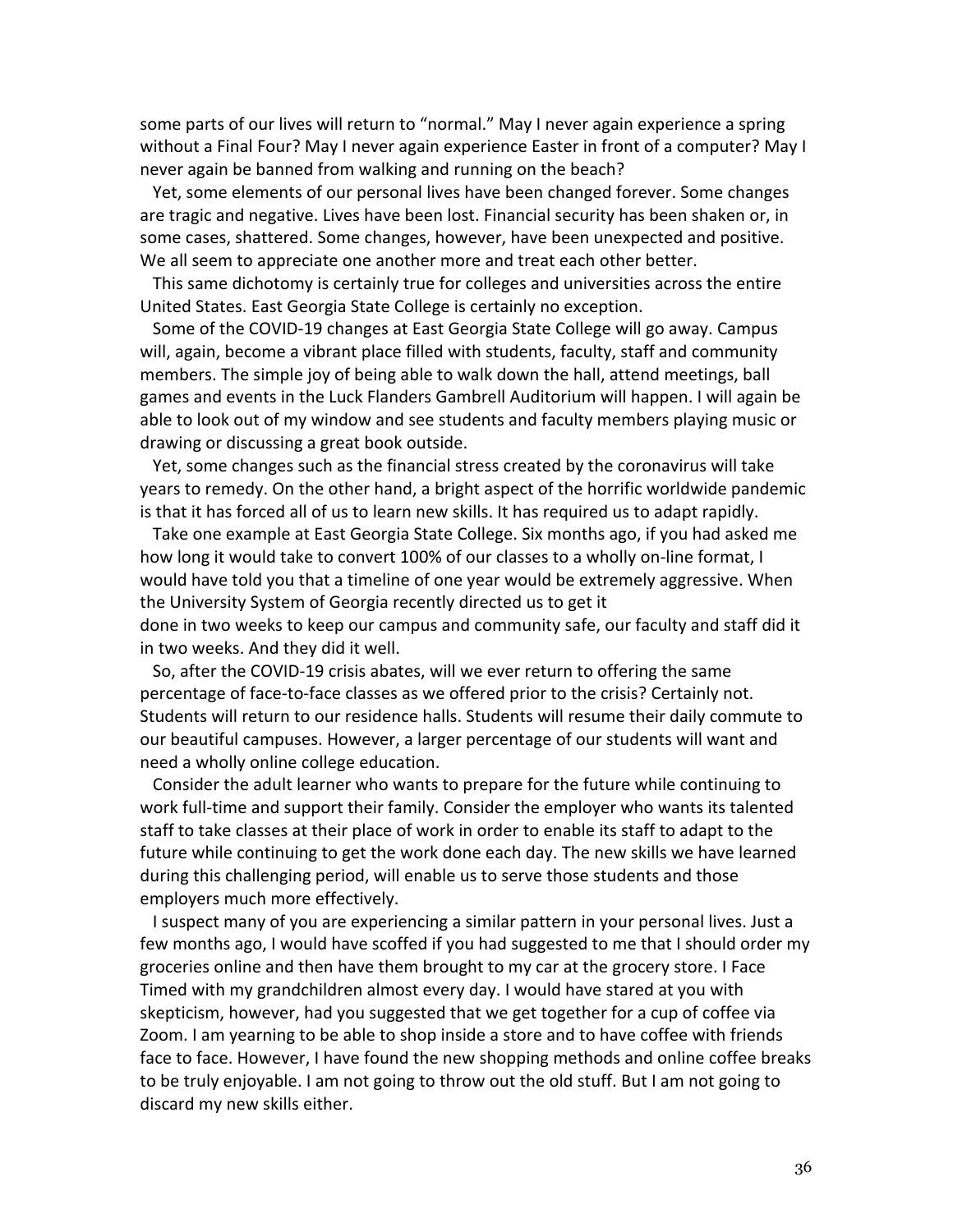All of this is to say that I am deeply saddened by the damage and tragedy which COVID-19 has brought our treasured community and college. Yet, I am positive about the future of the community and the college. The COVID-19 crisis is presenting enormous financial challenges for the college. It is presenting the college huge enrollment challenges. However, it has also taught us that we can adapt to change rapidly. It has caused us to think about how talented our colleagues, students and community members are and how we treasure our time with each of them. So, it will never be the same after the crisis ends. Yet, we will recover and move forward because we have been reminded that we are strong and adaptable as a community. Certainly, none of us will ever take our colleagues, our students or our wonderful and supportive local community for granted.

So, let's turn now to the events of last week. This week at EGSC, we have accomplished a great deal. As a recap of the activities, note the following:

- $\circ$  We have received guidance from USG regarding the CARES Act and stimulus funding for students. Our plan will be forthcoming soon.
- o Honors Night was held "virtually" on Thursday evening April 16. You may view our virtual honors night celebration at www.ega.edu/2020-honors-night , on our YouTube Channel, or on Facebook. The event was well "attended" with several holding virtual "Watch Parties" and posting comments. Congratulations to our deserving students for all your hard work.
- $\circ$  The "virtual" 10th year anniversary celebration of the Sudie A. Fulford Learning Center, a gift to the college from Pete and Ada Lee Correll in honor of Ada Lee's mother (a long time Emanuel County educator), is scheduled for April 30. More information will be sent to each of you this week.
- o Our virtual graduation celebration plans are also coming together. Stay tuned for updates.
- $\circ$  Fee and housing refunds were posted to student accounts this week. Postings were in accordance with the method the student has chosen for their Bank Mobile deposits.
- $\circ$  Reminder to check the website regularly for updates from me, the USG, Governor's office and Legislature, CDC, Georgia Department of Public Health, Health care providers, Chamber of commerce updates and other vital information.

Perhaps the biggest thing that has happened this week is that faculty and staff are continuing to provide classes, students are completing courses and moving towards earning degrees, and the college is fulfilling its mission and staying on course in the face of COVID-19.

As the president of East Georgia State College, I have the honor of observing each day the transformational role of East Georgia State College—a special place focused on students, committed to intellectual excellence and social responsibility, small enough to be personal and welcoming, yet large enough to provide access and opportunity. That keeps me going during these challenging times.

Over the past several weeks, we have had challenges no one could have foreseen. Yet, we continue to thrive as we adapt to our new normal. Circumstances change daily and I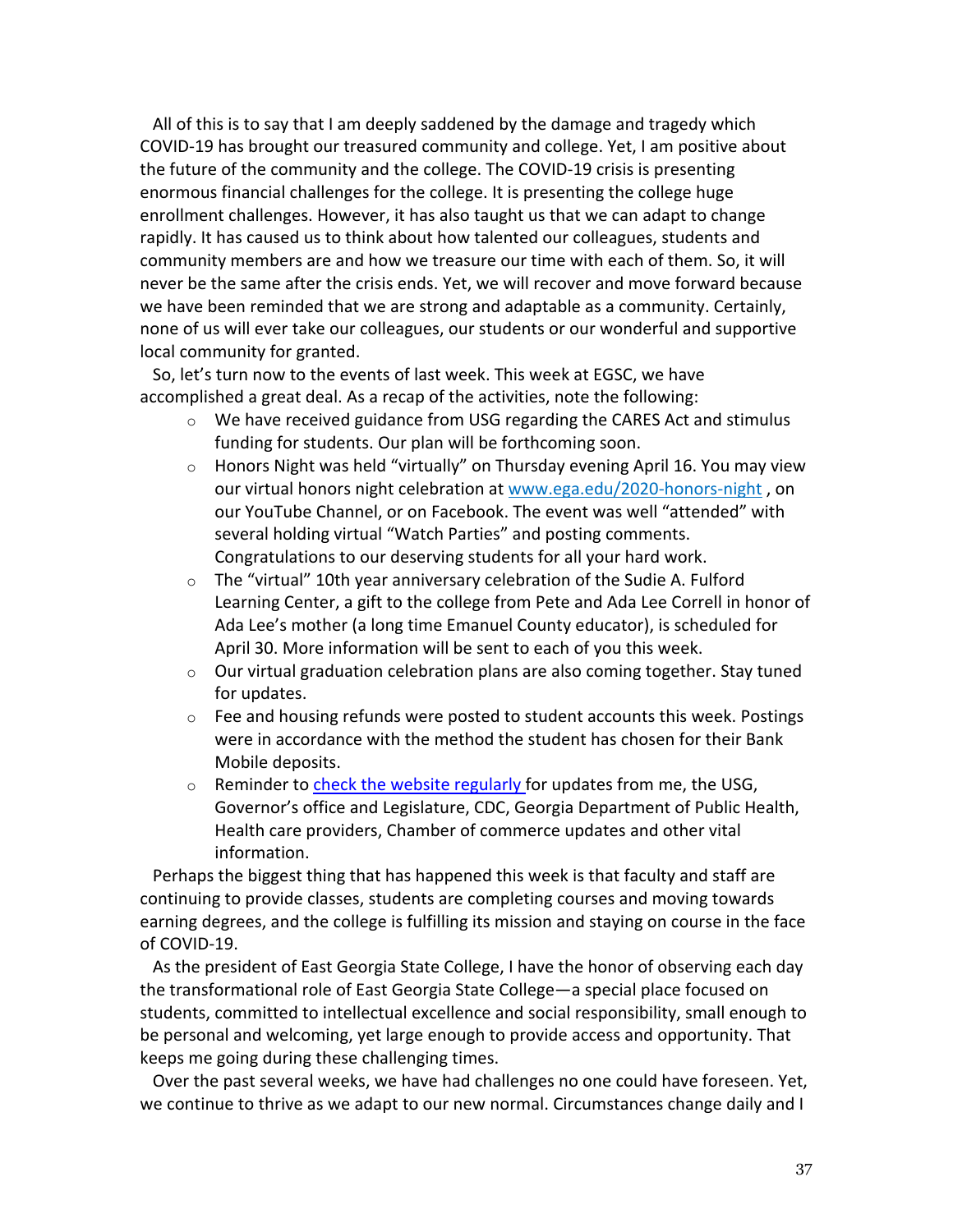applaud you for your flexibility and positive attitude. You continue to make it possible for the college to carry out this transformational role in the face of COVID-19.

Be safe. Be healthy. Bob Boehmer President

# Message to the EGSC Community

### April 28, 2020

Dear East Georgia State College Community:

This week, I have been thinking a lot about events during my lifetime which have shaken me to the core. I have thought about sitting in my grade school classroom in Seattle, Washington, listening to AM radio with my teacher and classmates and hearing about the Cuban missile crisis. All around Seattle, Washington, people were building bomb shelters in their basements. I didn't even really understand what a bomb was, but I knew it was serious and I was scared.

Then, I remember getting the news of JFK's assassination at the same grade school from our teacher. Again, I did not yet fully appreciate the implications, but I could see the obvious grief and fear in the eyes of the adults in the room. Again, I was scared.

On the morning of September 11, 2001, I was walking blissfully across campus at the University of Georgia on my way to teach a class. A friend shouted to me across the quad to quickly go turn on a TV. I did. A group of UGA faculty, staff and students sat in silence and watched the news in silent horror. The group was all adults, but we were scared again.

Each of these events is, of course, different from the current COVID-19 crisis in many ways. But, in each of these prior situations, we were collectively terrified, yet we were collectively resolute, and we survived. Our national response to each of these events was imperfect – but we survived together. I believe the same will be true of this crisis. We will make mistakes. We will argue and debate with one another. We will cry. Nonetheless, we will ultimately be resolute, and we are going to survive.

One day, someone will ask each of us what we did during the COVID-19 crisis. There are going to be so many inspiring stories about workers at the grocery stores, nurses and doctors, first responders and so many others who simply kept going to work every day and taking the risk so that the rest of us could survive. Thanks in advance to all these heroes. Also, thanks to all of you who are doing the right thing by sheltering in place, social distancing – simply doing the right thing so that others are safe. You, too, will be able to say that you did the right thing during a critical time. Don't ever minimize your contribution.

#### **Plan for Re-Opening of the College in Fall 2020**

Last week, the University System of Georgia directed each of its 26 institutions to develop a plan for reopening in fall 2020. EGSC is already working on this plan.

Developing this plan is going to be a challenge that is bigger that the challenge of moving to a wholly online environment. As stated in a recent article: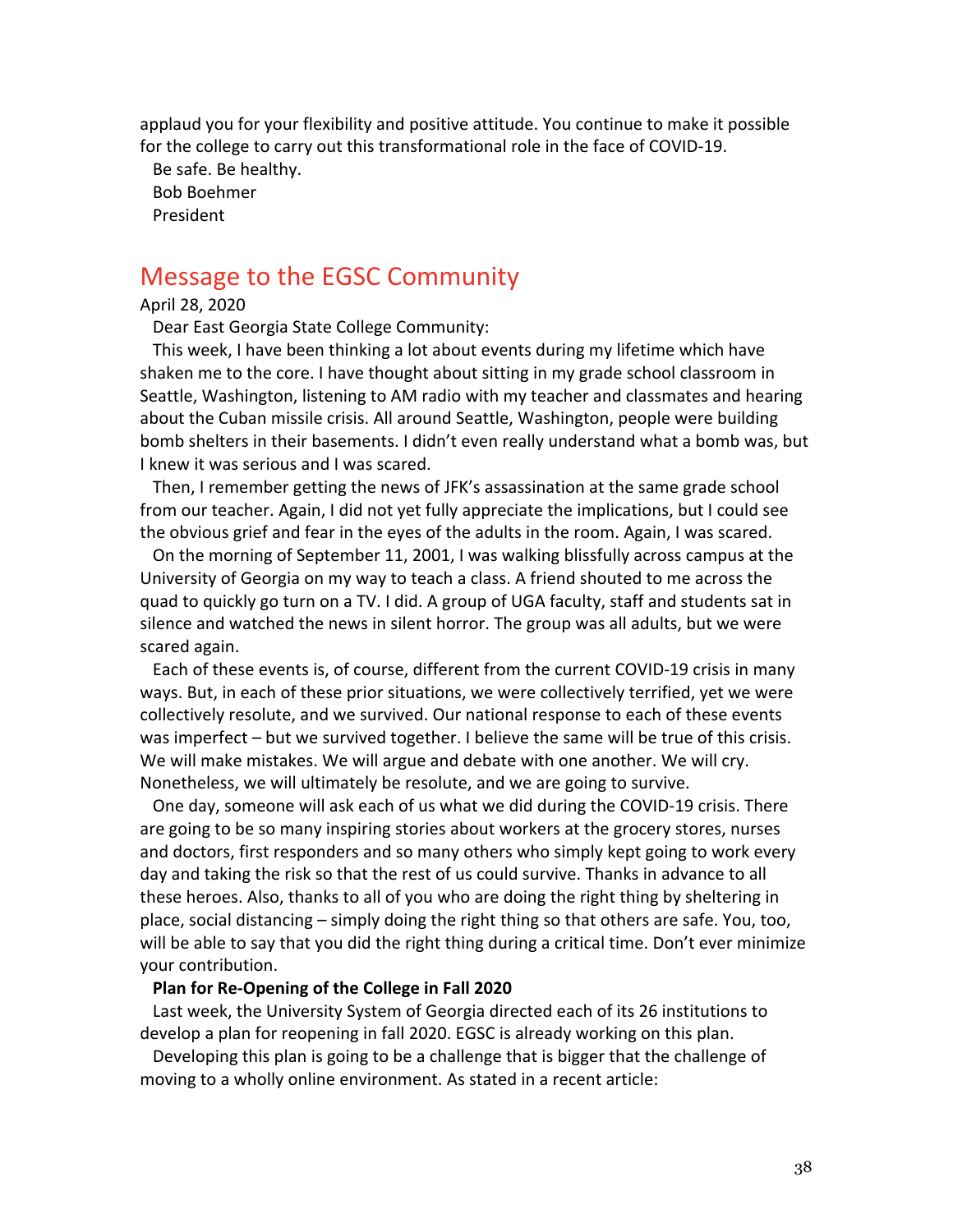"Overall, colleges have responded quickly to the multifaceted coronavirus threat. Universities swiftly moved classes online, canceled spring sports, and instructed students to vacate their dorm rooms. (Some institutions refunded fees for oncampus housing or found ways to get study-abroad students home.) **Still, shutting down was the easy part. Now administrators have to figure what their institutions will do once this semester ends**." Adam Harris, The Atlantic, April 24, 2020.

Draw a picture in your mind's eye of East Georgia State College on a typical pre-COVID-19 day. Almost all classrooms have about 35 seats. On a typical day, many classrooms are full or almost full for a good part of the day. At the end of assigned class periods, hallways are filled with students going to their next class. As students in our residence halls on the Swainsboro campus awake each day, each unit is occupied by 4 or 5 students. They share a common kitchen and living area as they get ready for their classes. The hallways are busy as students head to class or to the common study, laundry and social areas in the residence halls. The Academic Centers for Excellence (the ACE) on all three campuses are busy places. Students sit in close proximity to tutors and one another as they learn. In Swainsboro, the JAM Student Center is a busy place. We have not even held the grand opening for the new addition to the JAM (it was scheduled shortly after the COVID-19 crisis arrived). It was designed to be filled with students playing basketball, volleyball or video games, students watching movies or planning student activities. This pre-COVID-19 picture is vivid for me. Our campuses were designed for close human interaction to maximize learning opportunities.

Now, try to imagine all of the scenarios we will need to understand to be able to deliver the quality educational experience we have always delivered but with a new paradigm. The questions to answer can seem endless.

Those questions demonstrate just a few of the many challenges the faculty and staff of East Georgia State College are facing right now as a reopening plan is developed. Each of the University System of Georgia's 26 institutions is unique. Each has been directed to formulate a plan for reopening at the beginning of fall semester 2020. The plan must, of course, both provide an environment with promotes learning and assures health and safety.

Developing such a plan is, to say the very least, a daunting task. **However, we are fortunate to have been given that assignment. It allows us to look to the future and imagine a time when students, faculty and staff will be back on campus --- all engaged in learning and all preparing for a bright future for our students.** We will approach this task with the same positive attitude which has characterized everything we have done together during the COVID-19 crisis.

### **CARES Act Funding**

Another major development last week was the announcement by the federal Department of Education that the second half of the CARES Act funding for higher education has been released. As you will recall from prior letters, the CARES Act (commonly known as Stimulus III) funded institutions of higher education in the United States in two installments. The first half for student emergency grants was announced earlier. The second half for institutional expenses related to the COVID-19 crisis was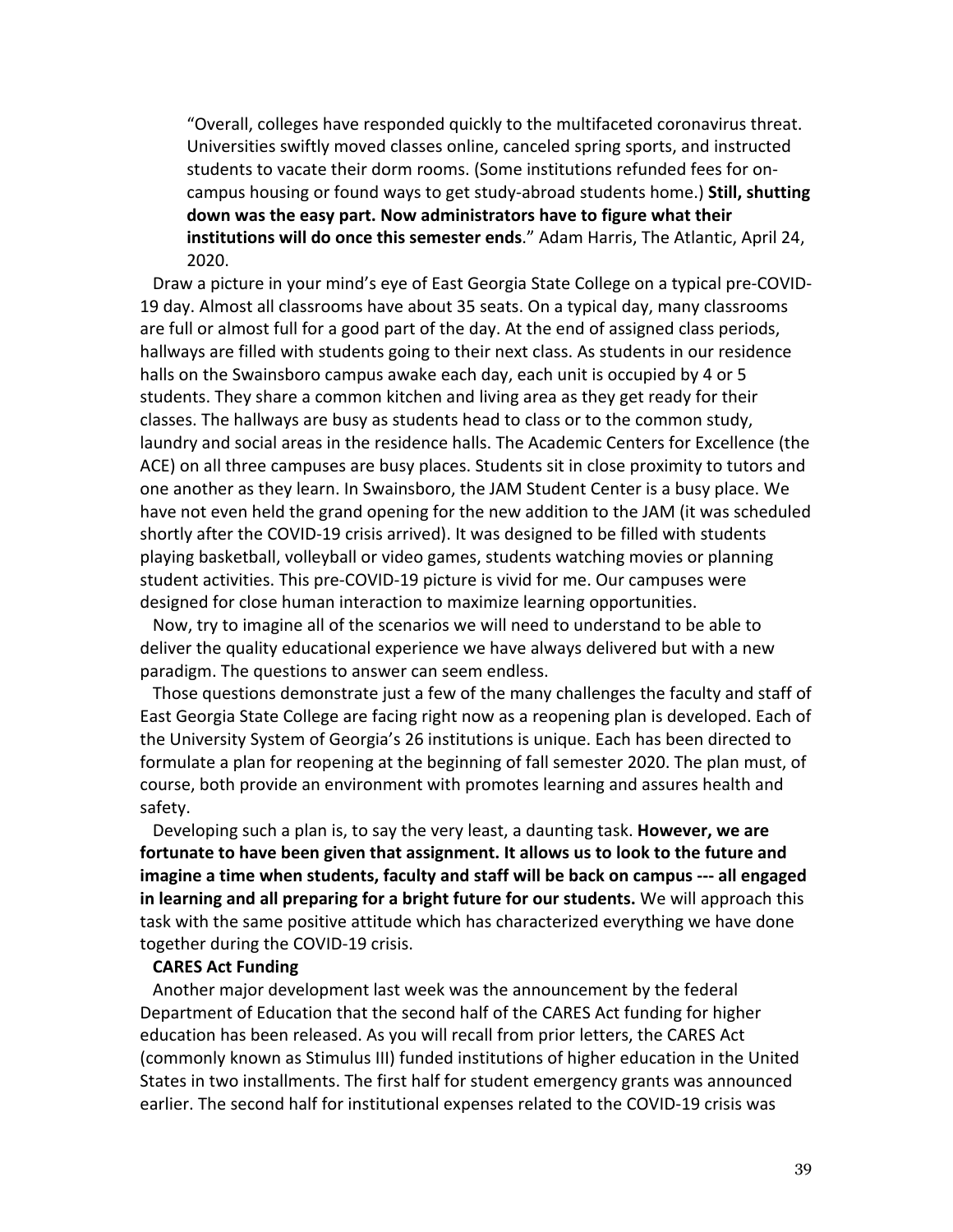announced last week. We will share more information soon about both the student emergency grants and the institutional funds.

## **Governor Brian Kemp's Executive Order Issued April 23rd**

Governor Kemp issued a new Executive Order ("EO") on the evening of April 23, 2020. It is attached. The following describes the impact of that order on EGSC operations:

"… This EO is the operative counterpart to many aspects of the Governor's press conference on Monday. The EO extends the shelter in place order from April 30 to May 13 for certain at-risk populations and provides additional exemptions. **The main takeaway for the USG is that our remote instruction activities remain "Critical Infrastructure," allowing continued participation through May 13th. Inperson operations to support Critical Infrastructure must be conducted with efforts to mitigate the exposure and spread of COVID-19**, and the EO provides 17 measures to implement, to the maximum extent practicable. These 17 measures may be found on pages 10 and 11 of the EO. "

## **Private Funds Have Also Been Raised to Partially Address Our Student Needs**

As I have written these letters each week, I have asked you to consider contributing to a COVID-19 Relief Fund for EGSC students. Thanks to your generosity and the work of EGSC's Office of Institutional Advancement, we will be making a call for applications this week for 6 scholarships of \$250 each. These grants are designed primarily to assist students who do not qualify for the CARES Act emergency grants described above because of the limitations imposed by law on those grants. These private funds will assist our students who have suffered COVID-19 losses related to their college education, but who do not qualify for the emergency grants authorized by Congress. The deadline for applying for these private emergency funds is Friday, May 1, 2020.These funds will make a big difference in the lives of 6 amazing EGSC students.

## **Other news of importance**

o The Sudie A. Fulford Community Learning Center will celebrate its 10th anniversary on April 30. EGSC will host a Virtual Celebration to mark the special occasion. Everyone is asked to view EGSC's special page at http://www.ega.edu/Fulford-Center-10th-Anniversary and all social media accounts of EGSC starting at noon on April 30 to view photos and a video to remember and celebrate the ten years. The Virtual Celebration will kick off at noon with a photo slideshow. Each hour, a photo and memory will be shared leading up to the main celebration video at 5 p.m.

 $\circ$  Everyone is reminded to check the EGSC Covid19 site regularly for updates I look forward to seeing all of you soon in person. In the meantime, please be healthy and be safe.

Thank you! You are the best. Robert G. Boehmer President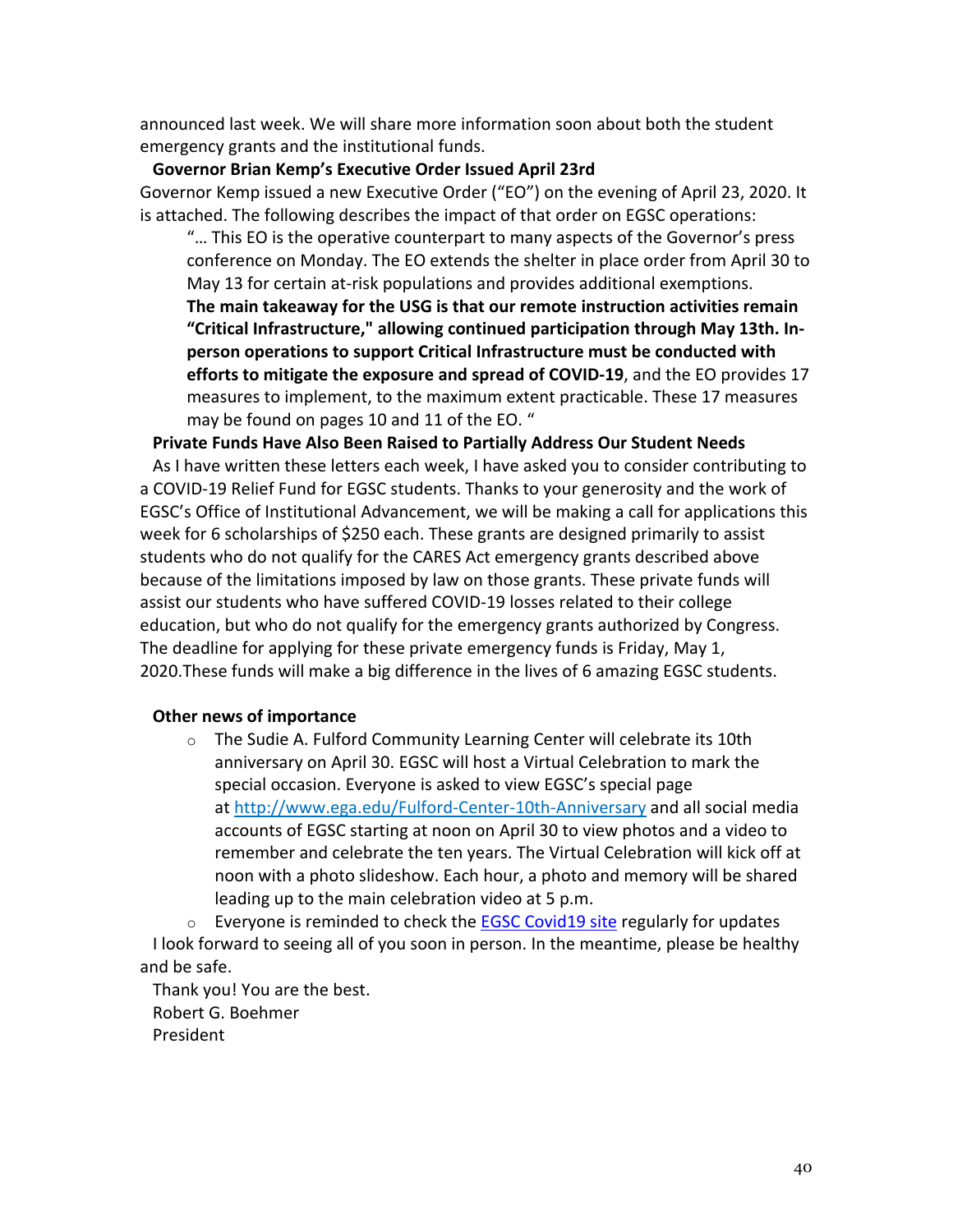# Message to EGSC Students

April 28, 2020

Dear East Georgia State College Students,

This week, I have been thinking a lot about events during my lifetime which have shaken me to the core. I have thought about sitting in my grade school classroom in Seattle, Washington, listening to AM radio with my teacher and classmates and hearing about the Cuban missile crisis. All around Seattle, Washington, people were building bomb shelters in their basements. I didn't even really understand what a bomb was, but I knew it was serious and I was scared.

Then, I remember getting the news of JFK's assassination at the same grade school from our teacher. Again, I did not yet fully appreciate the implications, but I could see the obvious grief and fear in the eyes of the adults in the room. Again, I was scared.

On the morning of September 11, 2001, I was walking blissfully across campus at the University of Georgia on my way to teach a class. A friend shouted to me across the quad to quickly go turn on a TV. I did. A group of UGA faculty, staff and students sat in silence and watched the news in silent horror. The group was all adults, but we were scared again.

Each of these events is, of course, different from the current COVID-19 crisis in many ways. But, in each of these prior situations, we were collectively terrified, yet we were collectively resolute, and we survived. Our national response to each of these events was imperfect – but we survived together. I believe the same will be true of this crisis. We will make mistakes. We will argue and debate with one another. We will cry. Nonetheless, we will ultimately be resolute, and we are going to survive.

One day, someone will ask each of us what we did during the COVID-19 crisis. There are going to be so many inspiring stories about workers at the grocery stores, nurses and doctors, first responders and so many others who simply kept going to work every day and taking the risk so that the rest of us could survive. Thanks in advance to all these heroes. Also, thanks to all of you who are doing the right thing by sheltering in place, social distancing, participating in more Zoom classes and meetings than you can stand – simply doing the right thing so that others are safe. You, too, will be able to say that you did the right thing during a critical time. Don't ever minimize your contribution.

### **Plan for Re-Opening of the College in Fall 2020**

Last week, the University System of Georgia directed each of its 26 institutions to develop a detailed written plan for reopening in fall 2020. EGSC is already working on this plan.

Developing this plan is going to be a challenge that is bigger that the challenge of moving to a wholly online environment. As stated in a recent article:

"Overall, colleges have responded quickly to the multifaceted coronavirus threat. Universities swiftly moved classes online, canceled spring sports, and instructed students to vacate their dorm rooms. (Some institutions refunded fees for oncampus housing or found ways to get study-abroad students home.) **Still, shutting down was the easy part. Now administrators have to figure what their**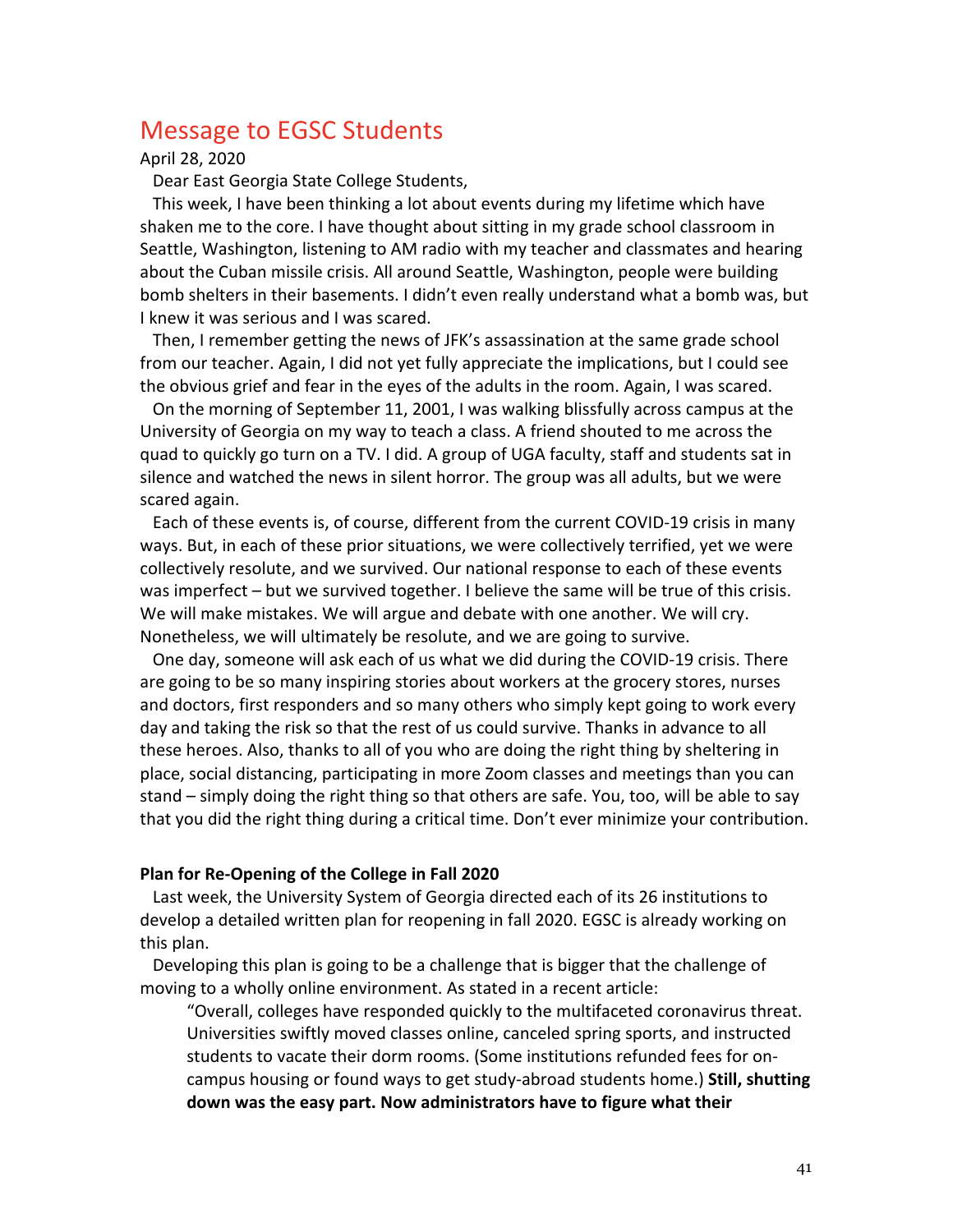**institutions will do once this semester ends.**" Adam Harris, The Atlantic, April 24, 2020.

Draw a picture in your mind's eye of East Georgia State College on a typical pre-COVID-19 day. Almost all classrooms have about 35 seats. On a typical day, many classrooms are full or almost full for a good part of the day. At the end of assigned class periods, hallways are filled with students going to their next class. As students in our residence halls on the Swainsboro campus awake each day, each unit is occupied by 4 or 5 students. They share a common kitchen and living area as they get ready for their classes. The hallways are busy as students head to class or to the common study, laundry and social areas in the residence halls. The Academic Centers for Excellence (the ACE) on all three campuses are busy places. Students sit in close proximity to tutors and one another as they learn. In Swainsboro, the JAM Student Center is a busy place. We have not even held the grand opening for the new addition to the JAM (it was scheduled shortly after the COVID-19 crisis arrived). It was designed to be filled with students playing basketball, volleyball or video games, students watching movies or planning student activities. This pre-COVID-19 picture is vivid for me. Our campuses were designed for close human interaction to maximize learning opportunities.

Now that this pre-COVID-19 picture is in your mind, try to draw a new picture following re-opening. In this picture, we have assured that everyone is practicing proper disinfecting and cleaning routines and social distancing. That picture is a bit harder for me to draw in my mind. How many students are in each classroom at one time? How many live in each Bobcat Villas unit? Are classes all beginning and ending at fixed times or are they staggered? Is the class day longer? Are classes now hybrid – part face to face and part hybrid? How many students are riding the bus in Statesboro at one time? How many students can safely be in the ACE in Galloway Hall in Augusta at one time? May students congregate in close quarters to play video and board games?

Those questions demonstrate just a few of the many challenges the faculty and staff of East Georgia State College are facing right now as a reopening plan is developed. Each of the University System of Georgia's 26 institutions is unique. Each has been directed to formulate a detailed plan for reopening at the beginning of fall semester 2020. The plan must, of course, both provide an environment with promotes learning and assures health and safety.

Developing such a plan is, to say the very least, a daunting task. **However, we are fortunate to have been given that assignment. It allows us to look to the future and imagine a time when students, faculty and staff will be back on campus --- all engaged in learning and all preparing for a bright future for our students.**

## **CARES Act Funding**

Another major development last week was the announcement by the federal Department of Education that the second half of the CARES Act funding for higher education has been released. As you will recall from prior letters, the CARES Act (commonly known as Stimulus III) funded institutions of higher education in the United States in two installments. The first half for student emergency grants was announced earlier. The second half for institutional expenses related to the COVID-19 crisis was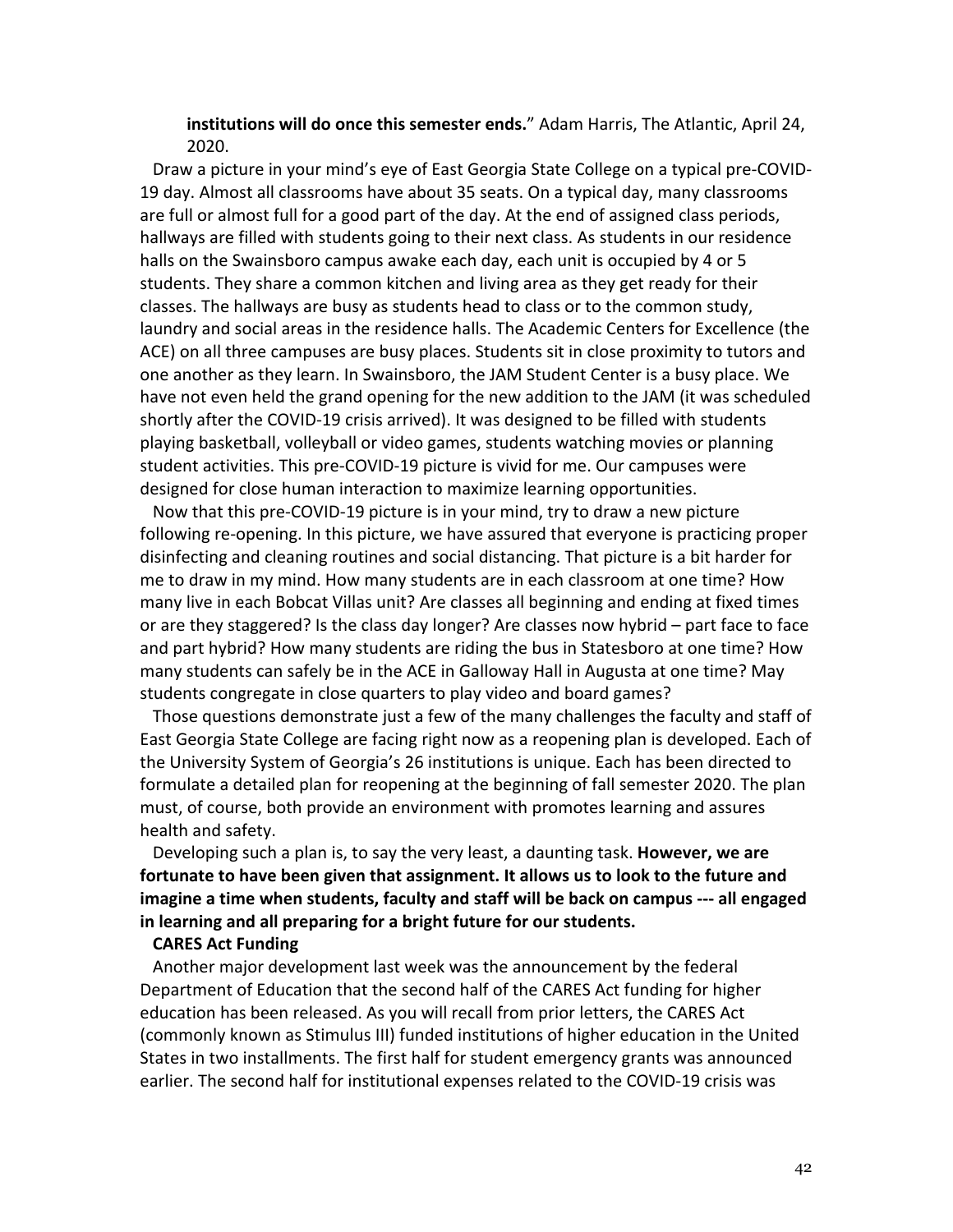announced last week. We will share more information soon about both the student emergency grants and the institutional funds.

## **Governor Brian Kemp's Executive Order Issued April 23rd**

Governor Kemp issued a new Executive Order ("EO") on the evening of April 23, 2020. It is attached. The following describes the impact of that order on EGSC operations:

"… This EO is the operative counterpart to many aspects of the Governor's press conference on Monday. The EO extends the shelter in place order from April 30 to May 13 for certain at-risk populations and provides additional exemptions. **The main takeaway for the USG is that our remote instruction activities remain "Critical Infrastructure," allowing continued participation through May 13th. Inperson operations to support Critical Infrastructure must be conducted with efforts to mitigate the exposure and spread of COVID-19**, and the EO provides 17 measures to implement, to the maximum extent practicable. These 17 measures may be found on pages 10 and 11 of the EO. "

## **Private Funds Have Also Been Raised to Partially Address Our Student Needs**

Thanks to the generosity of donors and the work of EGSC's Office of Institutional Advancement, we will be making a call for applications this week for 6 scholarships of \$250 each. These grants are designed primarily to assist students who do not qualify for the CARES Act emergency grants described above because of the limitations imposed by law on those grants. These private funds will assist our students who have suffered COVID-19 losses related to their college education, but who do not qualify for the emergency grants authorized by Congress. The deadline for applying for these private emergency funds is Friday, May 1, 2020.These funds will make a big difference in the lives of 6 amazing EGSC students.

## **Other news of importance**

o The Sudie A. Fulford Community Learning Center will celebrate its 10th anniversary on April 30. EGSC will host a Virtual Celebration to mark the special occasion. Everyone is asked to view EGSC's special page at http://www.ega.edu/Fulford-Center-10th-Anniversary and all social media accounts of EGSC starting at noon on April 30 to view photos and a video to remember and celebrate the ten years. The Virtual Celebration will kick off at noon with a photo slideshow. Each hour, a photo and memory will be shared leading up to the main celebration video at 5 p.m.

 $\circ$  Everyone is reminded to check the EGSC Covid19 site regularly for updates I look forward to seeing all of you soon in person. In the meantime, please be healthy and be safe.

Thank you! You are the best. Robert G. Boehmer President East Georgia State College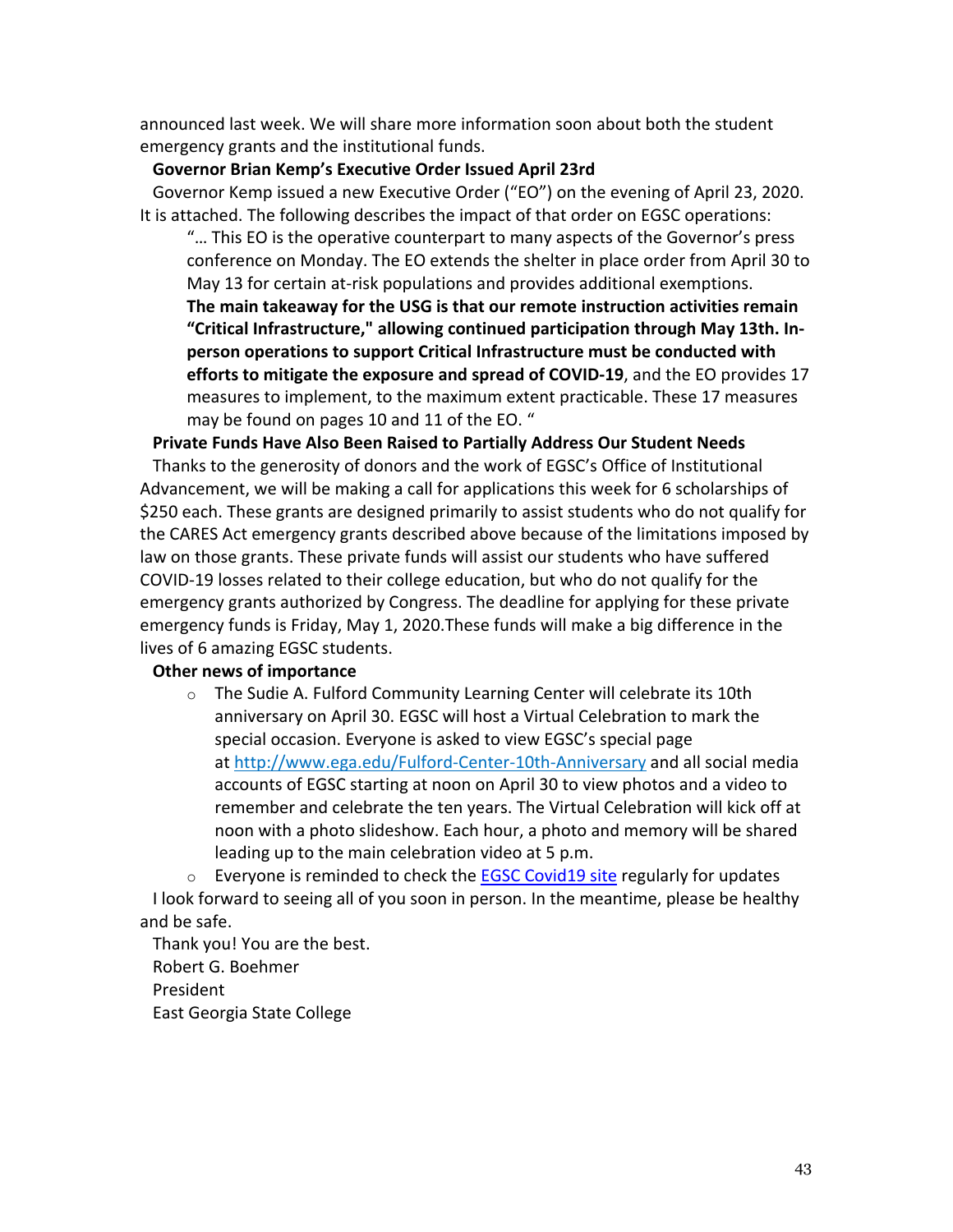# Message to EGSC Faculty/Staff

April 28, 2020

Dear East Georgia State College Faculty and Staff:

This week, I have been thinking a lot about events during my lifetime which have shaken me to the core. I have thought about sitting in my grade school classroom in Seattle, Washington, listening to AM radio with my teacher and classmates and hearing about the Cuban missile crisis. All around Seattle, Washington, people were building bomb shelters in their basements. I didn't even really understand what a bomb was, but I knew it was serious and I was scared.

Then, I remember getting the news of JFK's assassination at the same grade school from our teacher. Again, I did not yet fully appreciate the implications, but I could see the obvious grief and fear in the eyes of the adults in the room. Again, I was scared.

On the morning of September 11, 2001, I was walking blissfully across campus at the University of Georgia on my way to teach a class. A friend shouted to me across the quad to quickly go turn on a TV. I did. A group of UGA faculty, staff and students sat in silence and watched the news in silent horror. The group was all adults, but we were scared again.

Each of these events is, of course, different from the current COVID-19 crisis in many ways. But, in each of these prior situations, we were collectively terrified, yet we were collectively resolute, and we survived. Our national response to each of these events was imperfect – but we survived together. I believe the same will be true of this crisis. We will make mistakes. We will argue and debate with one another. We will cry. Nonetheless, we will ultimately be resolute, and we are going to survive.

One day, someone will ask each of us what we did during the COVID-19 crisis. There are going to be so many inspiring stories about workers at the grocery stores, nurses and doctors, first responders and so many others who simply kept going to work every day and taking the risk so that the rest of us could survive. Thanks in advance to all these heroes. Also, thanks to all of you who are doing the right thing by sheltering in place, social distancing, participating in more Zoom meetings than you can stand – simply doing the right thing so that others are safe. You, too, will be able to say that you did the right thing during a critical time. Don't ever minimize your contribution.

### **Plan for Re-Opening of the College in Fall 2020**

Last week, the University System of Georgia directed each of its 26 institutions to develop a detailed written plan for reopening in fall 2020. EGSC is already working on this plan.

Developing this plan is going to be a challenge that is bigger that the challenge of moving to a wholly online environment. As stated in a recent article:

"Overall, colleges have responded quickly to the multifaceted coronavirus threat. Universities swiftly moved classes online, canceled spring sports, and instructed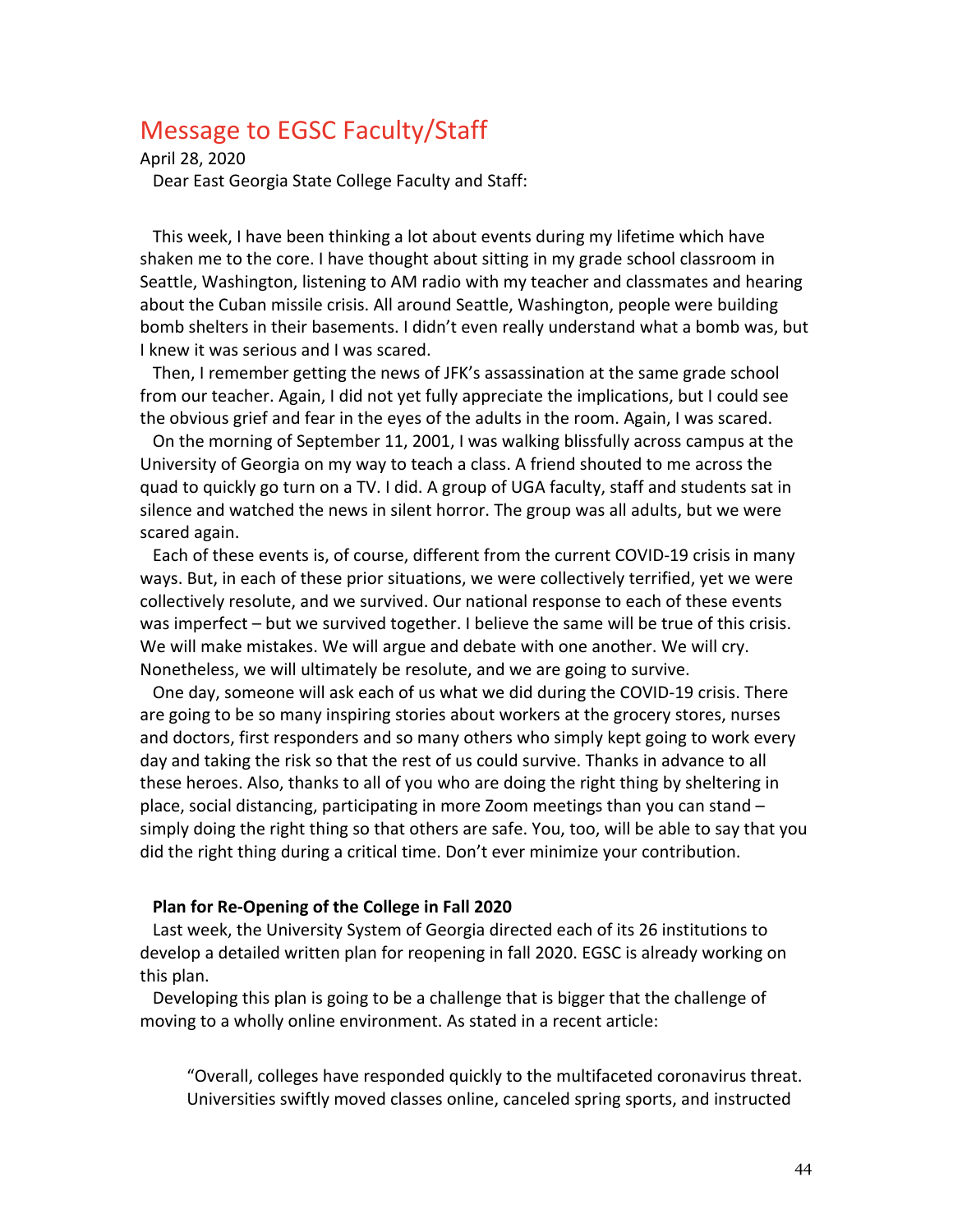students to vacate their dorm rooms. (Some institutions refunded fees for oncampus housing or found ways to get study-abroad students home.) **Still, shutting down was the easy part. Now administrators have to figure what their institutions will do once this semester ends.**" Adam Harris, The Atlantic, April 24, 2020.

Draw a picture in your mind's eye of East Georgia State College on a typical pre-COVID-19 day. Almost all classrooms have about 35 seats. On a typical day, many classrooms are full or almost full for a good part of the day. At the end of assigned class periods, hallways are filled with students going to their next class. As students in our residence halls on the Swainsboro campus awake each day, each unit is occupied by 4 or 5 students. They share a common kitchen and living area as they get ready for their classes. The hallways are busy as students head to class or to the common study, laundry and social areas in the residence halls. The Academic Centers for Excellence (the ACE) on all three campuses are busy places. Students sit in close proximity to tutors and one another as they learn. In Swainsboro, the JAM Student Center is a busy place. We have not even held the grand opening for the new addition to the JAM (it was scheduled shortly after the COVID-19 crisis arrived). It was designed to be filled with students playing basketball, volleyball or video games, students watching movies or planning student activities. This pre-COVID-19 picture is vivid for me. Our campuses were designed for close human interaction to maximize learning opportunities.

Now that this pre-COVID-19 picture is in your mind, try to draw a new picture following re-opening. In this picture, we have assured that everyone is practicing proper disinfecting and cleaning routines and social distancing. That picture is a bit harder for me to draw in my mind. How many students are in each classroom at one time? How many live in each Bobcat Villas unit? Are classes all beginning and ending at fixed times or are they staggered? Is the class day longer? Are classes now hybrid – part face to face and part hybrid? How many students are riding the bus in Statesboro at one time? How many students can safely be in the ACE in Galloway Hall in Augusta at one time? May students congregate in close quarters to play video and board games?

Those questions demonstrate just a few of the many challenges the faculty and staff of East Georgia State College are facing right now as a reopening plan is developed. Each of the University System of Georgia's 26 institutions is unique. Each has been directed to formulate a detailed plan for reopening at the beginning of fall semester 2020. The plan must, of course, both provide an environment with promotes learning and assures health and safety.

Developing such a plan is, to say the very least, a daunting task. **However, we are fortunate to have been given that assignment. It allows us to look to the future and imagine a time when students, faculty and staff will be back on campus --- all engaged in learning and all preparing for a bright future for our students.** Let's approach this task with the same positive attitude which has characterized everything we have done together during the COVID-19 crisis.

Now, let's get down to the nuts and bolts of this reopening plan. Each USG institution has been directed to formulate and deliver to the USG a detailed, written plan for reopening in fall 2020. EGSC has put in place a group of 11 small subcommittees to get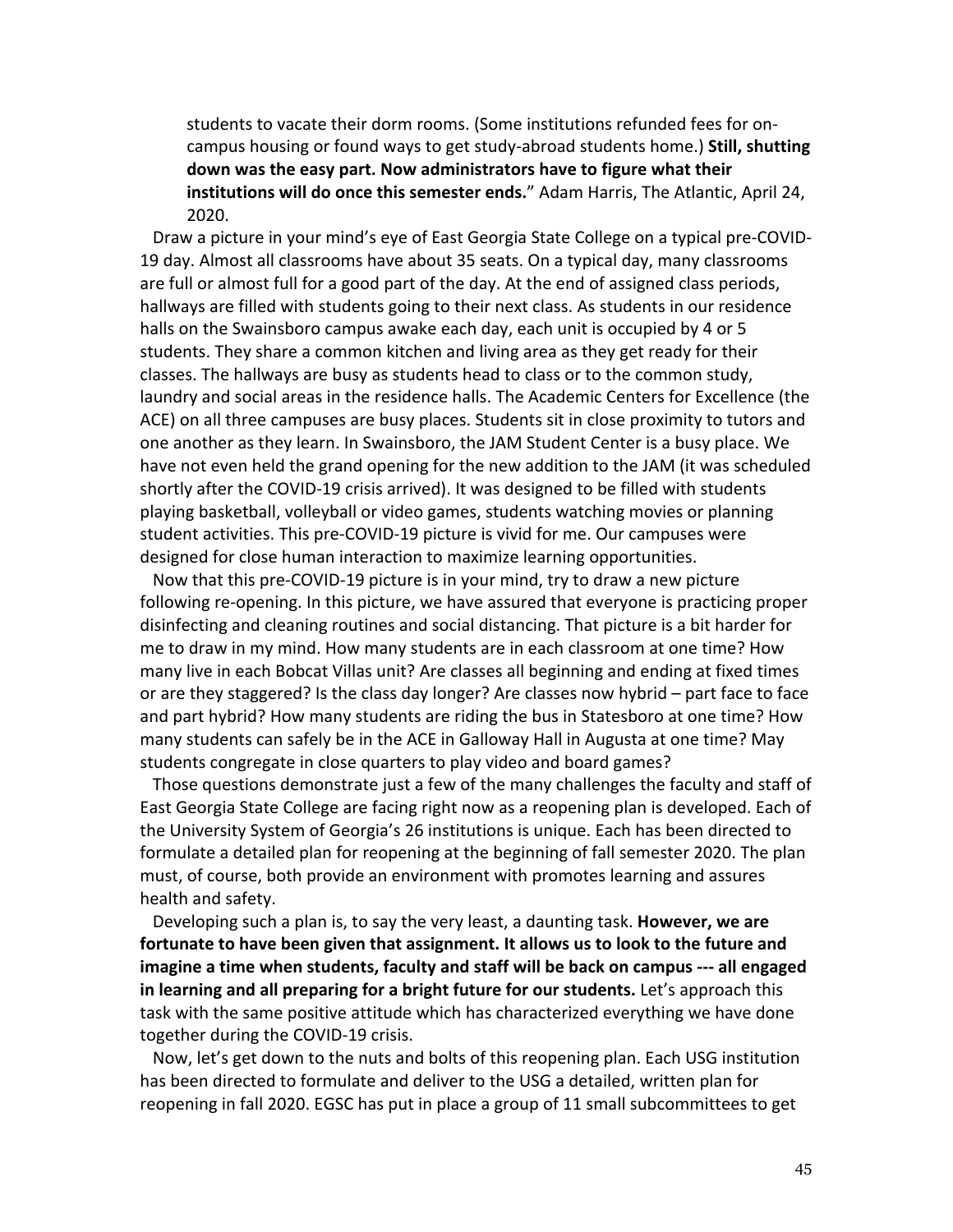this task completed in a way that meets the unique needs of EGSC and its students. These groups are already working on these plans. I am excited to be able to now focus on a positive future point in time.

# **CARES Act Funding**

Another major development last week was the announcement by the federal Department of Education that the second half of the CARES Act funding for higher education has been released. As you will recall from prior letters, the CARES Act (commonly known as Stimulus III) funded institutions of higher education in the United States in two installments. The first half for student emergency grants was announced earlier. The second half for institutional expenses related to the COVID-19 crisis was announced last week. We will share more information soon about both the student emergency grants and the institutional funds.

## **Governor Brian Kemp's Executive Order Issued April 23rd**

Governor Kemp issued a new Executive Order ("EO") on the evening of April 23, 2020. It is attached. The following describes the impact of that order on EGSC operations:

"… This EO is the operative counterpart to many aspects of the Governor's press conference on Monday. The EO extends the shelter in place order from April 30 to May 13 for certain at-risk populations and provides additional exemptions.

**The main takeaway for the USG is that our remote instruction activities remain "Critical Infrastructure," allowing continued participation through May 13th. Inperson operations to support Critical Infrastructure must be conducted with efforts to mitigate the exposure and spread of COVID-19**, and the EO provides 17 measures to implement, to the maximum extent practicable. These 17 measures may be found on pages 10 and 11 of the EO. "

## **Private Funds Have Also Been Raised to Partially Address Our Student Needs**

As I have written these letters each week, I have asked you to consider contributing to a COVID-19 Relief Fund for EGSC students. Thanks to your generosity and the work of EGSC's Office of Institutional Advancement, we will be making a call for applications this week for 6 scholarships of \$250 each. These grants are designed primarily to assist students who do not qualify for the CARES Act emergency grants described above because of the limitations imposed by law on those grants. These private funds will assist our students who have suffered COVID-19 losses related to their college education, but who do not qualify for the emergency grants authorized by Congress. The deadline for applying for these private emergency funds is Friday, May 1, 2020.These funds will make a big difference in the lives of 6 amazing EGSC students. **Other news of importance**

o The Sudie A. Fulford Community Learning Center will celebrate its 10th anniversary on April 30. EGSC will host a Virtual Celebration to mark the special occasion. Everyone is asked to view EGSC's special page at http://www.ega.edu/Fulford-Center-10th-Anniversary and all social media accounts of EGSC starting at noon on April 30 to view photos and a video to remember and celebrate the ten years. The Virtual Celebration will kick off at